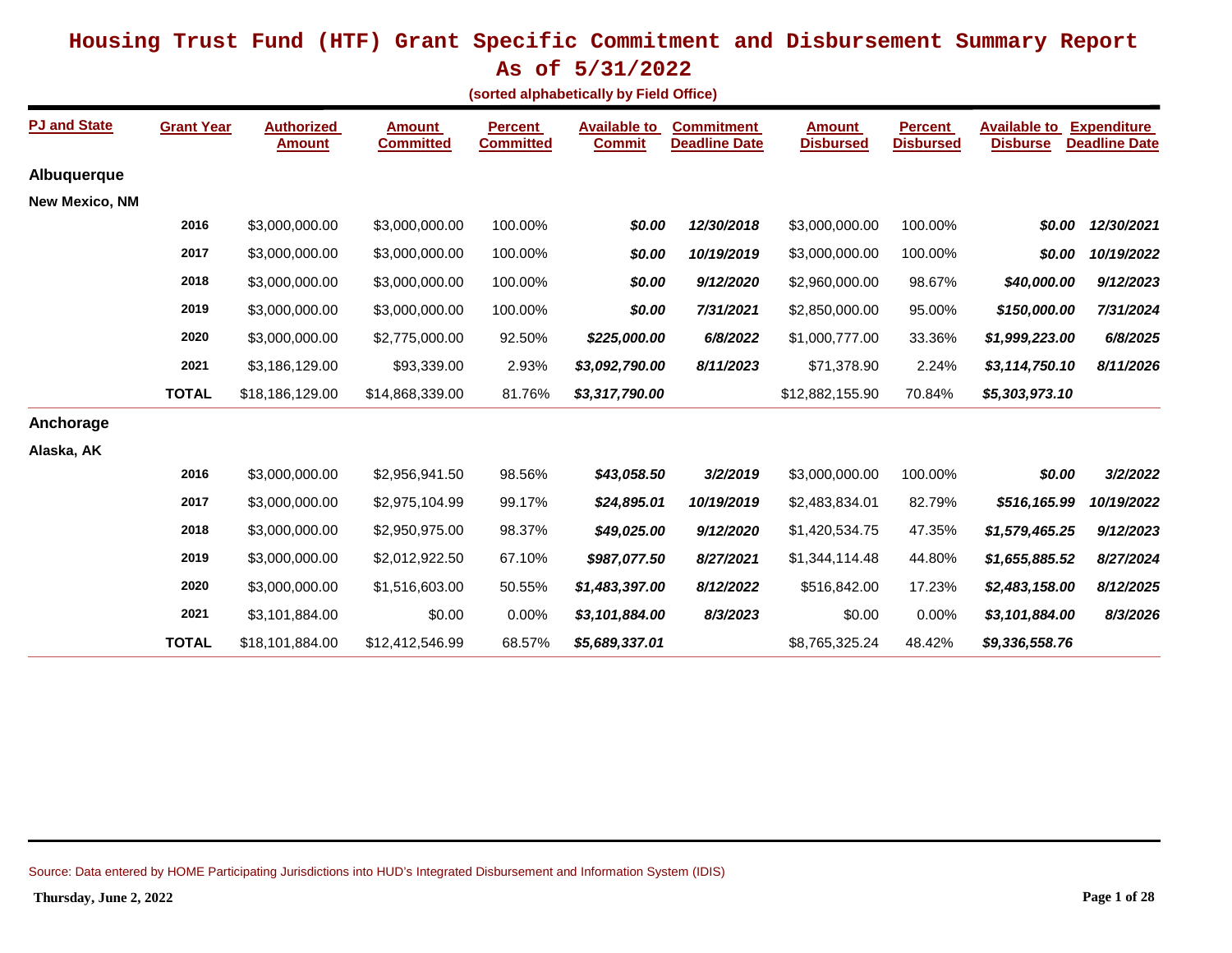**As of 5/31/2022**

|  | (sorted alphabetically by Field Office) |  |  |
|--|-----------------------------------------|--|--|
|--|-----------------------------------------|--|--|

| <b>PJ and State</b> | <b>Grant Year</b> | <b>Authorized</b><br><b>Amount</b> | <b>Amount</b><br><b>Committed</b> | <b>Percent</b><br><b>Committed</b> | <b>Available to</b><br><b>Commit</b> | <b>Commitment</b><br><b>Deadline Date</b> | <b>Amount</b><br><b>Disbursed</b> | <b>Percent</b><br><b>Disbursed</b> | <b>Available to</b><br><b>Disburse</b> | <b>Expenditure</b><br><b>Deadline Date</b> |
|---------------------|-------------------|------------------------------------|-----------------------------------|------------------------------------|--------------------------------------|-------------------------------------------|-----------------------------------|------------------------------------|----------------------------------------|--------------------------------------------|
| <b>Atlanta</b>      |                   |                                    |                                   |                                    |                                      |                                           |                                   |                                    |                                        |                                            |
| Georgia, GA         |                   |                                    |                                   |                                    |                                      |                                           |                                   |                                    |                                        |                                            |
|                     | 2016              | \$3,318,674.00                     | \$3,318,674.00                    | 100.00%                            | \$0.00                               | 12/30/2018                                | \$3,318,674.00                    | 100.00%                            | \$0.00                                 | 12/30/2021                                 |
|                     | 2017              | \$4,427,950.00                     | \$4,427,950.00                    | 100.00%                            | \$0.00                               | 10/19/2019                                | \$2,147,875.00                    | 48.51%                             | \$2,280,075.00                         | 10/19/2022                                 |
|                     | 2018              | \$5,705,499.00                     | \$5,705,499.00                    | 100.00%                            | \$0.00                               | 9/12/2020                                 | \$2,348,849.56                    | 41.17%                             | \$3,356,649.44                         | 9/12/2023                                  |
|                     | 2019              | \$5,277,949.00                     | \$5,277,949.00                    | 100.00%                            | \$0.00                               | 7/2/2021                                  | \$1,341,688.80                    | 25.42%                             | \$3,936,260.20                         | 7/2/2024                                   |
|                     | 2020              | \$7,361,716.00                     | \$3,776,226.80                    | 51.30%                             | \$3,585,489.20                       | 7/8/2022                                  | \$537,259.20                      | 7.30%                              | \$6,824,456.80                         | 7/8/2025                                   |
|                     | 2021              | \$17,459,897.00                    | \$0.00                            | 0.00%                              | \$17,459,897.00                      | 8/11/2023                                 | \$0.00                            | 0.00%                              | \$17,459,897.00                        | 8/11/2026                                  |
|                     | <b>TOTAL</b>      | \$43,551,685.00                    | \$22,506,298.80                   | 51.68%                             | \$21,045,386.20                      |                                           | \$9,694,346.56                    | 22.26%                             | \$33,857,338.44                        |                                            |
| <b>Baltimore</b>    |                   |                                    |                                   |                                    |                                      |                                           |                                   |                                    |                                        |                                            |
| Maryland, MD        |                   |                                    |                                   |                                    |                                      |                                           |                                   |                                    |                                        |                                            |
|                     | 2016              | \$3,000,000.00                     | \$3,000,000.00                    | 100.00%                            | \$0.00                               | 8/1/2019                                  | \$2,707,506.00                    | 90.25%                             | \$292,494.00                           | 8/1/2022                                   |
|                     | 2017              | \$3,071,109.00                     | \$3,071,109.00                    | 100.00%                            | \$0.00                               | 10/19/2019                                | \$2,702,936.75                    | 88.01%                             | \$368,172.25                           | 10/19/2022                                 |
|                     | 2018              | \$3,578,771.00                     | \$3,578,771.00                    | 100.00%                            | \$0.00                               | 10/18/2020                                | \$3,025,659.00                    | 84.54%                             | \$553,112.00                           | 10/18/2023                                 |
|                     | 2019              | \$3,391,627.00                     | \$3,391,627.00                    | 100.00%                            | \$0.00                               | 8/13/2021                                 | \$755,000.00                      | 22.26%                             | \$2,636,627.00                         | 8/13/2024                                  |
|                     | 2020              | \$4,420,359.00                     | \$3,978,323.10                    | 90.00%                             | \$442,035.90                         | 7/9/2023                                  | \$3,475,500.00                    | 78.62%                             | \$944,859.00                           | 7/9/2026                                   |
|                     | 2021              | \$9,975,009.00                     | \$7,597,125.60                    | 76.16%                             | \$2,377,883.40                       | 9/15/2023                                 | \$1,288,741.00                    | 12.92%                             | \$8,686,268.00                         | 9/15/2026                                  |
|                     | <b>TOTAL</b>      | \$27,436,875.00                    | \$24,616,955.70                   | 89.72%                             | \$2,819,919.30                       |                                           | \$13,955,342.75                   | 50.86%                             | \$13,481,532.25                        |                                            |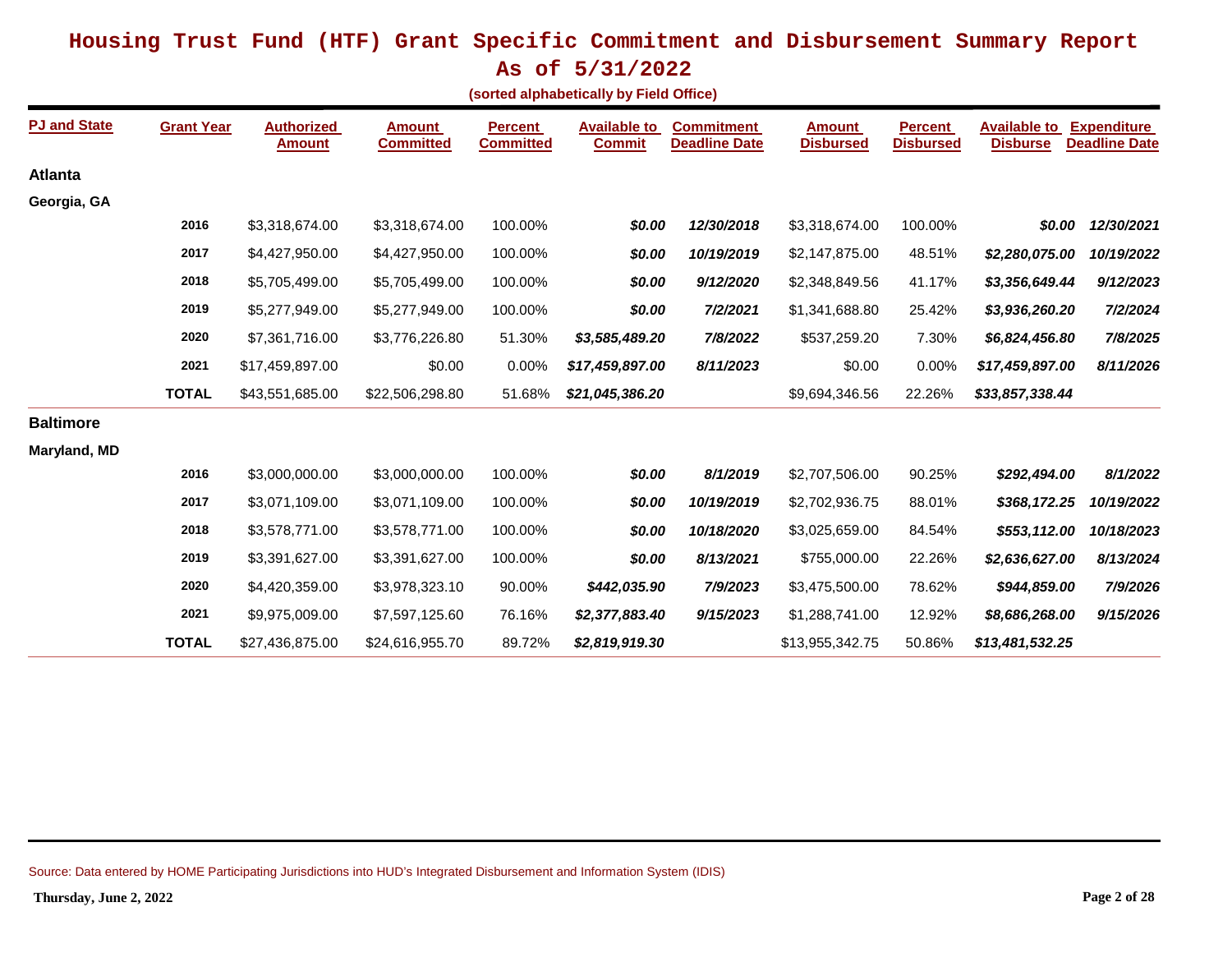|  | (sorted alphabetically by Field Office) |  |  |  |
|--|-----------------------------------------|--|--|--|
|--|-----------------------------------------|--|--|--|

| <b>PJ and State</b> | <b>Grant Year</b> | <b>Authorized</b><br><b>Amount</b> | <b>Amount</b><br><b>Committed</b> | <b>Percent</b><br><b>Committed</b> | <b>Available to</b><br><b>Commit</b> | <b>Commitment</b><br><b>Deadline Date</b> | <b>Amount</b><br><b>Disbursed</b> | <b>Percent</b><br><b>Disbursed</b> | <b>Available to</b><br><b>Disburse</b> | <b>Expenditure</b><br><b>Deadline Date</b> |
|---------------------|-------------------|------------------------------------|-----------------------------------|------------------------------------|--------------------------------------|-------------------------------------------|-----------------------------------|------------------------------------|----------------------------------------|--------------------------------------------|
| <b>Birmingham</b>   |                   |                                    |                                   |                                    |                                      |                                           |                                   |                                    |                                        |                                            |
| Alabama, AL         |                   |                                    |                                   |                                    |                                      |                                           |                                   |                                    |                                        |                                            |
|                     | 2016              | \$1,440,106.25                     | \$1,440,106.25                    | 100.00%                            | \$0.00                               | 2/2/2019                                  | \$1,440,106.25                    | 100.00%                            | \$0.00                                 | 2/2/2022                                   |
|                     | 2017              | \$3,000,000.00                     | \$1,856,358.00                    | 61.88%                             | \$1,143,642.00                       | 10/19/2019                                | \$969,677.94                      | 32.32%                             | \$2,030,322.06                         | 10/19/2022                                 |
|                     | 2018              | \$3,000,000.00                     | \$3,000,000.00                    | 100.00%                            | \$0.00                               | 9/12/2020                                 | \$0.00                            | $0.00\%$                           | \$3,000,000.00                         | 9/12/2023                                  |
|                     | 2019              | \$3,000,000.00                     | \$3,000,000.00                    | 100.00%                            | \$0.00                               | 9/17/2021                                 | \$0.00                            | $0.00\%$                           | \$3,000,000.00                         | 9/17/2024                                  |
|                     | 2020              | \$3,123,706.00                     | \$3,123,706.00                    | 100.00%                            | \$0.00                               | 5/19/2022                                 | \$0.00                            | $0.00\%$                           | \$3,123,706.00                         | 5/19/2025                                  |
|                     | 2021              | \$6,690,654.00                     | \$2,731,339.00                    | 40.82%                             | \$3,959,315.00                       | 8/20/2023                                 | \$0.00                            | 0.00%                              | \$6,690,654.00                         | 8/20/2026                                  |
|                     | <b>TOTAL</b>      | \$20,254,466,25                    | \$15.151.509.25                   | 74.81%                             | \$5,102,957.00                       |                                           | \$2,409,784.19                    | 11.90%                             | \$17.844.682.06                        |                                            |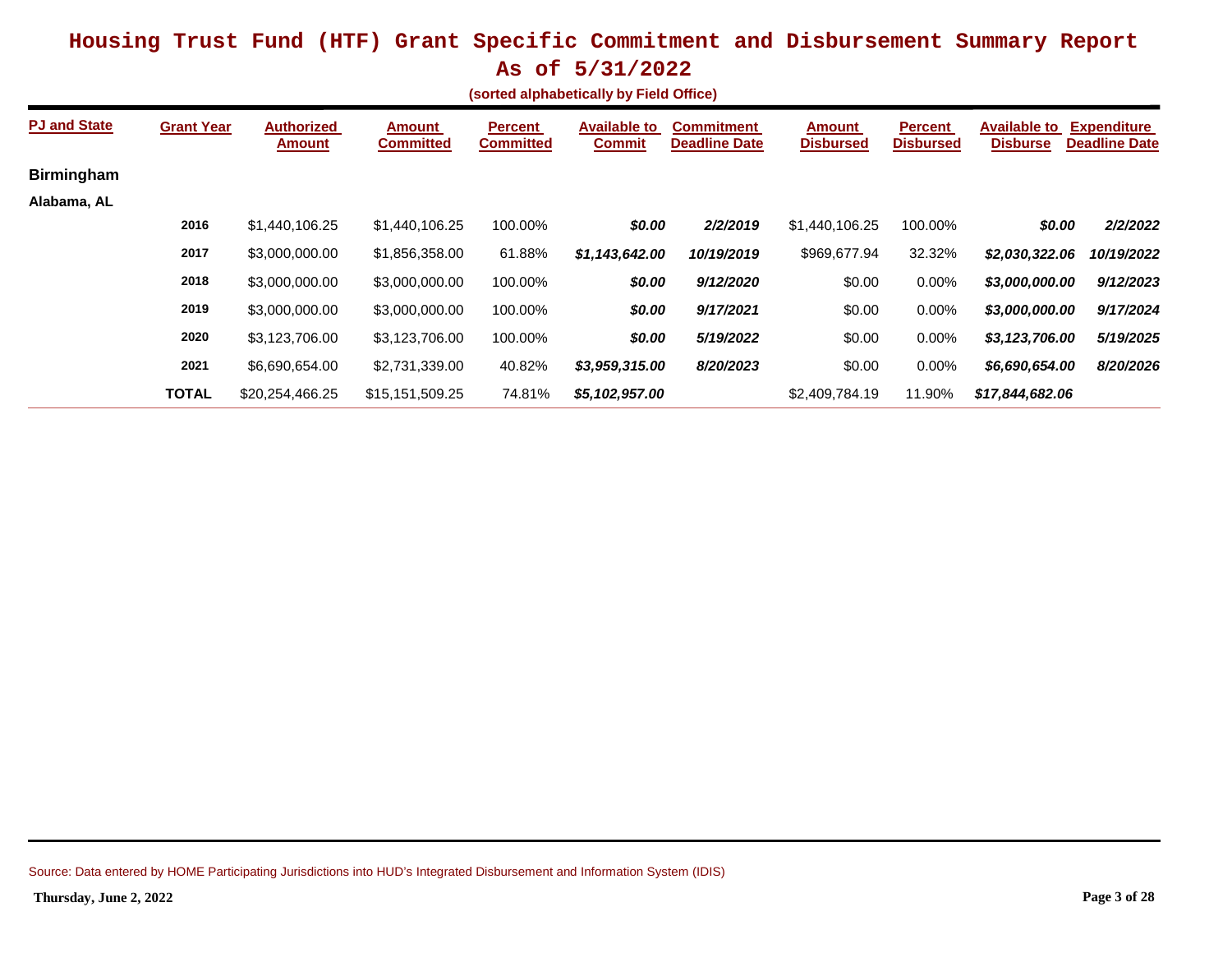**As of 5/31/2022**

**(sorted alphabetically by Field Office)**

| <b>PJ and State</b>      | <b>Grant Year</b> | <b>Authorized</b><br><b>Amount</b> | <b>Amount</b><br><b>Committed</b> | <b>Percent</b><br><b>Committed</b> | <b>Available to</b><br><b>Commit</b> | <b>Commitment</b><br><b>Deadline Date</b> | <b>Amount</b><br><b>Disbursed</b> | <b>Percent</b><br><b>Disbursed</b> | <b>Available to</b><br><b>Disburse</b> | <b>Expenditure</b><br><b>Deadline Date</b> |
|--------------------------|-------------------|------------------------------------|-----------------------------------|------------------------------------|--------------------------------------|-------------------------------------------|-----------------------------------|------------------------------------|----------------------------------------|--------------------------------------------|
| <b>Boston</b>            |                   |                                    |                                   |                                    |                                      |                                           |                                   |                                    |                                        |                                            |
| <b>Massachusetts, MA</b> |                   |                                    |                                   |                                    |                                      |                                           |                                   |                                    |                                        |                                            |
|                          | 2016              | \$3,423,773.00                     | \$3,423,773.00                    | 100.00%                            | \$0.00                               | 10/11/2018                                | \$3,423,773.00                    | 100.00%                            | \$0.00                                 | 10/11/2021                                 |
|                          | 2017              | \$4,604,660.00                     | \$4,604,660.00                    | 100.00%                            | \$0.00                               | 9/12/2019                                 | \$4,483,499.38                    | 97.37%                             | \$121,160.62                           | 9/12/2022                                  |
|                          | 2018              | \$5,720,333.00                     | \$5,720,333.00                    | 100.00%                            | \$0.00                               | 9/12/2020                                 | \$4,745,673.46                    | 82.96%                             | \$974,659.54                           | 9/12/2023                                  |
|                          | 2019              | \$5,152,337.00                     | \$5,152,337.00                    | 100.00%                            | \$0.00                               | 8/27/2021                                 | \$2,262,486.24                    | 43.91%                             | \$2,889,850.76                         | 8/27/2024                                  |
|                          | 2020              | \$7,039,756.00                     | \$703,975.60                      | 10.00%                             | \$6,335,780.40                       | 1/7/2023                                  | \$3,000.00                        | 0.04%                              | \$7,036,756.00                         | 1/7/2026                                   |
|                          | 2021              | \$16,987,942.00                    | \$0.00                            | 0.00%                              | \$16,987,942.00                      | 8/6/2023                                  | \$0.00                            | 0.00%                              | \$16,987,942.00                        | 8/6/2026                                   |
|                          | <b>TOTAL</b>      | \$42,928,801.00                    | \$19,605,078.60                   | 45.67%                             | \$23,323,722.40                      |                                           | \$14,918,432.08                   | 34.75%                             | \$28,010,368.92                        |                                            |
| Maine, ME                |                   |                                    |                                   |                                    |                                      |                                           |                                   |                                    |                                        |                                            |
|                          | 2016              | \$3,000,000.00                     | \$3,000,000.00                    | 100.00%                            | \$0.00                               | 12/30/2018                                | \$3,000,000.00                    | 100.00%                            | \$0.00                                 | 12/30/2021                                 |
|                          | 2017              | \$3,000,000.00                     | \$3,000,000.00                    | 100.00%                            | \$0.00                               | 10/19/2019                                | \$3,000,000.00                    | 100.00%                            | \$0.00                                 | 10/19/2022                                 |
|                          | 2018              | \$3,000,000.00                     | \$3,000,000.00                    | 100.00%                            | \$0.00                               | 9/12/2020                                 | \$2,734,036.33                    | 91.13%                             | \$265,963.67                           | 9/12/2023                                  |
|                          | 2019              | \$3,000,000.00                     | \$3,000,000.00                    | 100.00%                            | \$0.00                               | 7/10/2021                                 | \$2,460,257.48                    | 82.01%                             | \$539,742.52                           | 7/10/2024                                  |
|                          | 2020              | \$3,000,000.00                     | \$3,000,000.00                    | 100.00%                            | \$0.00                               | 5/27/2022                                 | \$489,928.60                      | 16.33%                             | \$2,510,071.40                         | 5/27/2025                                  |
|                          | 2021              | \$3,101,884.00                     | \$310,188.40                      | 10.00%                             | \$2,791,695.60                       | 8/27/2023                                 | \$0.00                            | 0.00%                              | \$3,101,884.00                         | 8/27/2026                                  |
|                          | <b>TOTAL</b>      | \$18,101,884.00                    | \$15,310,188.40                   | 84.58%                             | \$2,791,695.60                       |                                           | \$11,684,222.41                   | 64.55%                             | \$6,417,661.59                         |                                            |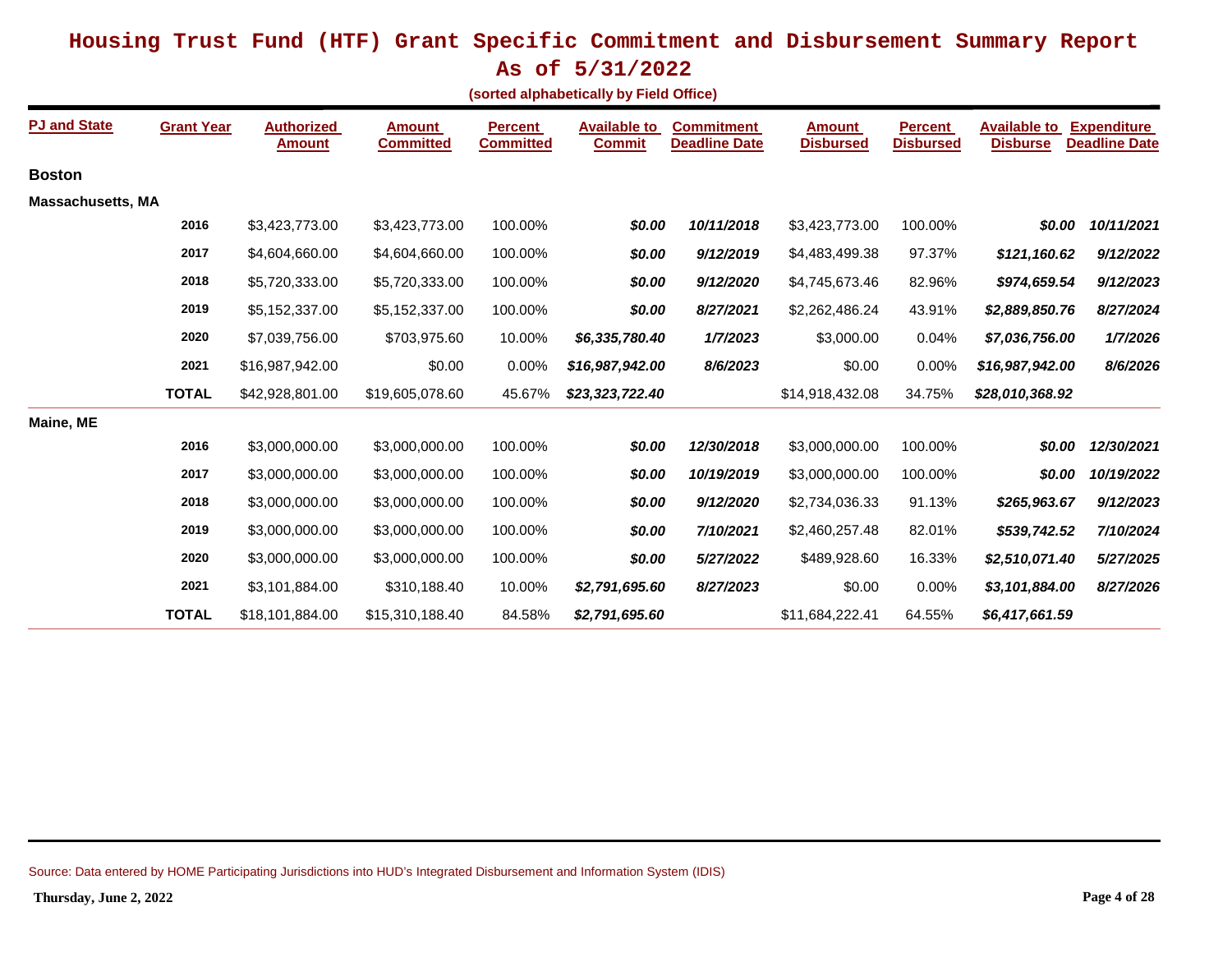**As of 5/31/2022**

**(sorted alphabetically by Field Office)**

| <b>PJ and State</b>      | <b>Grant Year</b> | <b>Authorized</b><br><b>Amount</b> | <b>Amount</b><br><b>Committed</b> | <b>Percent</b><br><b>Committed</b> | <b>Available to</b><br><b>Commit</b> | <b>Commitment</b><br><b>Deadline Date</b> | <b>Amount</b><br><b>Disbursed</b> | <b>Percent</b><br><b>Disbursed</b> | <b>Available to Expenditure</b><br><b>Disburse</b> | <b>Deadline Date</b> |
|--------------------------|-------------------|------------------------------------|-----------------------------------|------------------------------------|--------------------------------------|-------------------------------------------|-----------------------------------|------------------------------------|----------------------------------------------------|----------------------|
| <b>New Hampshire, NH</b> |                   |                                    |                                   |                                    |                                      |                                           |                                   |                                    |                                                    |                      |
|                          | 2016              | \$3,000,000.00                     | \$3,000,000.00                    | 100.00%                            | \$0.00                               | 11/3/2018                                 | \$3,000,000.00                    | 100.00%                            | \$0.00                                             | 11/3/2021            |
|                          | 2017              | \$3,000,000.00                     | \$3,000,000.00                    | 100.00%                            | \$0.00                               | 10/19/2019                                | \$3,000,000.00                    | 100.00%                            | \$0.00                                             | 10/19/2022           |
|                          | 2018              | \$3,000,000.00                     | \$3,000,000.00                    | 100.00%                            | \$0.00                               | 9/12/2020                                 | \$3,000,000.00                    | 100.00%                            | \$0.00                                             | 9/12/2023            |
|                          | 2019              | \$3,000,000.00                     | \$3,000,000.00                    | 100.00%                            | \$0.00                               | 8/27/2021                                 | \$1,290,742.30                    | 43.02%                             | \$1,709,257.70                                     | 8/27/2024            |
|                          | 2020              | \$3,000,000.00                     | \$1,056,726.00                    | 35.22%                             | \$1,943,274.00                       | 8/3/2022                                  | \$0.00                            | 0.00%                              | \$3,000,000.00                                     | 8/3/2025             |
|                          | 2021              | \$3,101,884.00                     | \$0.00                            | 0.00%                              | \$3,101,884.00                       | 8/6/2023                                  | \$0.00                            | 0.00%                              | \$3,101,884.00                                     | 8/6/2026             |
|                          | <b>TOTAL</b>      | \$18,101,884.00                    | \$13,056,726.00                   | 72.13%                             | \$5,045,158.00                       |                                           | \$10,290,742.30                   | 56.85%                             | \$7,811,141.70                                     |                      |
| Rhode Island, RI         |                   |                                    |                                   |                                    |                                      |                                           |                                   |                                    |                                                    |                      |
|                          | 2016              | \$3,000,000.00                     | \$3,000,000.00                    | 100.00%                            | \$0.00                               | 5/8/2019                                  | \$3,000,000.00                    | 100.00%                            | \$0.00                                             | 5/8/2022             |
|                          | 2017              | \$3,000,000.00                     | \$2,700,000.00                    | 90.00%                             | \$300,000.00                         | 1/25/2020                                 | \$2,655,564.00                    | 88.52%                             | \$344,436.00                                       | 1/25/2023            |
|                          | 2018              | \$3,000,000.00                     | \$2,700,000.00                    | 90.00%                             | \$300,000.00                         | 9/12/2020                                 | \$2,274,986.31                    | 75.83%                             | \$725,013.69                                       | 9/12/2023            |
|                          | 2019              | \$3,000,000.00                     | \$2,700,000.00                    | 90.00%                             | \$300,000.00                         | 10/23/2021                                | \$1,000,000.00                    | 33.33%                             | \$2,000,000.00                                     | 10/23/2024           |
|                          | 2020              | \$3,000,000.00                     | \$1,730,994.38                    | 57.70%                             | \$1,269,005.62                       | 7/30/2022                                 | \$77,168.38                       | 2.57%                              | \$2,922,831.62                                     | 7/30/2025            |
|                          | 2021              | \$3,101,884.00                     | \$0.00                            | 0.00%                              | \$3,101,884.00                       | 11/17/2023                                | \$0.00                            | 0.00%                              | \$3,101,884.00                                     | 11/17/2026           |
|                          | <b>TOTAL</b>      | \$18,101,884.00                    | \$12,830,994.38                   | 70.88%                             | \$5,270,889.62                       |                                           | \$9,007,718.69                    | 49.76%                             | \$9,094,165.31                                     |                      |
| Vermont, VT              |                   |                                    |                                   |                                    |                                      |                                           |                                   |                                    |                                                    |                      |
|                          | 2016              | \$3,000,000.00                     | \$3,000,000.00                    | 100.00%                            | \$0.00                               | 9/16/2018                                 | \$3,000,000.00                    | 100.00%                            | \$0.00                                             | 9/16/2021            |
|                          | 2017              | \$3,000,000.00                     | \$3,000,000.00                    | 100.00%                            | \$0.00                               | 9/22/2019                                 | \$3,000,000.00                    | 100.00%                            | \$0.00                                             | 9/22/2022            |
|                          | 2018              | \$3,000,000.00                     | \$3,000,000.00                    | 100.00%                            | \$0.00                               | 9/12/2020                                 | \$3,000,000.00                    | 100.00%                            | \$0.00                                             | 9/12/2023            |
|                          | 2019              | \$3,000,000.00                     | \$3,000,000.00                    | 100.00%                            | \$0.00                               | 7/31/2021                                 | \$2,952,329.97                    | 98.41%                             | \$47,670.03                                        | 7/31/2024            |
|                          | 2020              | \$3,000,000.00                     | \$2,700,000.00                    | 90.00%                             | \$300,000.00                         | 7/27/2022                                 | \$887,421.94                      | 29.58%                             | \$2,112,578.06                                     | 7/27/2025            |
|                          | 2021              | \$3,101,884.00                     | \$735,868.60                      | 23.72%                             | \$2,366,015.40                       | 8/25/2023                                 | \$0.00                            | 0.00%                              | \$3,101,884.00                                     | 8/25/2026            |
|                          | <b>TOTAL</b>      | \$18,101,884.00                    | \$15,435,868.60                   | 85.27%                             | \$2,666,015.40                       |                                           | \$12,839,751.91                   | 70.93%                             | \$5,262,132.09                                     |                      |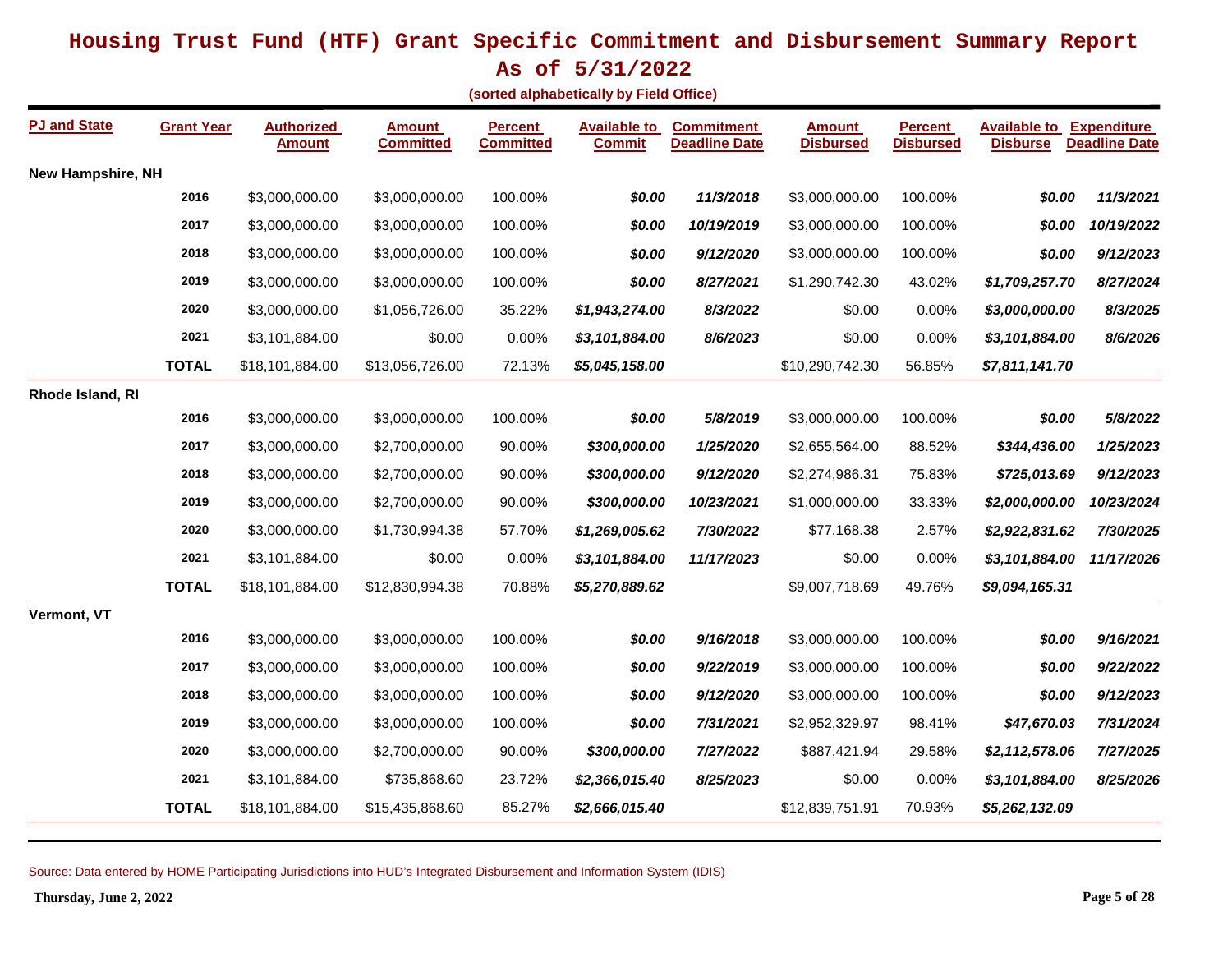**As of 5/31/2022**

|  | sorted alphabetically by Field Office) |  |  |  |
|--|----------------------------------------|--|--|--|
|--|----------------------------------------|--|--|--|

| <b>PJ and State</b> | <b>Grant Year</b> | <b>Authorized</b><br><u>Amount</u> | <b>Amount</b><br><b>Committed</b> | <b>Percent</b><br><b>Committed</b> | <b>Available to</b><br><b>Commit</b> | <b>Commitment</b><br><b>Deadline Date</b> | <b>Amount</b><br><b>Disbursed</b> | <b>Percent</b><br><b>Disbursed</b> | <b>Available to</b><br><b>Disburse</b> | <b>Expenditure</b><br><b>Deadline Date</b> |
|---------------------|-------------------|------------------------------------|-----------------------------------|------------------------------------|--------------------------------------|-------------------------------------------|-----------------------------------|------------------------------------|----------------------------------------|--------------------------------------------|
| Chicago             |                   |                                    |                                   |                                    |                                      |                                           |                                   |                                    |                                        |                                            |
| Illinois, IL        |                   |                                    |                                   |                                    |                                      |                                           |                                   |                                    |                                        |                                            |
|                     | 2016              | \$4,310,055.00                     | \$4,310,055.00                    | 100.00%                            | \$0.00                               | 3/2/2019                                  | \$4,310,055.00                    | 100.00%                            | \$0.00                                 | 3/2/2022                                   |
|                     | 2017              | \$7,163,487.00                     | \$7,163,487.00                    | 100.00%                            | \$0.00                               | 10/19/2019                                | \$7,143,487.00                    | 99.72%                             | \$20,000.00                            | 10/19/2022                                 |
|                     | 2018              | \$9,812,230.00                     | \$9,150,722.80                    | 93.26%                             | \$661,507.20                         | 10/3/2020                                 | \$8,927,983.16                    | 90.99%                             | \$884,246.84                           | 10/3/2023                                  |
|                     | 2019              | \$8,575,518.00                     | \$7,717,966.20                    | 90.00%                             | \$857,551.80                         | 7/31/2021                                 | \$2,375,956.06                    | 27.71%                             | \$6,199,561.94                         | 7/31/2024                                  |
|                     | 2020              | \$12,424,008.00                    | \$4,940,000.00                    | 39.76%                             | \$7,484,008.00                       | 12/30/2022                                | \$0.00                            | 0.00%                              | \$12,424,008.00                        | 12/30/2025                                 |
|                     | 2021              | \$30,702,615.00                    | \$0.00                            | 0.00%                              | \$30,702,615.00                      | 8/31/2023                                 | \$0.00                            | 0.00%                              | \$30,702,615.00                        | 8/3/2026                                   |
|                     | <b>TOTAL</b>      | \$72,987,913.00                    | \$33,282,231.00                   | 45.60%                             | \$39,705,682.00                      |                                           | \$22,757,481.22                   | 31.18%                             | \$50,230,431.78                        |                                            |
| Columbia            |                   |                                    |                                   |                                    |                                      |                                           |                                   |                                    |                                        |                                            |
| South Carolina, SC  |                   |                                    |                                   |                                    |                                      |                                           |                                   |                                    |                                        |                                            |
|                     | 2016              | \$3,000,000.00                     | \$3,000,000.00                    | 100.00%                            | \$0.00                               | 12/30/2018                                | \$3,000,000.00                    | 100.00%                            | \$0.00                                 | 12/30/2021                                 |
|                     | 2017              | \$3,000,000.00                     | \$3,000,000.00                    | 100.00%                            | \$0.00                               | 9/12/2019                                 | \$1,231,600.96                    | 41.05%                             | \$1,768,399.04                         | 9/12/2022                                  |
|                     | 2018              | \$3,007,655.00                     | \$3,007,655.00                    | 100.00%                            | \$0.00                               | 9/12/2020                                 | \$300,765.50                      | 10.00%                             | \$2,706,889.50                         | 9/12/2023                                  |
|                     | 2019              | \$3,000,000.00                     | \$2,863,200.26                    | 95.44%                             | \$136,799.74                         | 7/2/2021                                  | \$163,200.26                      | 5.44%                              | \$2,836,799.74                         | 7/2/2024                                   |
|                     | 2020              | \$3,438,676.00                     | \$3,094,807.50                    | 90.00%                             | \$343,868.50                         | 5/11/2022                                 | \$0.00                            | 0.00%                              | \$3,438,676.00                         | 5/11/2025                                  |
|                     | 2021              | \$7,756,516.00                     | \$1,036,460.00                    | 13.36%                             | \$6,720,056.00                       | 7/28/2023                                 | \$15,515.21                       | 0.20%                              | \$7,741,000.79                         | 7/28/2026                                  |
|                     | <b>TOTAL</b>      | \$23,202,847.00                    | \$16,002,122.76                   | 68.97%                             | \$7,200,724.24                       |                                           | \$4,711,081.93                    | 20.30%                             | \$18,491,765.07                        |                                            |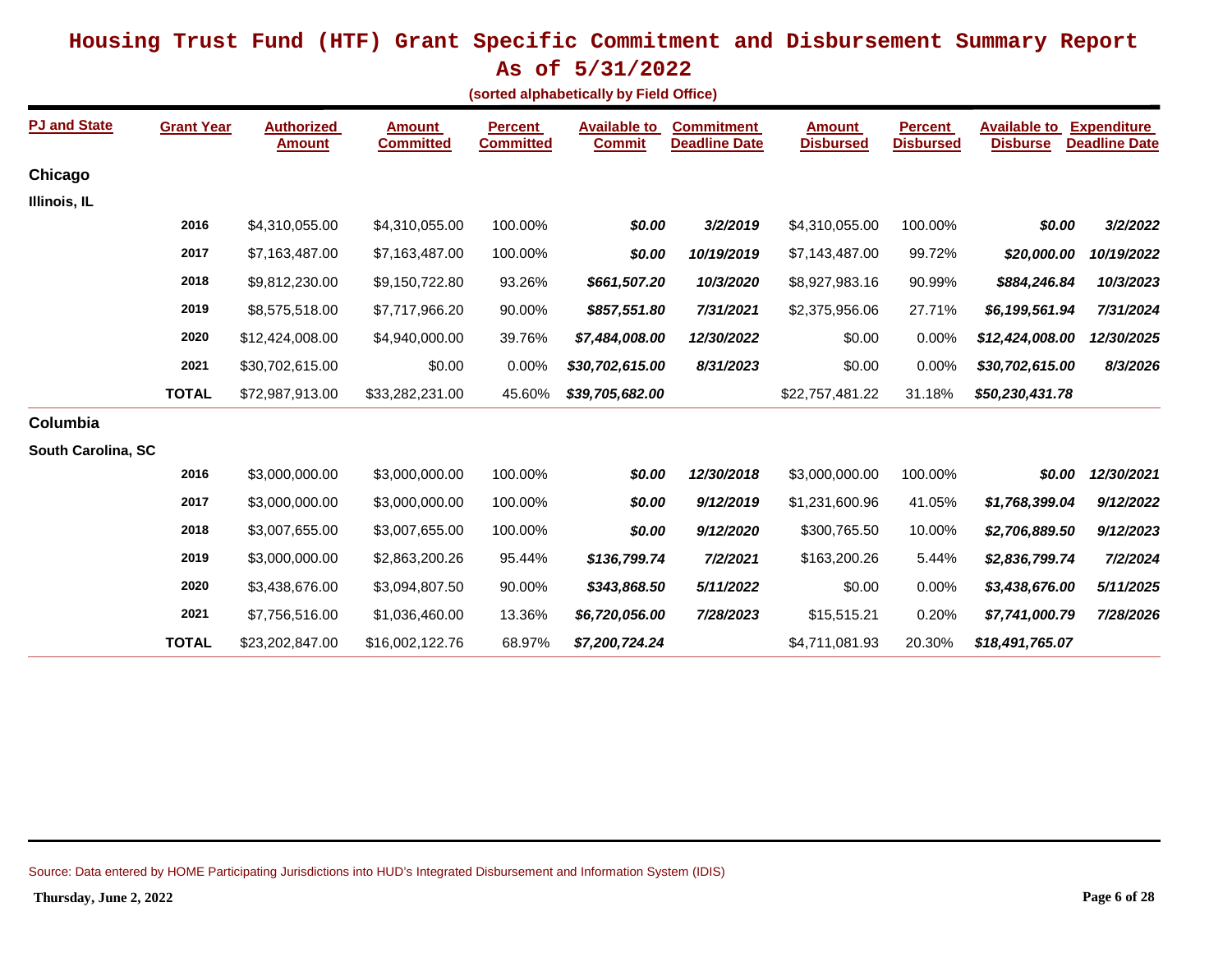|                                         | **~ ~* ~/ ~*/ <b>***</b> |  |  |
|-----------------------------------------|--------------------------|--|--|
| (sorted alphabetically by Field Office) |                          |  |  |

| <b>PJ and State</b> | <b>Grant Year</b> | <b>Authorized</b><br><b>Amount</b> | <b>Amount</b><br><b>Committed</b> | <b>Percent</b><br><b>Committed</b> | <b>Available to</b><br><b>Commit</b> | <b>Commitment</b><br><b>Deadline Date</b> | <b>Amount</b><br><b>Disbursed</b> | <b>Percent</b><br><b>Disbursed</b> | <b>Available to</b><br><b>Disburse</b> | <b>Expenditure</b><br><b>Deadline Date</b> |
|---------------------|-------------------|------------------------------------|-----------------------------------|------------------------------------|--------------------------------------|-------------------------------------------|-----------------------------------|------------------------------------|----------------------------------------|--------------------------------------------|
| <b>Columbus</b>     |                   |                                    |                                   |                                    |                                      |                                           |                                   |                                    |                                        |                                            |
| Ohio, OH            |                   |                                    |                                   |                                    |                                      |                                           |                                   |                                    |                                        |                                            |
|                     | 2016              | \$3,747,502.00                     | \$3,747,502.00                    | 100.00%                            | \$0.00                               | 12/30/2018                                | \$3,747,502.00                    | 100.00%                            | \$0.00                                 | 12/30/2021                                 |
|                     | 2017              | \$5,511,230.00                     | \$5,511,230.00                    | 100.00%                            | \$0.00                               | 10/19/2019                                | \$4,875,963.00                    | 88.47%                             | \$635,267.00                           | 10/19/2022                                 |
|                     | 2018              | \$6,971,712.00                     | \$6,700,000.00                    | 96.10%                             | \$271,712.00                         | 9/12/2020                                 | \$2,302,975.96                    | 33.03%                             | \$4,668,736.04                         | 9/12/2023                                  |
|                     | 2019              | \$6,190,138.00                     | \$6,119,814.65                    | 98.86%                             | \$70,323.35                          | 7/23/2021                                 | \$5,263,087.17                    | 85.02%                             | \$927,050.83                           | 7/23/2024                                  |
|                     | 2020              | \$8,755,082.00                     | \$8,755,082.00                    | 100.00%                            | \$0.00                               | 7/31/2022                                 | \$0.00                            | 0.00%                              | \$8,755,082.00                         | 7/31/2025                                  |
|                     | 2021              | \$21,186,076.00                    | \$0.00                            | $0.00\%$                           | \$21,186,076.00                      | 8/27/2023                                 | \$0.00                            | $0.00\%$                           | \$21,186,076.00                        | 8/27/2026                                  |
|                     | <b>TOTAL</b>      | \$52,361,740.00                    | \$30,833,628.65                   | 58.89%                             | \$21,528,111.35                      |                                           | \$16,189,528.13                   | 30.92%                             | \$36,172,211.87                        |                                            |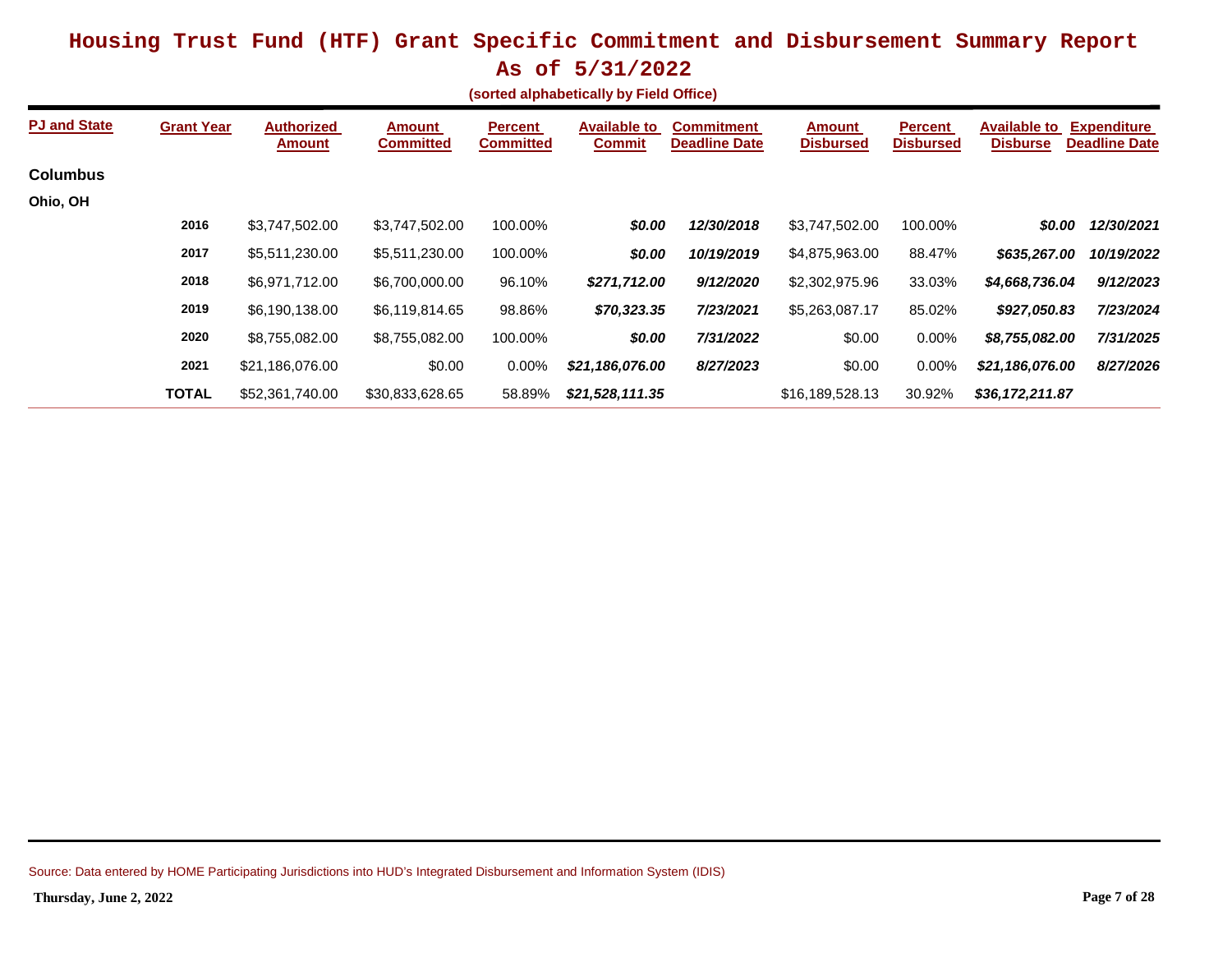**As of 5/31/2022**

**(sorted alphabetically by Field Office)**

| <b>PJ and State</b> | <b>Grant Year</b> | <b>Authorized</b><br><b>Amount</b> | <b>Amount</b><br><b>Committed</b> | <b>Percent</b><br><b>Committed</b> | <b>Available to</b><br><b>Commit</b> | <b>Commitment</b><br><b>Deadline Date</b> | <b>Amount</b><br><b>Disbursed</b> | <b>Percent</b><br><b>Disbursed</b> | <b>Available to</b><br><b>Disburse</b> | <b>Expenditure</b><br><b>Deadline Date</b> |
|---------------------|-------------------|------------------------------------|-----------------------------------|------------------------------------|--------------------------------------|-------------------------------------------|-----------------------------------|------------------------------------|----------------------------------------|--------------------------------------------|
| <b>Denver</b>       |                   |                                    |                                   |                                    |                                      |                                           |                                   |                                    |                                        |                                            |
| Colorado, CO        |                   |                                    |                                   |                                    |                                      |                                           |                                   |                                    |                                        |                                            |
|                     | 2016              | \$3,000,000.00                     | \$3,000,000.00                    | 100.00%                            | \$0.00                               | 12/30/2018                                | \$3,000,000.00                    | 100.00%                            | \$0.00                                 | 12/30/2021                                 |
|                     | 2017              | \$3,154,331.00                     | \$3,154,331.00                    | 100.00%                            | \$0.00                               | 9/22/2019                                 | \$3,153,831.00                    | 99.98%                             | \$500.00                               | 9/22/2022                                  |
|                     | 2018              | \$3,563,587.00                     | \$3,563,587.00                    | 100.00%                            | \$0.00                               | 10/3/2020                                 | \$3,560,087.00                    | 99.90%                             | \$3,500.00                             | 10/3/2023                                  |
|                     | 2019              | \$3,362,850.00                     | \$3,362,850.00                    | 100.00%                            | \$0.00                               | 8/13/2021                                 | \$2,519,636.71                    | 74.93%                             | \$843,213.29                           | 8/13/2024                                  |
|                     | 2020              | \$4,411,358.00                     | \$3,937,444.60                    | 89.26%                             | \$473,913.40                         | 9/15/2022                                 | \$2,068,558.80                    | 46.89%                             | \$2,342,799.20                         | 9/15/2025                                  |
|                     | 2021              | \$10,030,779.00                    | \$1,003,077.90                    | 10.00%                             | \$9,027,701.10                       | 9/1/2023                                  | \$0.00                            | 0.00%                              | \$10,030,779.00                        | 9/1/2026                                   |
|                     | <b>TOTAL</b>      | \$27,522,905.00                    | \$18,021,290.50                   | 65.48%                             | \$9,501,614.50                       |                                           | \$14,302,113.51                   | 51.96%                             | \$13,220,791.49                        |                                            |
| <b>Montana, MT</b>  |                   |                                    |                                   |                                    |                                      |                                           |                                   |                                    |                                        |                                            |
|                     | 2016              | \$3,000,000.00                     | \$3,000,000.00                    | 100.00%                            | \$0.00                               | 12/30/2018                                | \$3,000,000.00                    | 100.00%                            | \$0.00                                 | 12/30/2021                                 |
|                     | 2017              | \$3,000,000.00                     | \$3,000,000.00                    | 100.00%                            | \$0.00                               | 10/19/2019                                | \$3,000,000.00                    | 100.00%                            | \$0.00                                 | 10/19/2022                                 |
|                     | 2018              | \$3,000,000.00                     | \$3,000,000.00                    | 100.00%                            | \$0.00                               | 10/3/2020                                 | \$2,834,490.00                    | 94.48%                             | \$165,510.00                           | 10/3/2023                                  |
|                     | 2019              | \$3,000,000.00                     | \$3,000,000.00                    | 100.00%                            | \$0.00                               | 9/17/2021                                 | \$2,876,054.69                    | 95.87%                             | \$123,945.31                           | 9/17/2024                                  |
|                     | 2020              | \$3,000,000.00                     | \$3,000,000.00                    | 100.00%                            | \$0.00                               | 6/3/2023                                  | \$1,109,543.54                    | 36.98%                             | \$1,890,456.46                         | 6/3/2026                                   |
|                     | 2021              | \$3,101,884.00                     | \$1,701,884.00                    | 54.87%                             | \$1,400,000.00                       | 8/13/2023                                 | \$0.00                            | 0.00%                              | \$3,101,884.00                         | 8/13/2026                                  |
|                     | <b>TOTAL</b>      | \$18,101,884.00                    | \$16,701,884.00                   | 92.27%                             | \$1,400,000.00                       |                                           | \$12,820,088.23                   | 70.82%                             | \$5,281,795.77                         |                                            |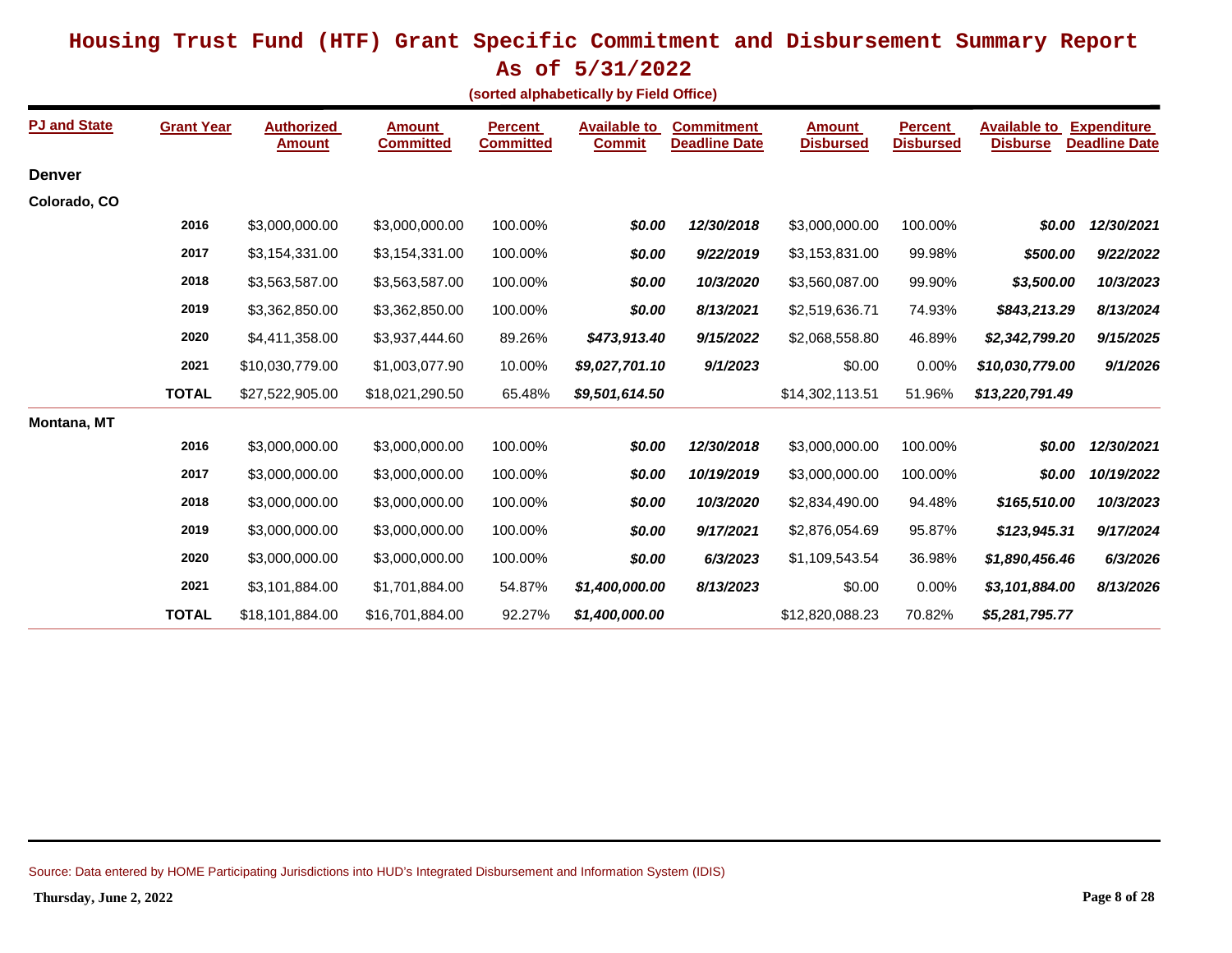**As of 5/31/2022**

**(sorted alphabetically by Field Office)**

| <b>PJ and State</b> | <b>Grant Year</b> | <b>Authorized</b><br><b>Amount</b> | <b>Amount</b><br><b>Committed</b> | <b>Percent</b><br><b>Committed</b> | <b>Available to</b><br><b>Commit</b> | <b>Commitment</b><br><b>Deadline Date</b> | <b>Amount</b><br><b>Disbursed</b> | <b>Percent</b><br>Disbursed | <b>Available to Expenditure</b><br><b>Disburse</b> | <b>Deadline Date</b> |
|---------------------|-------------------|------------------------------------|-----------------------------------|------------------------------------|--------------------------------------|-------------------------------------------|-----------------------------------|-----------------------------|----------------------------------------------------|----------------------|
| North Dakota, ND    |                   |                                    |                                   |                                    |                                      |                                           |                                   |                             |                                                    |                      |
|                     | 2016              | \$3,000,000.00                     | \$3,000,000.00                    | 100.00%                            | \$0.00                               | 11/3/2018                                 | \$3,000,000.00                    | 100.00%                     | \$0.00                                             | 11/3/2021            |
|                     | 2017              | \$3,000,000.00                     | \$2,940,000.00                    | 98.00%                             | \$60,000.00                          | 9/22/2019                                 | \$2,937,417.98                    | 97.91%                      | \$62,582.02                                        | 9/22/2022            |
|                     | 2018              | \$3,000,000.00                     | \$2,830,000.00                    | 94.33%                             | \$170,000.00                         | 9/12/2020                                 | \$2,826,813.04                    | 94.23%                      | \$173,186.96                                       | 9/12/2023            |
|                     | 2019              | \$3,000,000.00                     | \$2,910,000.00                    | 97.00%                             | \$90,000.00                          | 8/13/2021                                 | \$10,000.00                       | 0.33%                       | \$2,990,000.00                                     | 8/13/2024            |
|                     | 2020              | \$3,000,000.00                     | \$950,000.00                      | 31.67%                             | \$2,050,000.00                       | 9/1/2022                                  | \$902,500.00                      | 30.08%                      | \$2,097,500.00                                     | 9/1/2025             |
|                     | 2021              | \$3,101,884.00                     | \$0.00                            | 0.00%                              | \$3,101,884.00                       | 7/30/2023                                 | \$0.00                            | 0.00%                       | \$3,101,884.00                                     | 7/30/2026            |
|                     | <b>TOTAL</b>      | \$18,101,884.00                    | \$12,630,000.00                   | 69.77%                             | \$5,471,884.00                       |                                           | \$9,676,731.02                    | 53.46%                      | \$8,425,152.98                                     |                      |
| South Dakota, SD    |                   |                                    |                                   |                                    |                                      |                                           |                                   |                             |                                                    |                      |
|                     | 2016              | \$3,000,000.00                     | \$3,000,000.00                    | 100.00%                            | \$0.00                               | 11/3/2018                                 | \$3,000,000.00                    | 100.00%                     | \$0.00                                             | 11/3/2021            |
|                     | 2017              | \$3,000,000.00                     | \$3,000,000.00                    | 100.00%                            | \$0.00                               | 8/28/2019                                 | \$2,395,186.57                    | 79.84%                      | \$604,813.43                                       | 8/28/2022            |
|                     | 2018              | \$3,000,000.00                     | \$3,000,000.00                    | 100.00%                            | \$0.00                               | 9/12/2020                                 | \$1,341,894.00                    | 44.73%                      | \$1,658,106.00                                     | 9/12/2023            |
|                     | 2019              | \$3,000,000.00                     | \$3,000,000.00                    | 100.00%                            | \$0.00                               | 7/2/2021                                  | \$1,071,780.00                    | 35.73%                      | \$1,928,220.00                                     | 7/2/2024             |
|                     | 2020              | \$3,000,000.00                     | \$870,307.53                      | 29.01%                             | \$2,129,692.47                       | 8/31/2022                                 | \$0.00                            | 0.00%                       | \$3,000,000.00                                     | 8/31/2025            |
|                     | 2021              | \$3,101,884.00                     | \$0.00                            | 0.00%                              | \$3,101,884.00                       | 9/24/2023                                 | \$0.00                            | 0.00%                       | \$3,101,884.00                                     | 9/24/2026            |
|                     | <b>TOTAL</b>      | \$18,101,884.00                    | \$12,870,307.53                   | 71.10%                             | \$5,231,576.47                       |                                           | \$7,808,860.57                    | 43.14%                      | \$10,293,023.43                                    |                      |
| Utah, UT            |                   |                                    |                                   |                                    |                                      |                                           |                                   |                             |                                                    |                      |
|                     | 2016              | \$3,000,000.00                     | \$3,000,000.00                    | 100.00%                            | \$0.00                               | 3/13/2019                                 | \$3,000,000.00                    | 100.00%                     | \$0.00                                             | 3/13/2022            |
|                     | 2017              | \$3,000,000.00                     | \$3,000,000.00                    | 100.00%                            | \$0.00                               | 8/28/2019                                 | \$2,831,657.00                    | 94.39%                      | \$168,343.00                                       | 8/28/2022            |
|                     | 2018              | \$3,000,000.00                     | \$3,000,000.00                    | 100.00%                            | \$0.00                               | 9/12/2020                                 | \$2,591,970.65                    | 86.40%                      | \$408,029.35                                       | 9/12/2023            |
|                     | 2019              | \$3,000,000.00                     | \$3,000,000.00                    | 100.00%                            | \$0.00                               | 7/12/2021                                 | \$2,446,889.15                    | 81.56%                      | \$553,110.85                                       | 7/12/2024            |
|                     | 2020              | \$3,000,000.00                     | \$2,098,681.00                    | 69.96%                             | \$901,319.00                         | 8/5/2022                                  | \$1,410,913.00                    | 47.03%                      | \$1,589,087.00                                     | 8/5/2025             |
|                     | 2021              | \$3,268,898.00                     | \$326,889.80                      | 10.00%                             | \$2,942,008.20                       | 9/24/2023                                 | \$0.00                            | 0.00%                       | \$3,268,898.00                                     | 9/24/2026            |
|                     | <b>TOTAL</b>      | \$18,268,898.00                    | \$14,425,570.80                   | 78.96%                             | \$3,843,327.20                       |                                           | \$12,281,429.80                   | 67.23%                      | \$5,987,468.20                                     |                      |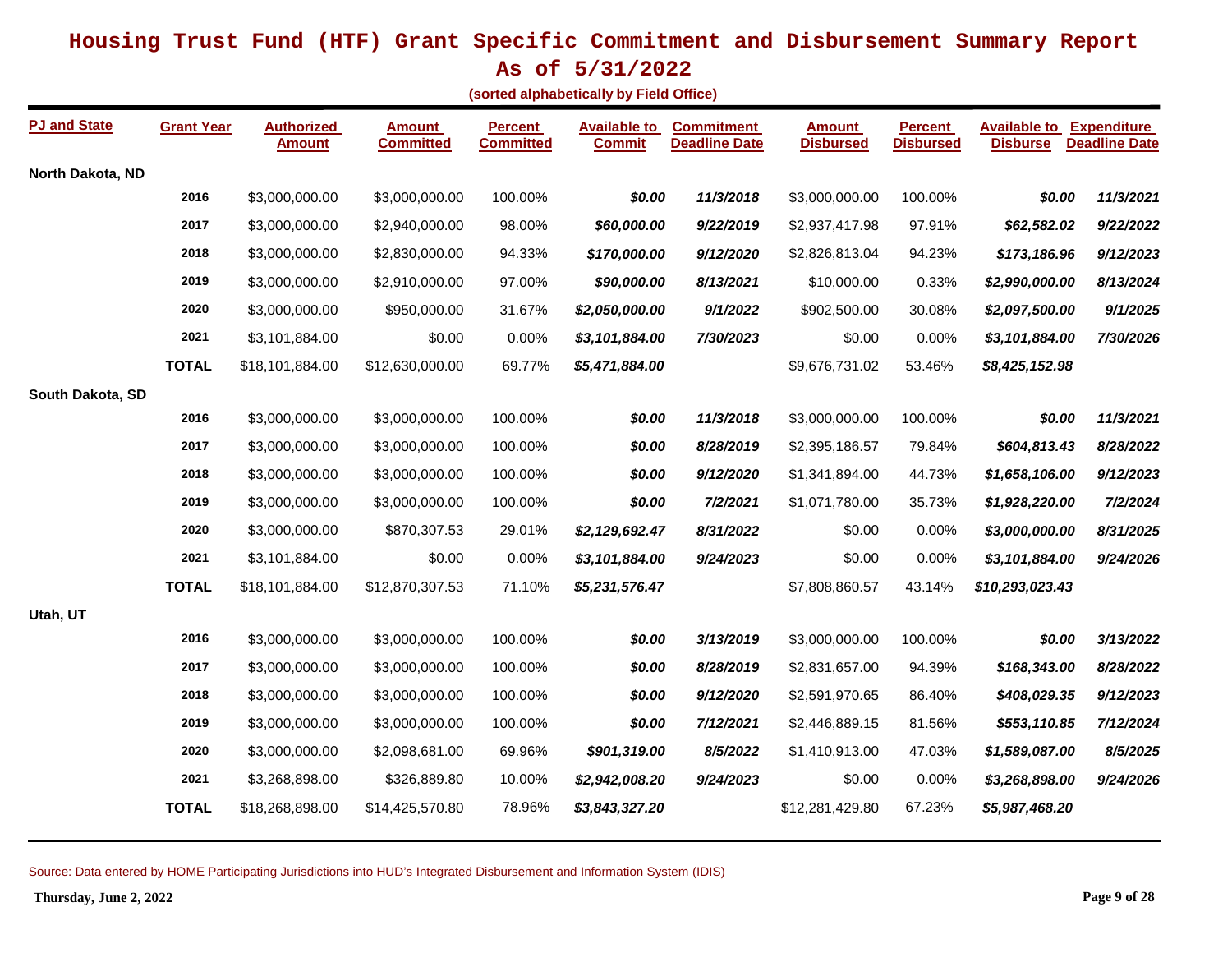**As of 5/31/2022**

|  | (sorted alphabetically by Field Office) |  |  |  |
|--|-----------------------------------------|--|--|--|
|--|-----------------------------------------|--|--|--|

| <b>PJ and State</b> | <b>Grant Year</b> | <b>Authorized</b><br><b>Amount</b> | Amount<br><b>Committed</b> | <b>Percent</b><br><b>Committed</b> | <b>Available to</b><br><b>Commit</b> | <b>Commitment</b><br><b>Deadline Date</b> | <b>Amount</b><br><b>Disbursed</b> | <b>Percent</b><br><b>Disbursed</b> | <b>Available to</b><br><b>Disburse</b> | <b>Expenditure</b><br><b>Deadline Date</b> |
|---------------------|-------------------|------------------------------------|----------------------------|------------------------------------|--------------------------------------|-------------------------------------------|-----------------------------------|------------------------------------|----------------------------------------|--------------------------------------------|
| Wyoming, WY         |                   |                                    |                            |                                    |                                      |                                           |                                   |                                    |                                        |                                            |
|                     | 2016              | \$3,000,000.00                     | \$3,000,000.00             | 100.00%                            | \$0.00                               | 10/19/2019                                | \$3,000,000.00                    | 100.00%                            | \$0.00                                 | 10/19/2022                                 |
|                     | 2017              | \$2,300,000.00                     | \$2,300,000.00             | 100.00%                            | \$0.00                               | 1/25/2020                                 | \$2,300,000.00                    | 100.00%                            | \$0.00                                 | 1/25/2023                                  |
|                     | 2018              | \$3,000,000.00                     | \$3,000,000.00             | 100.00%                            | \$0.00                               | 11/27/2020                                | \$1,722,187.88                    | 57.41%                             | \$1,277,812.12                         | 11/27/2023                                 |
|                     | 2019              | \$3,000,000.00                     | \$2,700,000.00             | 90.00%                             | \$300,000.00                         | 11/27/2021                                | \$2,194,672.64                    | 73.16%                             | \$805,327.36                           | 11/27/2024                                 |
|                     | 2020              | \$3,000,000.00                     | \$2,700,000.00             | 90.00%                             | \$300,000.00                         | 3/25/2023                                 | \$1,314,610.17                    | 43.82%                             | \$1,685,389.83                         | 3/25/2026                                  |
|                     | 2021              | \$3,101,884.00                     | \$1,038,103.80             | 33.47%                             | \$2,063,780.20                       | 9/15/2023                                 | \$593,422.80                      | 19.13%                             | \$2,508,461.20                         | 9/15/2026                                  |
|                     | <b>TOTAL</b>      | \$17,401,884.00                    | \$14,738,103.80            | 84.69%                             | \$2,663,780.20                       |                                           | \$11,124,893.49                   | 63.93%                             | \$6,276,990.51                         |                                            |
| <b>Detroit</b>      |                   |                                    |                            |                                    |                                      |                                           |                                   |                                    |                                        |                                            |
| Michigan, MI        |                   |                                    |                            |                                    |                                      |                                           |                                   |                                    |                                        |                                            |
|                     | 2016              | \$3,527,747.00                     | \$3,527,747.00             | 100.00%                            | \$0.00                               | 8/1/2019                                  | \$3,527,747.00                    | 100.00%                            | \$0.00                                 | 8/1/2022                                   |
|                     | 2017              | \$4,851,072.00                     | \$4,851,072.00             | 100.00%                            | \$0.00                               | 10/19/2019                                | \$4,801,072.00                    | 98.97%                             | \$50,000.00                            | 10/19/2022                                 |
|                     | 2018              | \$6,004,558.00                     | \$6,004,558.00             | 100.00%                            | \$0.00                               | 9/19/2020                                 | \$5,212,446.86                    | 86.81%                             | \$792,111.14                           | 9/19/2023                                  |
|                     | 2019              | \$5,363,424.00                     | \$5,363,424.00             | 100.00%                            | \$0.00                               | 7/12/2021                                 | \$3,439,989.66                    | 64.14%                             | \$1,923,434.34                         | 7/12/2024                                  |
|                     | 2020              | \$7,364,581.00                     | \$1,108,507.20             | 15.05%                             | \$6,256,073.80                       | 11/12/2022                                | \$736,458.10                      | 10.00%                             | \$6,628,122.90                         | 11/12/2025                                 |
|                     | 2021              | \$17,158,160.00                    | \$1,715,816.00             | 10.00%                             | \$15,442,344.00                      | 8/16/2023                                 | \$1,715,816.00                    | 10.00%                             | \$15,442,344.00                        | 8/16/2026                                  |
|                     | <b>TOTAL</b>      | \$44,269,542.00                    | \$22,571,124.20            | 50.99%                             | \$21,698,417.80                      |                                           | \$19,433,529.62                   | 43.90%                             | \$24,836,012.38                        |                                            |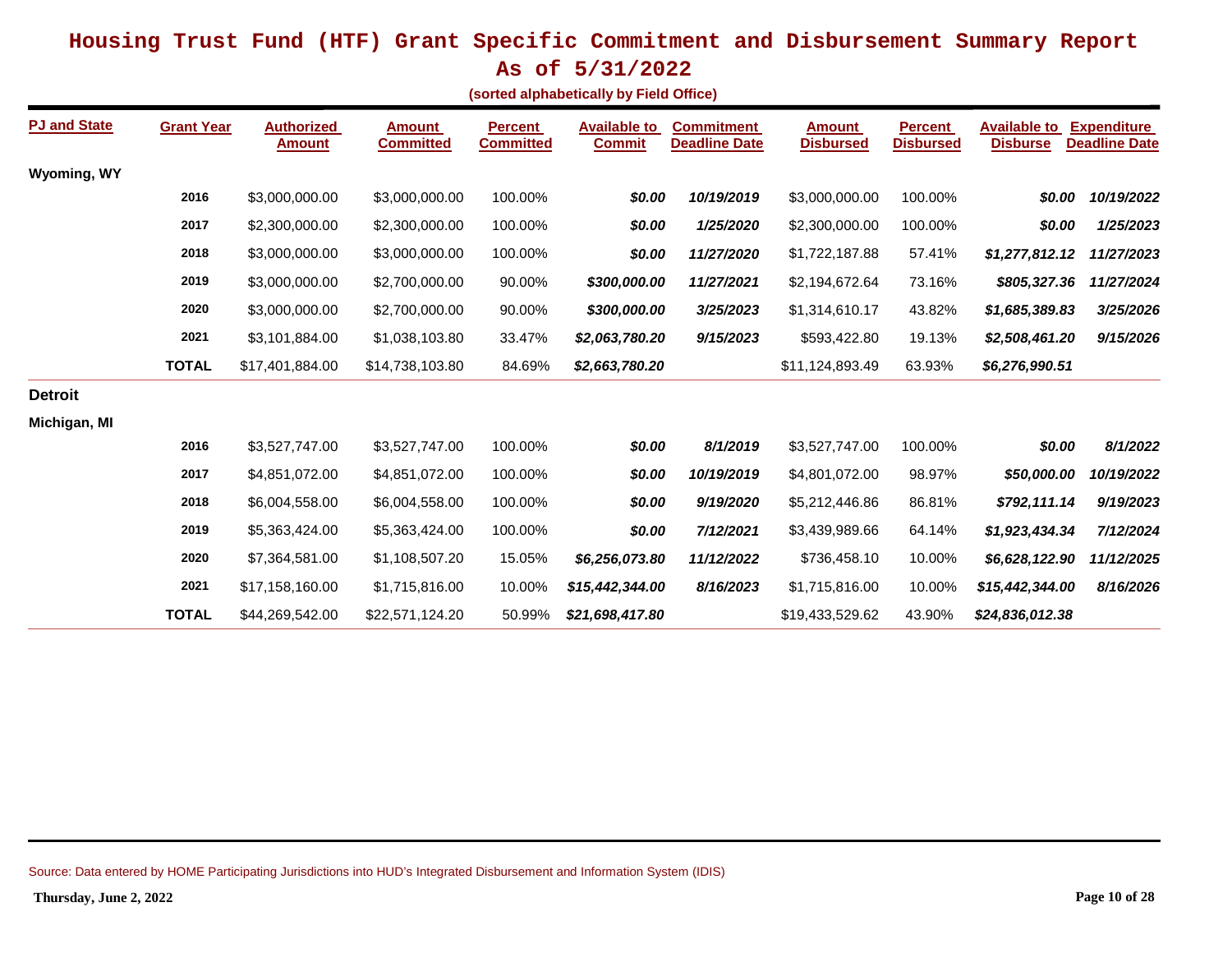**As of 5/31/2022**

|  | (sorted alphabetically by Field Office) |  |  |
|--|-----------------------------------------|--|--|
|--|-----------------------------------------|--|--|

| <b>PJ and State</b>       | <b>Grant Year</b> | <b>Authorized</b><br><b>Amount</b> | <b>Amount</b><br><b>Committed</b> | <b>Percent</b><br><b>Committed</b> | <b>Available to</b><br><b>Commit</b> | <b>Commitment</b><br><b>Deadline Date</b> | <b>Amount</b><br><b>Disbursed</b> | <b>Percent</b><br><b>Disbursed</b> | <b>Available to</b><br><b>Disburse</b> | <b>Expenditure</b><br><b>Deadline Date</b> |
|---------------------------|-------------------|------------------------------------|-----------------------------------|------------------------------------|--------------------------------------|-------------------------------------------|-----------------------------------|------------------------------------|----------------------------------------|--------------------------------------------|
| Ft. Worth                 |                   |                                    |                                   |                                    |                                      |                                           |                                   |                                    |                                        |                                            |
| Texas, TX                 |                   |                                    |                                   |                                    |                                      |                                           |                                   |                                    |                                        |                                            |
|                           | 2016              | \$4,789,476.00                     | \$4,789,476.00                    | 100.00%                            | \$0.00                               | 8/1/2019                                  | \$4,789,476.00                    | 100.00%                            | \$0.00                                 | 8/1/2022                                   |
|                           | 2017              | \$8,858,738.00                     | \$8,858,738.00                    | 100.00%                            | \$0.00                               | 2/5/2020                                  | \$6,607,527.99                    | 74.59%                             | \$2,251,210.01                         | 2/5/2023                                   |
|                           | 2018              | \$12,279,085.00                    | \$12,279,085.00                   | 100.00%                            | \$0.00                               | 10/3/2020                                 | \$8,038,165.70                    | 65.46%                             | \$4,240,919.30                         | 10/3/2023                                  |
|                           | 2019              | \$10,956,435.00                    | \$10,956,435.00                   | 100.00%                            | \$0.00                               | 7/12/2021                                 | \$232,115.66                      | 2.12%                              | \$10,724,319.34                        | 7/12/2024                                  |
|                           | 2020              | \$16,617,908.00                    | \$6,884,690.80                    | 41.43%                             | \$9,733,217.20                       | 8/12/2022                                 | \$0.00                            | 0.00%                              | \$16,617,908.00                        | 8/12/2025                                  |
|                           | 2021              | \$41,750,738.00                    | \$4,175,073.80                    | 10.00%                             | \$37,575,664.20                      | 7/30/2023                                 | \$0.00                            | 0.00%                              | \$41,750,738.00                        | 7/30/2026                                  |
|                           | <b>TOTAL</b>      | \$95,252,380.00                    | \$47,943,498.60                   | 50.33%                             | \$47,308,881.40                      |                                           | \$19,667,285.35                   | 20.65%                             | \$75,585,094.65                        |                                            |
| Greensboro                |                   |                                    |                                   |                                    |                                      |                                           |                                   |                                    |                                        |                                            |
| <b>North Carolina, NC</b> |                   |                                    |                                   |                                    |                                      |                                           |                                   |                                    |                                        |                                            |
|                           | 2016              | \$3,284,215.00                     | \$3,284,215.00                    | 100.00%                            | \$0.00                               | 3/2/2019                                  | \$3,284,215.00                    | 100.00%                            | \$0.00                                 | 3/2/2022                                   |
|                           | 2017              | \$4,433,361.00                     | \$4,433,361.00                    | 100.00%                            | \$0.00                               | 7/12/2020                                 | \$4,233,361.00                    | 95.49%                             | \$200,000.00                           | 7/12/2023                                  |
|                           | 2018              | \$5,874,191.00                     | \$5,874,191.00                    | 100.00%                            | \$0.00                               | 2/28/2021                                 | \$3,597,998.00                    | 61.25%                             | \$2,276,193.00                         | 2/29/2024                                  |
|                           | 2019              | \$5,259,160.00                     | \$5,259,160.00                    | 100.00%                            | \$0.00                               | 8/27/2021                                 | \$933,244.00                      | 17.75%                             | \$4,325,916.00                         | 8/27/2024                                  |
|                           | 2020              | \$7,251,897.00                     | \$4,291,945.70                    | 59.18%                             | \$2,959,951.30                       | 9/1/2022                                  | \$191,756.00                      | 2.64%                              | \$7,060,141.00                         | 9/1/2025                                   |
|                           | 2021              | \$17,493,694.00                    | \$0.00                            | 0.00%                              | \$17,493,694.00                      | 8/13/2023                                 | \$0.00                            | 0.00%                              | \$17,493,694.00                        | 8/13/2026                                  |
|                           | <b>TOTAL</b>      | \$43,596,518.00                    | \$23,142,872.70                   | 53.08%                             | \$20,453,645.30                      |                                           | \$12,240,574.00                   | 28.08%                             | \$31,355,944.00                        |                                            |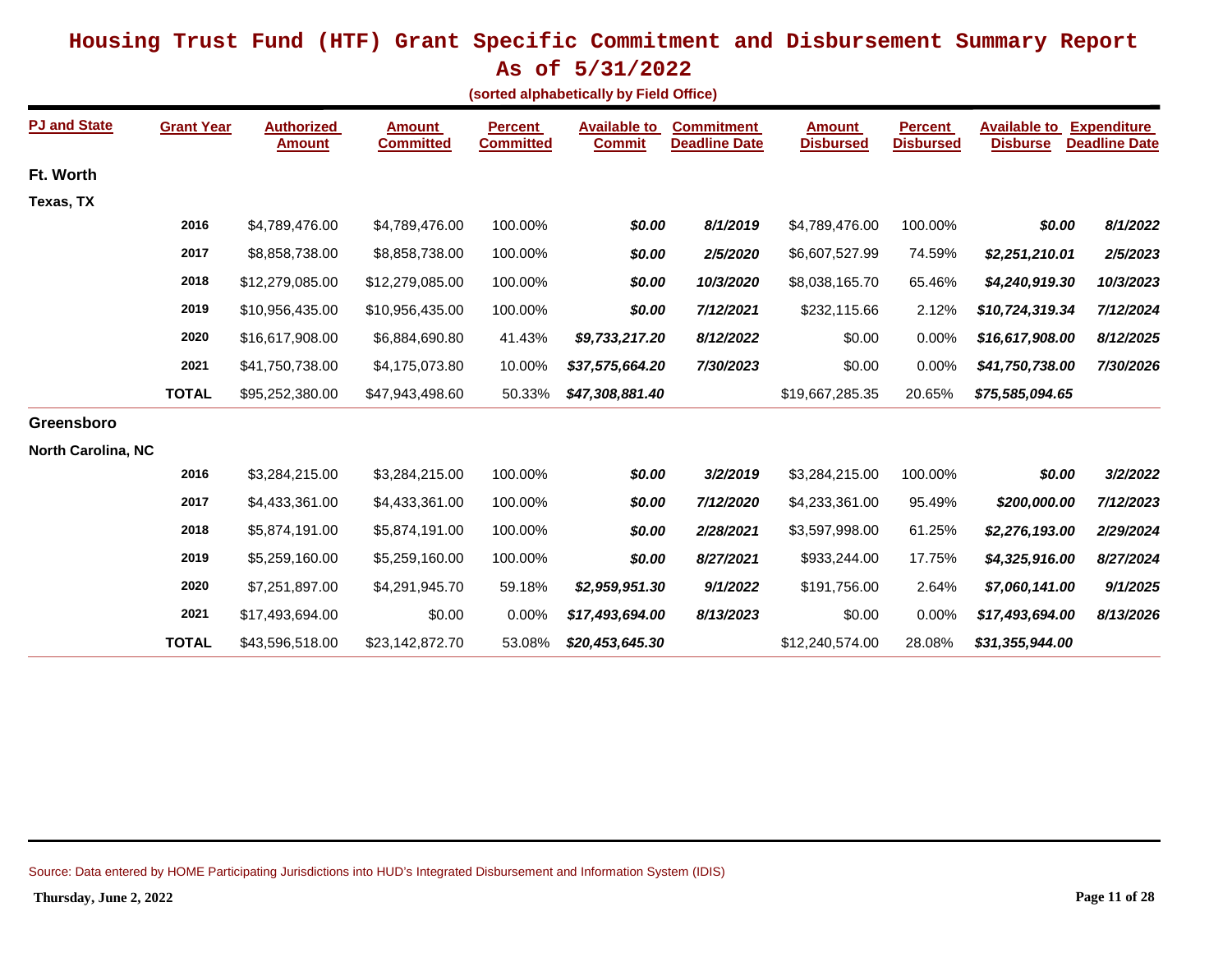**As of 5/31/2022**

| (sorted alphabetically by Field Office) |  |
|-----------------------------------------|--|
|-----------------------------------------|--|

| <b>PJ and State</b>    | <b>Grant Year</b> | <b>Authorized</b><br><b>Amount</b> | <b>Amount</b><br><b>Committed</b> | <b>Percent</b><br><b>Committed</b> | <b>Available to</b><br><b>Commit</b> | <b>Commitment</b><br><b>Deadline Date</b> | <b>Amount</b><br><b>Disbursed</b> | <b>Percent</b><br><b>Disbursed</b> | <b>Available to Expenditure</b><br><b>Disburse</b> | <b>Deadline Date</b> |
|------------------------|-------------------|------------------------------------|-----------------------------------|------------------------------------|--------------------------------------|-------------------------------------------|-----------------------------------|------------------------------------|----------------------------------------------------|----------------------|
| <b>Hartford</b>        |                   |                                    |                                   |                                    |                                      |                                           |                                   |                                    |                                                    |                      |
| <b>Connecticut, CT</b> |                   |                                    |                                   |                                    |                                      |                                           |                                   |                                    |                                                    |                      |
|                        | 2016              | \$3,000,000.00                     | \$3,000,000.00                    | 100.00%                            | \$0.00                               | 1/5/2019                                  | \$3,000,000.00                    | 100.00%                            | \$0.00                                             | 1/5/2022             |
|                        | 2017              | \$3,000,000.00                     | \$3,000,000.00                    | 100.00%                            | \$0.00                               | 9/22/2019                                 | \$2,773,677.25                    | 92.46%                             | \$226,322.75                                       | 9/22/2022            |
|                        | 2018              | \$3,269,474.00                     | \$3,269,474.00                    | 100.00%                            | \$0.00                               | 9/12/2020                                 | \$3,257,647.50                    | 99.64%                             | \$11,826.50                                        | 9/12/2023            |
|                        | 2019              | \$3,045,567.00                     | \$3,045,567.00                    | 100.00%                            | \$0.00                               | 8/13/2021                                 | \$1,092,859.78                    | 35.88%                             | \$1,952,707.22                                     | 8/13/2024            |
|                        | 2020              | \$3,750,859.00                     | \$2,646,557.00                    | 70.56%                             | \$1,104,302.00                       | 10/30/2022                                | \$375,085.90                      | 10.00%                             | \$3,375,773.10                                     | 10/30/2025           |
|                        | 2021              | \$8,448,637.00                     | \$0.00                            | 0.00%                              | \$8,448,637.00                       | 9/22/2023                                 | \$0.00                            | 0.00%                              | \$8,448,637.00                                     | 9/22/2026            |
|                        | <b>TOTAL</b>      | \$24,514,537.00                    | \$14,961,598.00                   | 61.03%                             | \$9,552,939.00                       |                                           | \$10,499,270.43                   | 42.83%                             | \$14,015,266.57                                    |                      |
| Honolulu               |                   |                                    |                                   |                                    |                                      |                                           |                                   |                                    |                                                    |                      |
| Hawaii, HI             |                   |                                    |                                   |                                    |                                      |                                           |                                   |                                    |                                                    |                      |
|                        | 2016              | \$3,000,000.00                     | \$2,850,000.00                    | 95.00%                             | \$150,000.00                         | 9/1/2018                                  | \$3,000,000.00                    | 100.00%                            | \$0.00                                             | 9/1/2021             |
|                        | 2017              | \$3,000,000.00                     | \$2,916,989.62                    | 97.23%                             | \$83,010.38                          | 8/28/2019                                 | \$2,949,309.55                    | 98.31%                             | \$50,690.45                                        | 8/28/2022            |
|                        | 2018              | \$3,000,000.00                     | \$2,850,000.00                    | 95.00%                             | \$150,000.00                         | 9/12/2020                                 | \$1,636,801.65                    | 54.56%                             | \$1,363,198.35                                     | 9/12/2023            |
|                        | 2019              | \$3,000,000.00                     | \$3,000,000.00                    | 100.00%                            | \$0.00                               | 7/12/2021                                 | \$2,427,495.88                    | 80.92%                             | \$572,504.12                                       | 7/12/2024            |
|                        | 2020              | \$3,000,000.00                     | \$3,000,000.00                    | 100.00%                            | \$0.00                               | 7/20/2022                                 | \$150,000.00                      | 5.00%                              | \$2,850,000.00                                     | 7/20/2025            |
|                        | 2021              | \$3,480,969.00                     | \$232,064.00                      | 6.67%                              | \$3,248,905.00                       | 7/28/2023                                 | \$10,249.47                       | 0.29%                              | \$3,470,719.53                                     | 7/28/2026            |
|                        | <b>TOTAL</b>      | \$18,480,969.00                    | \$14,849,053.62                   | 80.35%                             | \$3,631,915.38                       |                                           | \$10,173,856.55                   | 55.05%                             | \$8,307,112.45                                     |                      |
| Mariana Islands, MP    |                   |                                    |                                   |                                    |                                      |                                           |                                   |                                    |                                                    |                      |
|                        | 2021              | \$187,243.00                       | \$0.00                            | 0.00%                              | \$187,243.00                         | 12/8/2023                                 | \$0.00                            | 0.00%                              | \$187,243.00                                       | 12/8/2026            |
|                        | <b>TOTAL</b>      | \$187,243.00                       | \$0.00                            | 0.00%                              | \$187,243.00                         |                                           | \$0.00                            | 0.00%                              | \$187,243.00                                       |                      |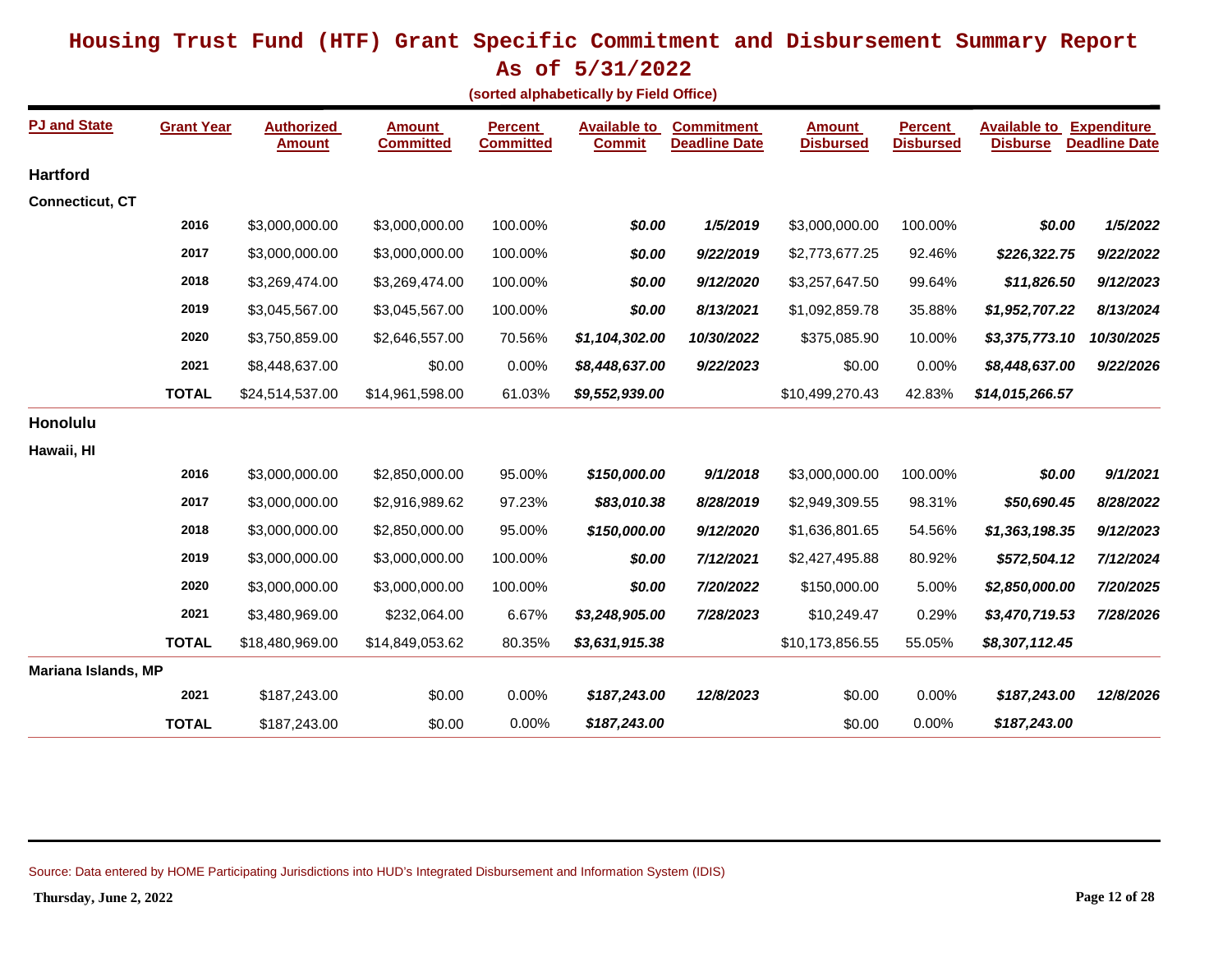**As of 5/31/2022**

|  | sorted alphabetically by Field Office) |  |  |  |
|--|----------------------------------------|--|--|--|
|--|----------------------------------------|--|--|--|

| <b>PJ and State</b>    | <b>Grant Year</b> | <b>Authorized</b><br><b>Amount</b> | <b>Amount</b><br><b>Committed</b> | <b>Percent</b><br><b>Committed</b> | <b>Available to</b><br><b>Commit</b> | <b>Commitment</b><br><b>Deadline Date</b> | <b>Amount</b><br><b>Disbursed</b> | <b>Percent</b><br><b>Disbursed</b> | <b>Available to</b><br><b>Disburse</b> | <b>Expenditure</b><br><b>Deadline Date</b> |
|------------------------|-------------------|------------------------------------|-----------------------------------|------------------------------------|--------------------------------------|-------------------------------------------|-----------------------------------|------------------------------------|----------------------------------------|--------------------------------------------|
| <b>Indianapolis</b>    |                   |                                    |                                   |                                    |                                      |                                           |                                   |                                    |                                        |                                            |
| Indiana, IN            |                   |                                    |                                   |                                    |                                      |                                           |                                   |                                    |                                        |                                            |
|                        | 2016              | \$3,000,000.00                     | \$3,000,000.00                    | 100.00%                            | \$0.00                               | 1/3/2019                                  | \$3,000,000.00                    | 100.00%                            | \$0.00                                 | 1/3/2022                                   |
|                        | 2017              | \$3,367,317.00                     | \$3,367,317.00                    | 100.00%                            | \$0.00                               | 10/19/2019                                | \$2,617,305.42                    | 77.73%                             | \$750,011.58                           | 10/19/2022                                 |
|                        | 2018              | \$3,937,462.00                     | \$3,835,464.60                    | 97.41%                             | \$101,997.40                         | 9/12/2020                                 | \$1,120,993.67                    | 28.47%                             | \$2,816,468.33                         | 9/12/2023                                  |
|                        | 2019              | \$3,625,159.00                     | \$3,272,643.10                    | 90.28%                             | \$352,515.90                         | 7/2/2021                                  | \$1,949,530.76                    | 53.78%                             | \$1,675,628.24                         | 7/2/2024                                   |
|                        | 2020              | \$4,644,564.00                     | \$456,956.72                      | 9.84%                              | \$4,187,607.28                       | 7/31/2022                                 | \$286,280.92                      | 6.16%                              | \$4,358,283.08                         | 7/31/2025                                  |
|                        | 2021              | \$10,674,428.00                    | \$0.00                            | 0.00%                              | \$10,674,428.00                      | 10/27/2023                                | \$0.00                            | 0.00%                              | \$10,674,428.00                        | 10/27/2026                                 |
|                        | <b>TOTAL</b>      | \$29,248,930.00                    | \$13,932,381.42                   | 47.63%                             | \$15,316,548.58                      |                                           | \$8,974,110.77                    | 30.68%                             | \$20,274,819.23                        |                                            |
| <b>Jackson</b>         |                   |                                    |                                   |                                    |                                      |                                           |                                   |                                    |                                        |                                            |
| <b>Mississippi, MS</b> |                   |                                    |                                   |                                    |                                      |                                           |                                   |                                    |                                        |                                            |
|                        | 2016              | \$3,000,000.00                     | \$3,000,000.00                    | 100.00%                            | \$0.00                               | 3/2/2019                                  | \$3,000,000.00                    | 100.00%                            | \$0.00                                 | 3/2/2022                                   |
|                        | 2017              | \$3,000,000.00                     | \$2,640,451.80                    | 88.02%                             | \$359,548.20                         | 9/22/2019                                 | \$1,703,281.80                    | 56.78%                             | \$1,296,718.20                         | 9/22/2022                                  |
|                        | 2018              | \$3,000,000.00                     | \$2,995,982.27                    | 99.87%                             | \$4,017.73                           | 9/12/2020                                 | \$2,617,396.60                    | 87.25%                             | \$382,603.40                           | 9/12/2023                                  |
|                        | 2019              | \$3,000,000.00                     | \$2,977,569.23                    | 99.25%                             | \$22,430.77                          | 8/13/2021                                 | \$352,569.23                      | 11.75%                             | \$2,647,430.77                         | 8/13/2024                                  |
|                        | 2020              | \$3,000,000.00                     | \$1,468,270.00                    | 48.94%                             | \$1,531,730.00                       | 3/30/2023                                 | \$0.00                            | 0.00%                              | \$3,000,000.00                         | 3/30/2026                                  |
|                        | 2021              | \$4,012,018.00                     | \$0.00                            | 0.00%                              | \$4,012,018.00                       | 11/17/2023                                | \$0.00                            | 0.00%                              | \$4,012,018.00                         | 11/17/2026                                 |
|                        | <b>TOTAL</b>      | \$19,012,018.00                    | \$13,082,273.30                   | 68.81%                             | \$5,929,744.70                       |                                           | \$7,673,247.63                    | 40.36%                             | \$11,338,770.37                        |                                            |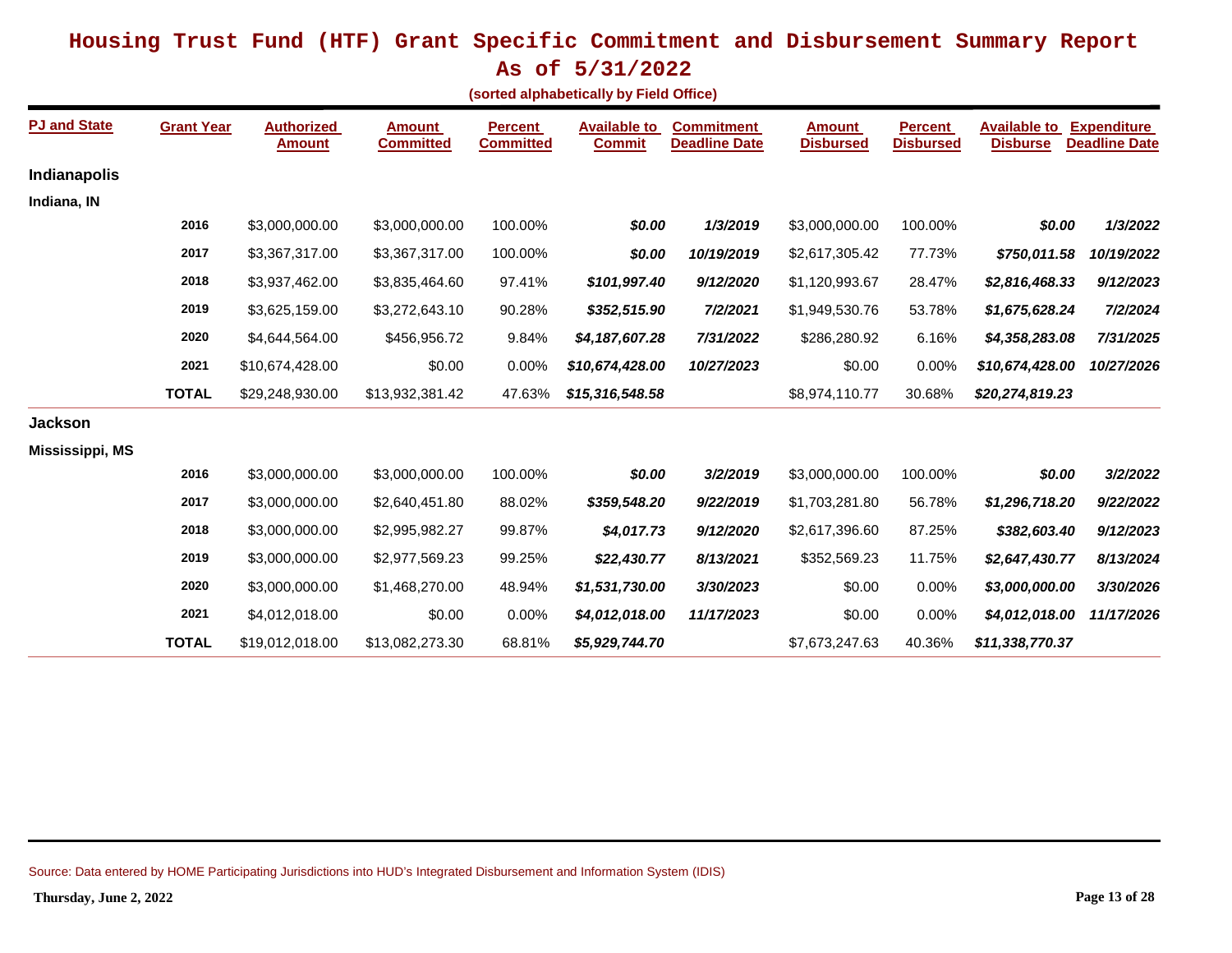|                                         | $110 - 11$ |  |  |
|-----------------------------------------|------------|--|--|
| (corted alphabetically by Field Office) |            |  |  |

|                     |                   |                             |                     |                                    | $\beta$ , $\beta$ , $\beta$ , $\beta$ , $\beta$ , $\beta$ , $\beta$ , $\beta$ , $\beta$ , $\beta$ , $\beta$ , $\beta$ , $\beta$ , $\beta$ , $\beta$ |                                           |                                   |                                    |                                        |                                            |
|---------------------|-------------------|-----------------------------|---------------------|------------------------------------|-----------------------------------------------------------------------------------------------------------------------------------------------------|-------------------------------------------|-----------------------------------|------------------------------------|----------------------------------------|--------------------------------------------|
| <b>PJ and State</b> | <b>Grant Year</b> | <b>Authorized</b><br>Amount | Amount<br>Committed | <b>Percent</b><br><b>Committed</b> | <b>Available to</b><br><b>Commit</b>                                                                                                                | <b>Commitment</b><br><b>Deadline Date</b> | <b>Amount</b><br><b>Disbursed</b> | <b>Percent</b><br><b>Disbursed</b> | <b>Available to</b><br><b>Disburse</b> | <b>Expenditure</b><br><b>Deadline Date</b> |
| <b>Jacksonville</b> |                   |                             |                     |                                    |                                                                                                                                                     |                                           |                                   |                                    |                                        |                                            |
| Florida, FL         |                   |                             |                     |                                    |                                                                                                                                                     |                                           |                                   |                                    |                                        |                                            |
|                     | 2016              | \$4,347,499.45              | \$4,607,302.00      | 105.98%                            | (\$259,802.55)                                                                                                                                      | 12/30/2018                                | \$4,278,088.04                    | 98.40%                             | \$69,411.41                            | 12/30/2021                                 |
|                     | 2017              | \$4,534,647.00              | \$4,534,646.93      | 100.00%                            | \$0.07                                                                                                                                              | 10/19/2019                                | \$3,768,752.13                    | 83.11%                             | \$765,894.87                           | 10/19/2022                                 |
|                     | 2018              | \$10,442,914.00             | \$10,442,914.00     | 100.00%                            | \$0.00                                                                                                                                              | 9/12/2020                                 | \$5,647,432.33                    | 54.08%                             | \$4,795,481.67                         | 9/12/2023                                  |
|                     | 2019              | \$7,299,802.00              | \$7,299,801.69      | 100.00%                            | \$0.31                                                                                                                                              | 9/17/2021                                 | \$197,604.52                      | 2.71%                              | \$7,102,197.48                         | 9/17/2024                                  |
|                     | 2020              | \$14,371,181.00             | \$4,509,118.10      | 31.38%                             | \$9,862,062.90                                                                                                                                      | 3/26/2023                                 | \$70,050.85                       | 0.49%                              | \$14,301,130.15                        | 3/26/2026                                  |
|                     | 2021              | \$35,072,600.00             | \$0.00              | $0.00\%$                           | \$35,072,600.00                                                                                                                                     | 10/25/2023                                | \$0.00                            | $0.00\%$                           | \$35,072,600.00                        | 10/25/2026                                 |
|                     | <b>TOTAL</b>      | \$76,068,643.45             | \$31,393,782.72     | 41.27%                             | \$44,674,860.73                                                                                                                                     |                                           | \$13,961,927.87                   | 18.35%                             | \$62,106,715.58                        |                                            |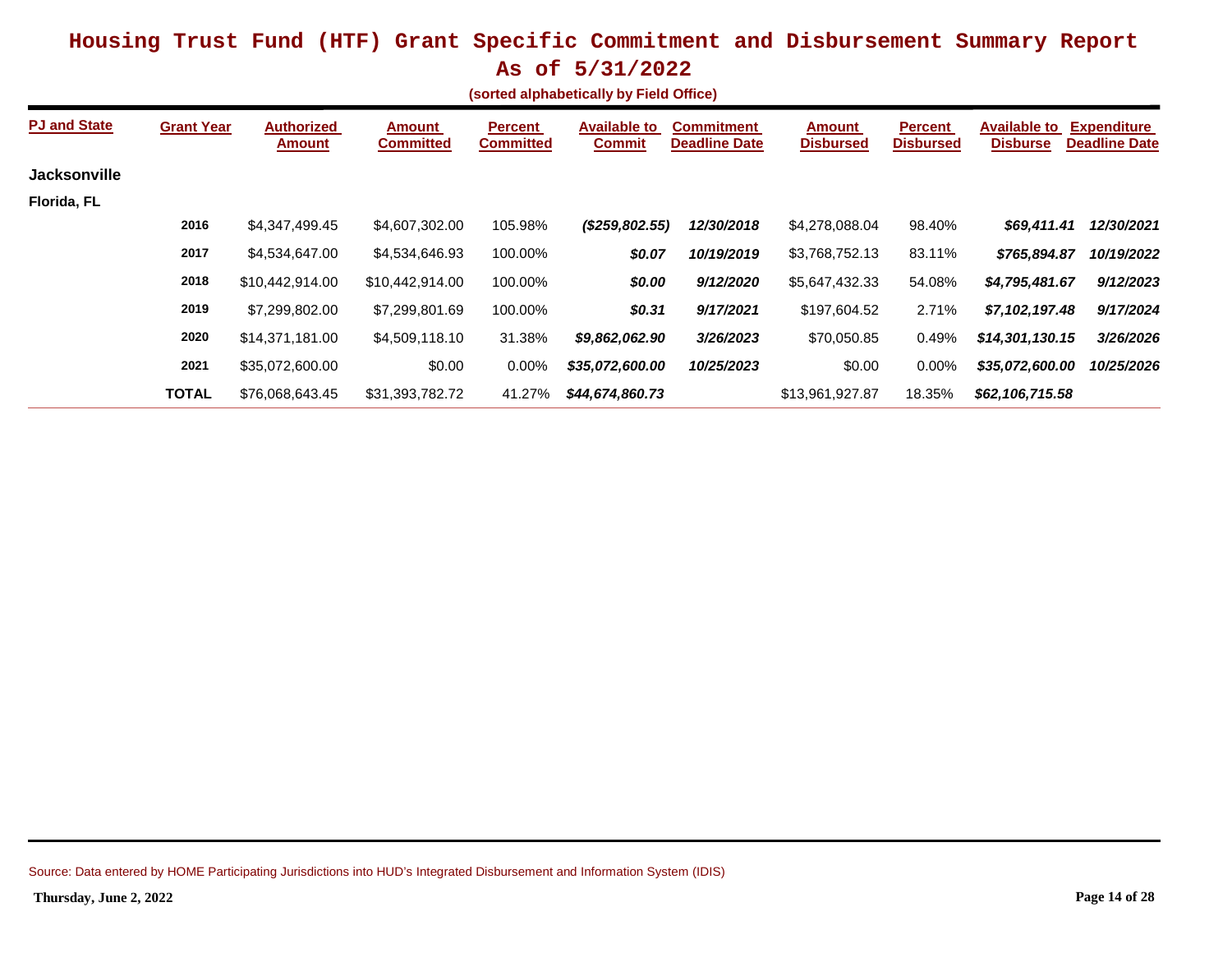**As of 5/31/2022**

**(sorted alphabetically by Field Office)**

| <b>PJ and State</b> | <b>Grant Year</b> | <b>Authorized</b><br><b>Amount</b> | <b>Amount</b><br><b>Committed</b> | <b>Percent</b><br><b>Committed</b> | <b>Available to</b><br><b>Commit</b> | <b>Commitment</b><br><b>Deadline Date</b> | <b>Amount</b><br><b>Disbursed</b> | <b>Percent</b><br><b>Disbursed</b> | <b>Available to</b><br><b>Disburse</b> | <b>Expenditure</b><br><b>Deadline Date</b> |
|---------------------|-------------------|------------------------------------|-----------------------------------|------------------------------------|--------------------------------------|-------------------------------------------|-----------------------------------|------------------------------------|----------------------------------------|--------------------------------------------|
| <b>Kansas City</b>  |                   |                                    |                                   |                                    |                                      |                                           |                                   |                                    |                                        |                                            |
| Kansas, KS          |                   |                                    |                                   |                                    |                                      |                                           |                                   |                                    |                                        |                                            |
|                     | 2016              | \$3,000,000.00                     | \$3,000,000.00                    | 100.00%                            | \$0.00                               | 3/2/2019                                  | \$3,000,000.00                    | 100.00%                            | \$0.00                                 | 3/2/2022                                   |
|                     | 2017              | \$3,000,000.00                     | \$3,000,000.00                    | 100.00%                            | \$0.00                               | 9/22/2019                                 | \$2,873,385.85                    | 95.78%                             | \$126,614.15                           | 9/22/2022                                  |
|                     | 2018              | \$3,000,000.00                     | \$3,000,000.00                    | 100.00%                            | \$0.00                               | 9/19/2020                                 | \$2,596,744.69                    | 86.56%                             | \$403,255.31                           | 9/19/2023                                  |
|                     | 2019              | \$3,000,000.00                     | \$3,000,000.00                    | 100.00%                            | \$0.00                               | 7/31/2021                                 | \$2,026,000.00                    | 67.53%                             | \$974,000.00                           | 7/31/2024                                  |
|                     | 2020              | \$3,000,000.00                     | \$2,700,000.00                    | 90.00%                             | \$300,000.00                         | 8/25/2022                                 | \$648,000.00                      | 21.60%                             | \$2,352,000.00                         | 8/25/2025                                  |
|                     | 2021              | \$4,207,374.00                     | \$567,315.00                      | 13.48%                             | \$3,640,059.00                       | 9/3/2023                                  | \$7,702.67                        | 0.18%                              | \$4,199,671.33                         | 9/3/2026                                   |
|                     | <b>TOTAL</b>      | \$19,207,374.00                    | \$15,267,315.00                   | 79.49%                             | \$3,940,059.00                       |                                           | \$11,151,833.21                   | 58.06%                             | \$8,055,540.79                         |                                            |
| Missouri, MO        |                   |                                    |                                   |                                    |                                      |                                           |                                   |                                    |                                        |                                            |
|                     | 2016              | \$3,000,000.00                     | \$3,000,000.00                    | 100.00%                            | \$0.00                               | 3/2/2019                                  | \$3,000,000.00                    | 100.00%                            | \$0.00                                 | 3/2/2022                                   |
|                     | 2017              | \$3,357,775.00                     | \$3,171,997.50                    | 94.47%                             | \$185,777.50                         | 1/25/2020                                 | \$2,800,213.15                    | 83.39%                             | \$557,561.85                           | 1/25/2023                                  |
|                     | 2018              | \$3,970,270.00                     | \$3,551,990.28                    | 89.46%                             | \$418,279.72                         | 9/19/2020                                 | \$1,623,821.01                    | 40.90%                             | \$2,346,448.99                         | 9/19/2023                                  |
|                     | 2019              | \$3,647,539.00                     | \$3,282,785.10                    | 90.00%                             | \$364,753.90                         | 7/31/2021                                 | \$1,911,017.92                    | 52.39%                             | \$1,736,521.08                         | 7/31/2024                                  |
|                     | 2020              | \$4,668,023.00                     | \$3,696,214.90                    | 79.18%                             | \$971,808.10                         | 1/11/2023                                 | \$1,066,804.04                    | 22.85%                             | \$3,601,218.96                         | 1/11/2026                                  |
|                     | 2021              | \$10,536,095.00                    | \$0.00                            | 0.00%                              | \$10,536,095.00                      | 7/30/2023                                 | \$0.00                            | 0.00%                              | \$10,536,095.00                        | 7/30/2026                                  |
|                     | <b>TOTAL</b>      | \$29,179,702.00                    | \$16,702,987.78                   | 57.24%                             | \$12,476,714.22                      |                                           | \$10,401,856.12                   | 35.65%                             | \$18,777,845.88                        |                                            |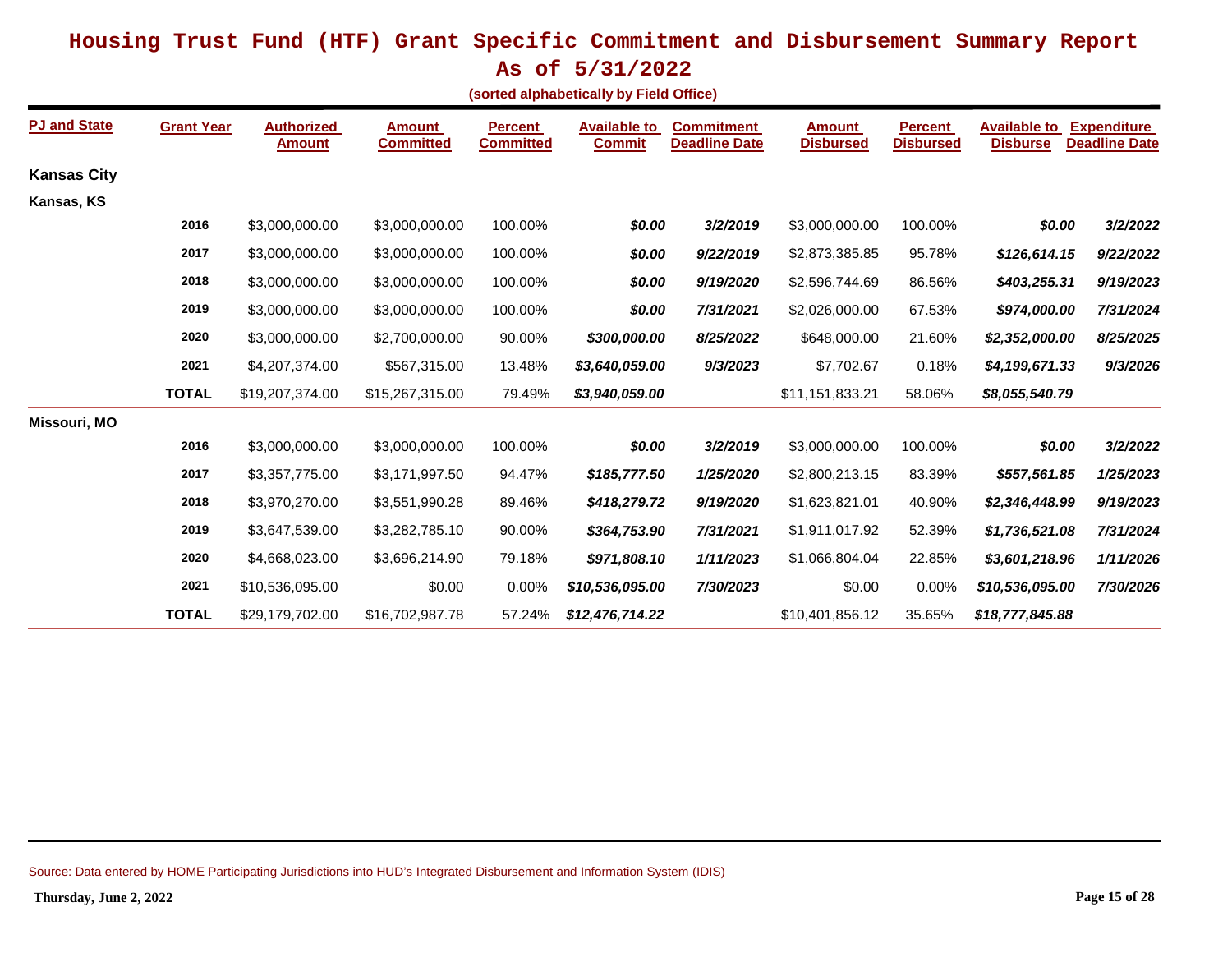**As of 5/31/2022**

|  |  |  |  | (sorted alphabetically by Field Office) |
|--|--|--|--|-----------------------------------------|
|--|--|--|--|-----------------------------------------|

| <b>PJ and State</b>  | <b>Grant Year</b> | <b>Authorized</b><br><b>Amount</b> | <b>Amount</b><br><b>Committed</b> | <b>Percent</b><br><b>Committed</b> | <b>Available to</b><br><b>Commit</b> | <b>Commitment</b><br><b>Deadline Date</b> | <b>Amount</b><br><b>Disbursed</b> | <b>Percent</b><br><b>Disbursed</b> | <b>Available to</b><br><b>Disburse</b> | <b>Expenditure</b><br><b>Deadline Date</b> |
|----------------------|-------------------|------------------------------------|-----------------------------------|------------------------------------|--------------------------------------|-------------------------------------------|-----------------------------------|------------------------------------|----------------------------------------|--------------------------------------------|
| <b>Knoxville</b>     |                   |                                    |                                   |                                    |                                      |                                           |                                   |                                    |                                        |                                            |
| <b>Tennessee, TN</b> |                   |                                    |                                   |                                    |                                      |                                           |                                   |                                    |                                        |                                            |
|                      | 2016              | \$3,000,000.00                     | \$3,000,000.00                    | 100.00%                            | \$0.00                               | 1/19/2019                                 | \$3,000,000.00                    | 100.00%                            | \$0.00                                 | 1/19/2022                                  |
|                      | 2017              | \$3,160,279.00                     | \$3,160,279.00                    | 100.00%                            | \$0.00                               | 9/22/2019                                 | \$3,159,843.57                    | 99.99%                             | \$435.43                               | 9/22/2022                                  |
|                      | 2018              | \$3,688,511.00                     | \$3,688,511.00                    | 100.00%                            | \$0.00                               | 9/30/2020                                 | \$2,737,539.13                    | 74.22%                             | \$950,971.87                           | 9/30/2023                                  |
|                      | 2019              | \$3,377,390.00                     | \$3,377,390.00                    | 100.00%                            | \$0.00                               | 7/31/2021                                 | \$1,091,727.10                    | 32.32%                             | \$2,285,662.90                         | 7/31/2024                                  |
|                      | 2020              | \$4,334,563.00                     | \$4,334,563.00                    | 100.00%                            | \$0.00                               | 6/22/2022                                 | \$39,977.76                       | 0.92%                              | \$4,294,585.24                         | 6/22/2025                                  |
|                      | 2021              | \$9,736,855.00                     | \$3,996,461.67                    | 41.04%                             | \$5,740,393.33                       | 9/15/2023                                 | \$0.00                            | 0.00%                              | \$9,736,855.00                         | 9/15/2026                                  |
|                      | <b>TOTAL</b>      | \$27,297,598.00                    | \$21,557,204.67                   | 78.97%                             | \$5,740,393.33                       |                                           | \$10,029,087.56                   | 36.74%                             | \$17,268,510.44                        |                                            |
| <b>Little Rock</b>   |                   |                                    |                                   |                                    |                                      |                                           |                                   |                                    |                                        |                                            |
| Arkansas, AR         |                   |                                    |                                   |                                    |                                      |                                           |                                   |                                    |                                        |                                            |
|                      | 2016              | \$3,000,000.00                     | \$3,000,000.00                    | 100.00%                            | \$0.00                               | 10/19/2019                                | \$2,795,846.41                    | 93.19%                             | \$204,153.59                           | 10/19/2022                                 |
|                      | 2017              | \$3,000,000.00                     | \$3,000,000.00                    | 100.00%                            | \$0.00                               | 10/19/2019                                | \$2,700,000.00                    | 90.00%                             | \$300,000.00                           | 10/19/2022                                 |
|                      | 2018              | \$3,000,000.00                     | \$3,000,000.00                    | 100.00%                            | \$0.00                               | 9/12/2020                                 | \$907,609.59                      | 30.25%                             | \$2,092,390.41                         | 9/12/2023                                  |
|                      | 2019              | \$3,000,000.00                     | \$3,000,000.00                    | 100.00%                            | \$0.00                               | 7/31/2021                                 | \$0.00                            | 0.00%                              | \$3,000,000.00                         | 7/31/2024                                  |
|                      | 2020              | \$3,000,000.00                     | \$975,561.00                      | 32.52%                             | \$2,024,439.00                       | 7/31/2022                                 | \$0.00                            | 0.00%                              | \$3,000,000.00                         | 7/31/2025                                  |
|                      | 2021              | \$4,123,109.00                     | \$412,310.90                      | 10.00%                             | \$3,710,798.10                       | 10/27/2023                                | \$0.00                            | 0.00%                              | \$4,123,109.00                         | 10/27/2026                                 |
|                      | <b>TOTAL</b>      | \$19,123,109.00                    | \$13,387,871.90                   | 70.01%                             | \$5,735,237.10                       |                                           | \$6,403,456.00                    | 33.49%                             | \$12,719,653.00                        |                                            |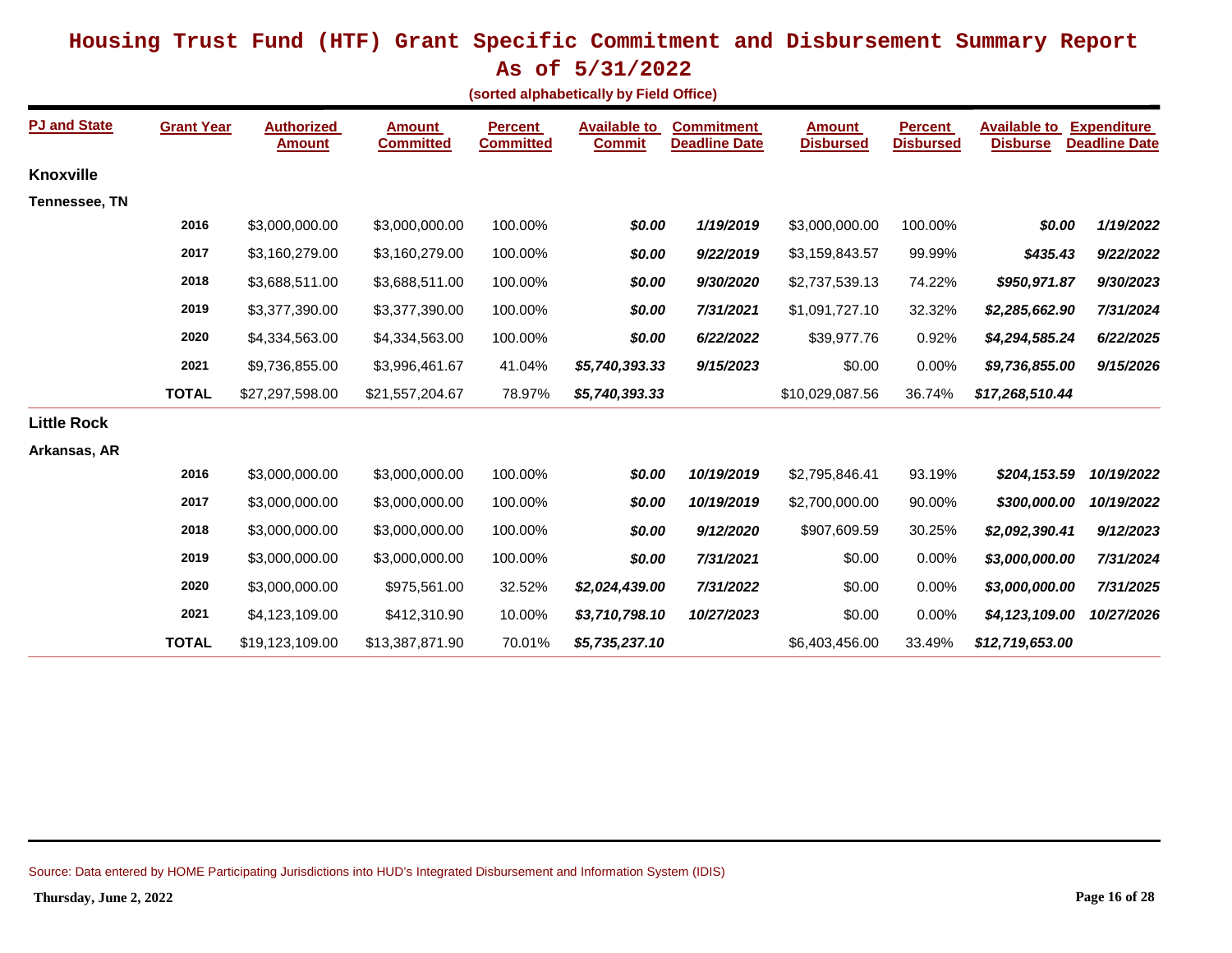**As of 5/31/2022**

|  |  |  |  | (sorted alphabetically by Field Office) |
|--|--|--|--|-----------------------------------------|
|--|--|--|--|-----------------------------------------|

| <b>PJ and State</b> | <b>Grant Year</b> | <b>Authorized</b><br>Amount | <b>Amount</b><br><b>Committed</b> | <b>Percent</b><br><b>Committed</b> | <b>Available to</b><br><b>Commit</b> | <b>Commitment</b><br><b>Deadline Date</b> | <b>Amount</b><br><b>Disbursed</b> | <b>Percent</b><br><b>Disbursed</b> | <b>Available to</b><br><b>Disburse</b> | <b>Expenditure</b><br><b>Deadline Date</b> |
|---------------------|-------------------|-----------------------------|-----------------------------------|------------------------------------|--------------------------------------|-------------------------------------------|-----------------------------------|------------------------------------|----------------------------------------|--------------------------------------------|
| Louisville          |                   |                             |                                   |                                    |                                      |                                           |                                   |                                    |                                        |                                            |
| Kentucky, KY        |                   |                             |                                   |                                    |                                      |                                           |                                   |                                    |                                        |                                            |
|                     | 2016              | \$3,000,000.00              | \$3,000,000.00                    | 100.00%                            | \$0.00                               | 10/11/2018                                | \$3,000,000.00                    | 100.00%                            | \$0.00                                 | 10/11/2021                                 |
|                     | 2017              | \$3,000,000.00              | \$3,000,000.00                    | 100.00%                            | \$0.00                               | 10/19/2019                                | \$2,950,000.00                    | 98.33%                             | \$50,000.00                            | 10/19/2022                                 |
|                     | 2018              | \$3,000,000.00              | \$3,000,000.00                    | 100.00%                            | \$0.00                               | 9/12/2020                                 | \$2,460,000.00                    | 82.00%                             | \$540,000.00                           | 9/12/2023                                  |
|                     | 2019              | \$3,000,000.00              | \$3,000,000.00                    | 100.00%                            | \$0.00                               | 8/27/2021                                 | \$2,465,090.89                    | 82.17%                             | \$534,909.11                           | 8/27/2024                                  |
|                     | 2020              | \$3,152,170.00              | \$1,574,817.00                    | 49.96%                             | \$1,577,353.00                       | 1/15/2023                                 | \$0.00                            | 0.00%                              | \$3,152,170.00                         | 1/15/2026                                  |
|                     | 2021              | \$6,716,410.00              | \$0.00                            | 0.00%                              | \$6,716,410.00                       | 1/3/2024                                  | \$0.00                            | 0.00%                              | \$6,716,410.00                         | 1/3/2027                                   |
|                     | <b>TOTAL</b>      | \$21,868,580.00             | \$13,574,817.00                   | 62.07%                             | \$8,293,763.00                       |                                           | \$10,875,090.89                   | 49.73%                             | \$10,993,489.11                        |                                            |
| <b>Milwaukee</b>    |                   |                             |                                   |                                    |                                      |                                           |                                   |                                    |                                        |                                            |
| Wisconsin, WI       |                   |                             |                                   |                                    |                                      |                                           |                                   |                                    |                                        |                                            |
|                     | 2016              | \$3,007,084.00              | \$3,007,084.00                    | 100.00%                            | \$0.00                               | 5/8/2019                                  | \$3,007,084.00                    | 100.00%                            | \$0.00                                 | 5/8/2022                                   |
|                     | 2017              | \$1,885,832.60              | \$1,642,916.60                    | 87.12%                             | \$242,916.00                         | 10/19/2019                                | \$1,642,916.60                    | 87.12%                             | \$242,916.00                           | 10/19/2022                                 |
|                     | 2018              | \$4,117,505.00              | \$4,117,505.00                    | 100.00%                            | \$0.00                               | 9/12/2020                                 | \$2,883,275.13                    | 70.02%                             | \$1,234,229.87                         | 9/12/2023                                  |
|                     | 2019              | \$3,731,220.00              | \$3,731,220.00                    | 100.00%                            | \$0.00                               | 10/23/2021                                | \$709,321.27                      | 19.01%                             | \$3,021,898.73                         | 10/23/2024                                 |
|                     | 2020              | \$4,860,636.00              | \$0.00                            | 0.00%                              | \$4,860,636.00                       | 3/15/2023                                 | \$0.00                            | 0.00%                              | \$4,860,636.00                         | 3/15/2026                                  |
|                     | 2021              | \$11,159,627.00             | \$0.00                            | 0.00%                              | \$11,159,627.00                      | 8/18/2023                                 | \$0.00                            | 0.00%                              | \$11,159,627.00                        | 8/18/2026                                  |
|                     | <b>TOTAL</b>      | \$28,761,904.60             | \$12,498,725.60                   | 43.46%                             | \$16,263,179.00                      |                                           | \$8,242,597.00                    | 28.66%                             | \$20,519,307.60                        |                                            |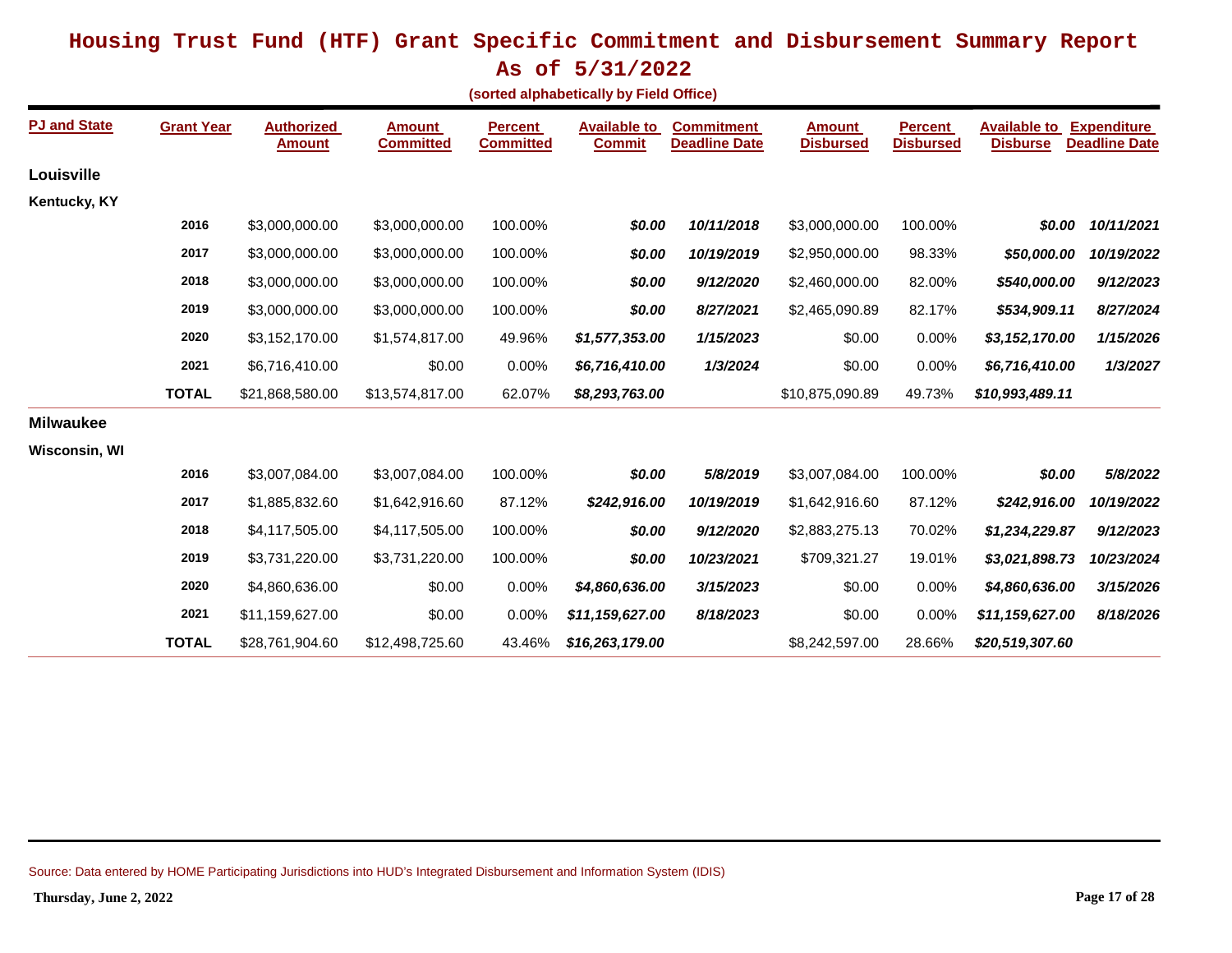**As of 5/31/2022**

|  |  |  |  | (sorted alphabetically by Field Office) |
|--|--|--|--|-----------------------------------------|
|--|--|--|--|-----------------------------------------|

| <b>PJ and State</b> | <b>Grant Year</b> | <b>Authorized</b><br>Amount | <b>Amount</b><br><b>Committed</b> | <b>Percent</b><br><b>Committed</b> | <b>Available to</b><br><b>Commit</b> | <b>Commitment</b><br><b>Deadline Date</b> | Amount<br><b>Disbursed</b> | <b>Percent</b><br><b>Disbursed</b> | <b>Available to</b><br><b>Disburse</b> | <b>Expenditure</b><br><b>Deadline Date</b> |
|---------------------|-------------------|-----------------------------|-----------------------------------|------------------------------------|--------------------------------------|-------------------------------------------|----------------------------|------------------------------------|----------------------------------------|--------------------------------------------|
| <b>Minneapolis</b>  |                   |                             |                                   |                                    |                                      |                                           |                            |                                    |                                        |                                            |
| Minnesota, MN       |                   |                             |                                   |                                    |                                      |                                           |                            |                                    |                                        |                                            |
|                     | 2016              | \$3,000,000.00              | \$3,000,000.00                    | 100.00%                            | \$0.00                               | 12/30/2018                                | \$3,000,000.00             | 100.00%                            | \$0.00                                 | 12/30/2021                                 |
|                     | 2017              | \$3,118,428.00              | \$3,118,428.00                    | 100.00%                            | \$0.00                               | 9/22/2019                                 | \$3,118,428.00             | 100.00%                            | \$0.00                                 | 9/22/2022                                  |
|                     | 2018              | \$3,445,781.00              | \$3,445,781.00                    | 100.00%                            | \$0.00                               | 9/12/2020                                 | \$3,445,781.00             | 100.00%                            | \$0.00                                 | 9/12/2023                                  |
|                     | 2019              | \$3,228,942.00              | \$3,228,942.00                    | 100.00%                            | \$0.00                               | 7/12/2021                                 | \$2,742,280.83             | 84.93%                             | \$486,661.17                           | 7/12/2024                                  |
|                     | 2020              | \$4,078,002.00              | \$407,800.00                      | 10.00%                             | \$3,670,202.00                       | 6/23/2022                                 | \$357,799.78               | 8.77%                              | \$3,720,202.22                         | 6/23/2025                                  |
|                     | 2021              | \$9,252,948.00              | \$205,137.35                      | 2.22%                              | \$9,047,810.65                       | 8/11/2023                                 | \$205,137.35               | 2.22%                              | \$9,047,810.65                         | 8/11/2026                                  |
|                     | <b>TOTAL</b>      | \$26,124,101.00             | \$13,406,088.35                   | 51.32%                             | \$12,718,012.65                      |                                           | \$12,869,426.96            | 49.26%                             | \$13,254,674.04                        |                                            |
| <b>New Orleans</b>  |                   |                             |                                   |                                    |                                      |                                           |                            |                                    |                                        |                                            |
| Louisiana, LA       |                   |                             |                                   |                                    |                                      |                                           |                            |                                    |                                        |                                            |
|                     | 2016              | \$3,000,000.00              | \$3,000,000.00                    | 100.00%                            | \$0.00                               | 12/30/2018                                | \$3,000,000.00             | 100.00%                            | \$0.00                                 | 12/30/2021                                 |
|                     | 2017              | \$3,000,000.00              | \$3,000,000.00                    | 100.00%                            | \$0.00                               | 9/22/2019                                 | \$3,000,000.00             | 100.00%                            | \$0.00                                 | 9/22/2022                                  |
|                     | 2018              | \$3,068,829.00              | \$3,068,829.00                    | 100.00%                            | \$0.00                               | 9/12/2020                                 | \$2,762,363.90             | 90.01%                             | \$306,465.10                           | 9/12/2023                                  |
|                     | 2019              | \$3,000,000.00              | \$3,000,000.00                    | 100.00%                            | \$0.00                               | 8/13/2021                                 | \$545,856.72               | 18.20%                             | \$2,454,143.28                         | 8/13/2024                                  |
|                     | 2020              | \$3,609,159.00              | \$3,609,159.00                    | 100.00%                            | \$0.00                               | 8/12/2022                                 | \$0.00                     | 0.00%                              | \$3,609,159.00                         | 8/12/2025                                  |
|                     | 2021              | \$8,124,196.00              | \$838,135.71                      | 10.32%                             | \$7,286,060.29                       | 11/3/2023                                 | \$0.00                     | 0.00%                              | \$8,124,196.00                         | 11/3/2026                                  |
|                     | <b>TOTAL</b>      | \$23,802,184.00             | \$16,516,123.71                   | 69.39%                             | \$7,286,060.29                       |                                           | \$9,308,220.62             | 39.11%                             | \$14,493,963.38                        |                                            |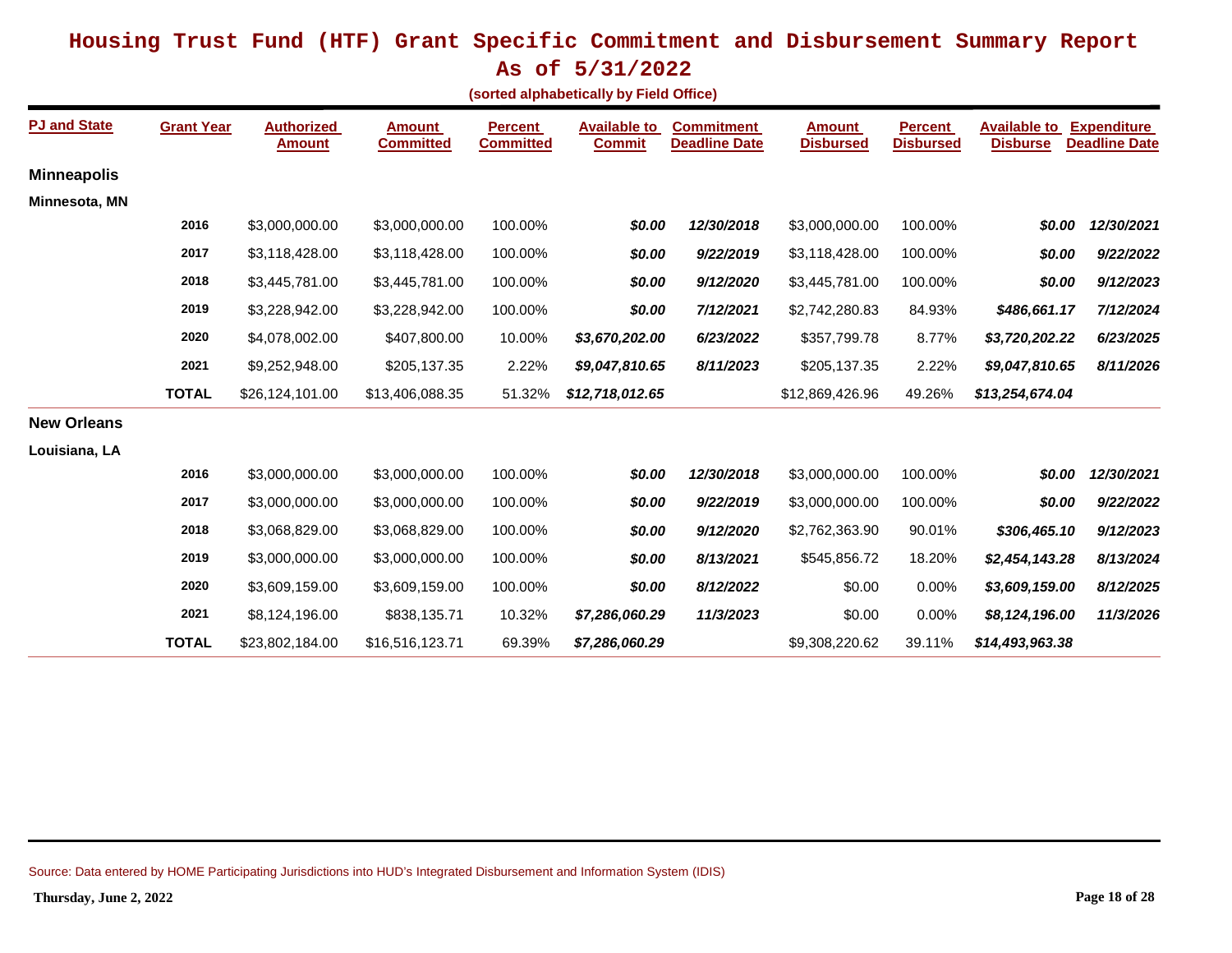**As of 5/31/2022**

|  | (sorted alphabetically by Field Office) |  |  |
|--|-----------------------------------------|--|--|
|--|-----------------------------------------|--|--|

| <b>PJ and State</b> | <b>Grant Year</b> | <b>Authorized</b><br><b>Amount</b> | <b>Amount</b><br><b>Committed</b> | <b>Percent</b><br><b>Committed</b> | <b>Available to</b><br><b>Commit</b> | <b>Commitment</b><br><b>Deadline Date</b> | <b>Amount</b><br><b>Disbursed</b> | <b>Percent</b><br><b>Disbursed</b> | <b>Available to</b><br><b>Disburse</b> | <b>Expenditure</b><br><b>Deadline Date</b> |
|---------------------|-------------------|------------------------------------|-----------------------------------|------------------------------------|--------------------------------------|-------------------------------------------|-----------------------------------|------------------------------------|----------------------------------------|--------------------------------------------|
| <b>New York</b>     |                   |                                    |                                   |                                    |                                      |                                           |                                   |                                    |                                        |                                            |
| New York, NY        |                   |                                    |                                   |                                    |                                      |                                           |                                   |                                    |                                        |                                            |
|                     | 2016              | \$7,033,924.00                     | \$7,033,924.00                    | 100.00%                            | \$0.00                               | 12/30/2018                                | \$7,033,924.00                    | 100.00%                            | \$0.00                                 | 12/30/2021                                 |
|                     | 2017              | \$14,790,240.00                    | \$14,790,240.00                   | 100.00%                            | \$0.00                               | 10/19/2019                                | \$12,121,746.00                   | 81.96%                             | \$2,668,494.00                         | 10/19/2022                                 |
|                     | 2018              | \$22,171,681.00                    | \$22,171,681.00                   | 100.00%                            | \$0.00                               | 10/3/2020                                 | \$18,987,412.38                   | 85.64%                             | \$3,184,268.62                         | 10/3/2023                                  |
|                     | 2019              | \$19,152,427.00                    | \$19,152,427.00                   | 100.00%                            | \$0.00                               | 10/23/2021                                | \$12,232,137.05                   | 63.87%                             | \$6,920,289.95                         | 10/23/2024                                 |
|                     | 2020              | \$29,127,880.00                    | \$18,377,410.00                   | 63.09%                             | \$10,750,470.00                      | 11/3/2022                                 | \$8,575,833.56                    | 29.44%                             | \$20,552,046.44                        | 11/3/2025                                  |
|                     | 2021              | \$73,383,641.00                    | \$0.00                            | 0.00%                              | \$73,383,641.00                      | 9/15/2023                                 | \$0.00                            | 0.00%                              | \$73,383,641.00                        | 9/15/2026                                  |
|                     | <b>TOTAL</b>      | \$165,659,793.00                   | \$81,525,682.00                   | 49.21%                             | \$84,134,111.00                      |                                           | \$58,951,052.99                   | 35.59%                             | \$106,708,740.01                       |                                            |
| <b>Newark</b>       |                   |                                    |                                   |                                    |                                      |                                           |                                   |                                    |                                        |                                            |
| New Jersey, NJ      |                   |                                    |                                   |                                    |                                      |                                           |                                   |                                    |                                        |                                            |
|                     | 2016              | \$3,738,267.00                     | \$3,738,267.00                    | 100.00%                            | \$0.00                               | 3/6/2019                                  | \$3,738,267.00                    | 100.00%                            | \$0.00                                 | 3/6/2022                                   |
|                     | 2017              | \$5,599,220.00                     | \$5,599,220.00                    | 100.00%                            | \$0.00                               | 10/19/2019                                | \$4,094,109.50                    | 73.12%                             | \$1,505,110.50                         | 10/19/2022                                 |
|                     | 2018              | \$7,726,903.00                     | \$7,726,903.00                    | 100.00%                            | \$0.00                               | 9/12/2020                                 | \$2,679,671.42                    | 34.68%                             | \$5,047,231.58                         | 9/12/2023                                  |
|                     | 2019              | \$6,968,067.00                     | \$6,968,067.00                    | 100.00%                            | \$0.00                               | 8/27/2021                                 | \$333,200.00                      | 4.78%                              | \$6,634,867.00                         | 8/27/2024                                  |
|                     | 2020              | \$10,037,054.00                    | \$3,617,038.40                    | 36.04%                             | \$6,420,015.60                       | 9/3/2022                                  | \$0.00                            | 0.00%                              | \$10,037,054.00                        | 9/3/2025                                   |
|                     | 2021              | \$24,354,671.00                    | \$2,435,467.10                    | 10.00%                             | \$21,919,203.90                      | 9/22/2023                                 | \$0.00                            | 0.00%                              | \$24,354,671.00                        | 9/22/2026                                  |
|                     | <b>TOTAL</b>      | \$58,424,182.00                    | \$30,084,962.50                   | 51.49%                             | \$28,339,219.50                      |                                           | \$10,845,247.92                   | 18.56%                             | \$47,578,934.08                        |                                            |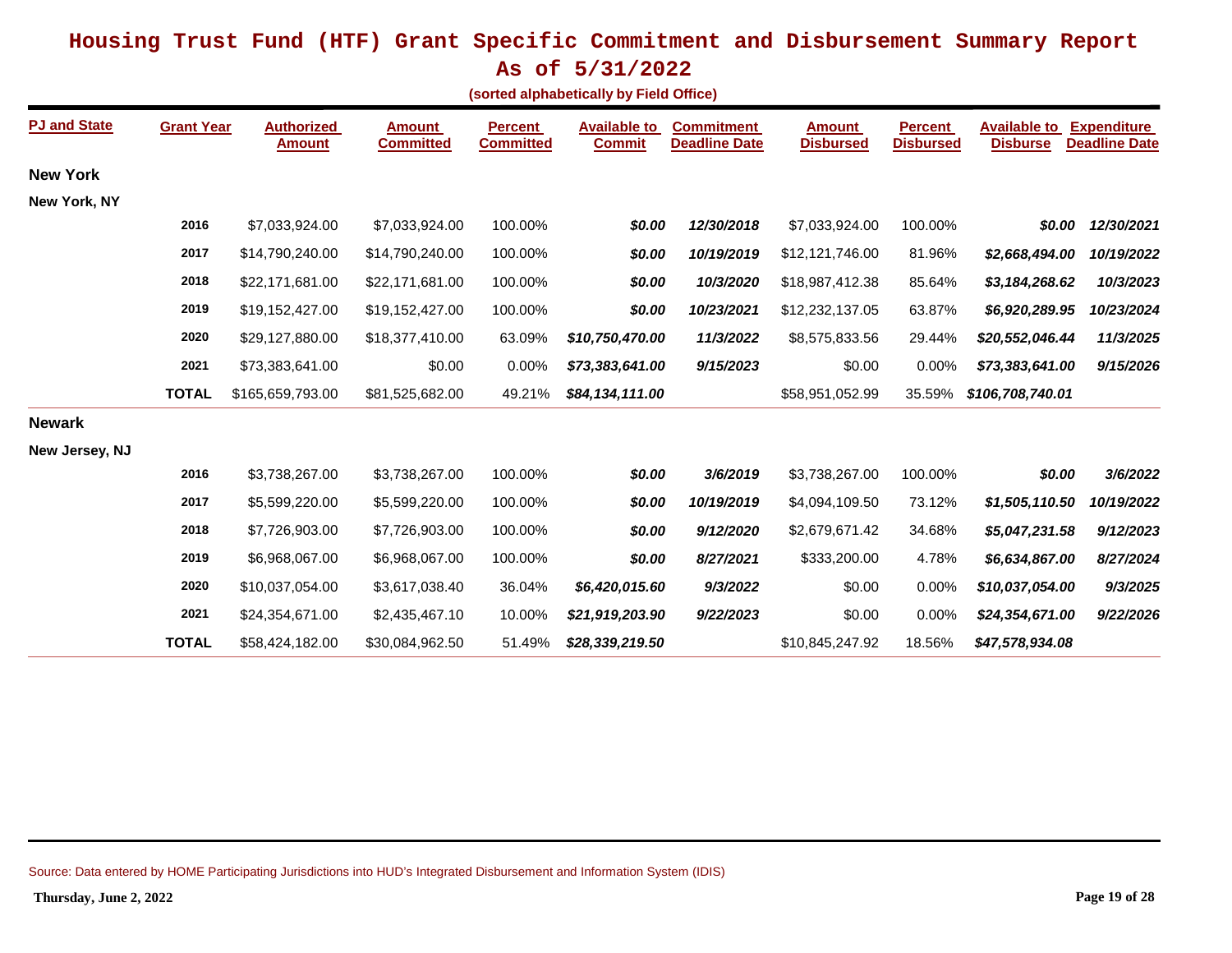|  | sorted alphabetically by Field Office) |  |  |
|--|----------------------------------------|--|--|
|--|----------------------------------------|--|--|

| <b>PJ and State</b>  | <b>Grant Year</b> | <b>Authorized</b><br><b>Amount</b> | <b>Amount</b><br><b>Committed</b> | <b>Percent</b><br><b>Committed</b> | <b>Available to</b><br><b>Commit</b> | <b>Commitment</b><br><b>Deadline Date</b> | <b>Amount</b><br><b>Disbursed</b> | <b>Percent</b><br><b>Disbursed</b> | <b>Available to</b><br><b>Disburse</b> | <b>Expenditure</b><br><b>Deadline Date</b> |
|----------------------|-------------------|------------------------------------|-----------------------------------|------------------------------------|--------------------------------------|-------------------------------------------|-----------------------------------|------------------------------------|----------------------------------------|--------------------------------------------|
| <b>Oklahoma City</b> |                   |                                    |                                   |                                    |                                      |                                           |                                   |                                    |                                        |                                            |
| Oklahoma, OK         |                   |                                    |                                   |                                    |                                      |                                           |                                   |                                    |                                        |                                            |
|                      | 2016              | \$3,000,000.00                     | \$3,000,000.00                    | 100.00%                            | \$0.00                               | 1/30/2019                                 | \$3,000,000.00                    | 100.00%                            | \$0.00                                 | 1/30/2022                                  |
|                      | 2017              | \$3,000,000.00                     | \$3,000,000.00                    | 100.00%                            | \$0.00                               | 9/12/2019                                 | \$3,000,000.00                    | 100.00%                            | \$0.00                                 | 9/12/2022                                  |
|                      | 2018              | \$3,000,000,00                     | \$3,000,000.00                    | 100.00%                            | \$0.00                               | 9/12/2020                                 | \$2,575,493.15                    | 85.85%                             | \$424,506.85                           | 9/12/2023                                  |
|                      | 2019              | \$3,000,000.00                     | \$3,000,000.00                    | 100.00%                            | \$0.00                               | 6/17/2021                                 | \$453,395.76                      | 15.11%                             | \$2,546,604.24                         | 6/17/2024                                  |
|                      | 2020              | \$3,000,000.00                     | \$1,178,114.81                    | 39.27%                             | \$1,821,885.19                       | 4/30/2022                                 | \$4,356.00                        | 0.15%                              | \$2,995,644.00                         | 4/30/2025                                  |
|                      | 2021              | \$5,251,581.00                     | \$0.00                            | $0.00\%$                           | \$5,251,581.00                       | 7/30/2023                                 | \$0.00                            | 0.00%                              | \$5,251,581.00                         | 7/30/2026                                  |
|                      | <b>TOTAL</b>      | \$20.251.581.00                    | \$13.178.114.81                   | 65.07%                             | \$7,073,466.19                       |                                           | \$9.033.244.91                    | 44.61%                             | \$11,218,336,09                        |                                            |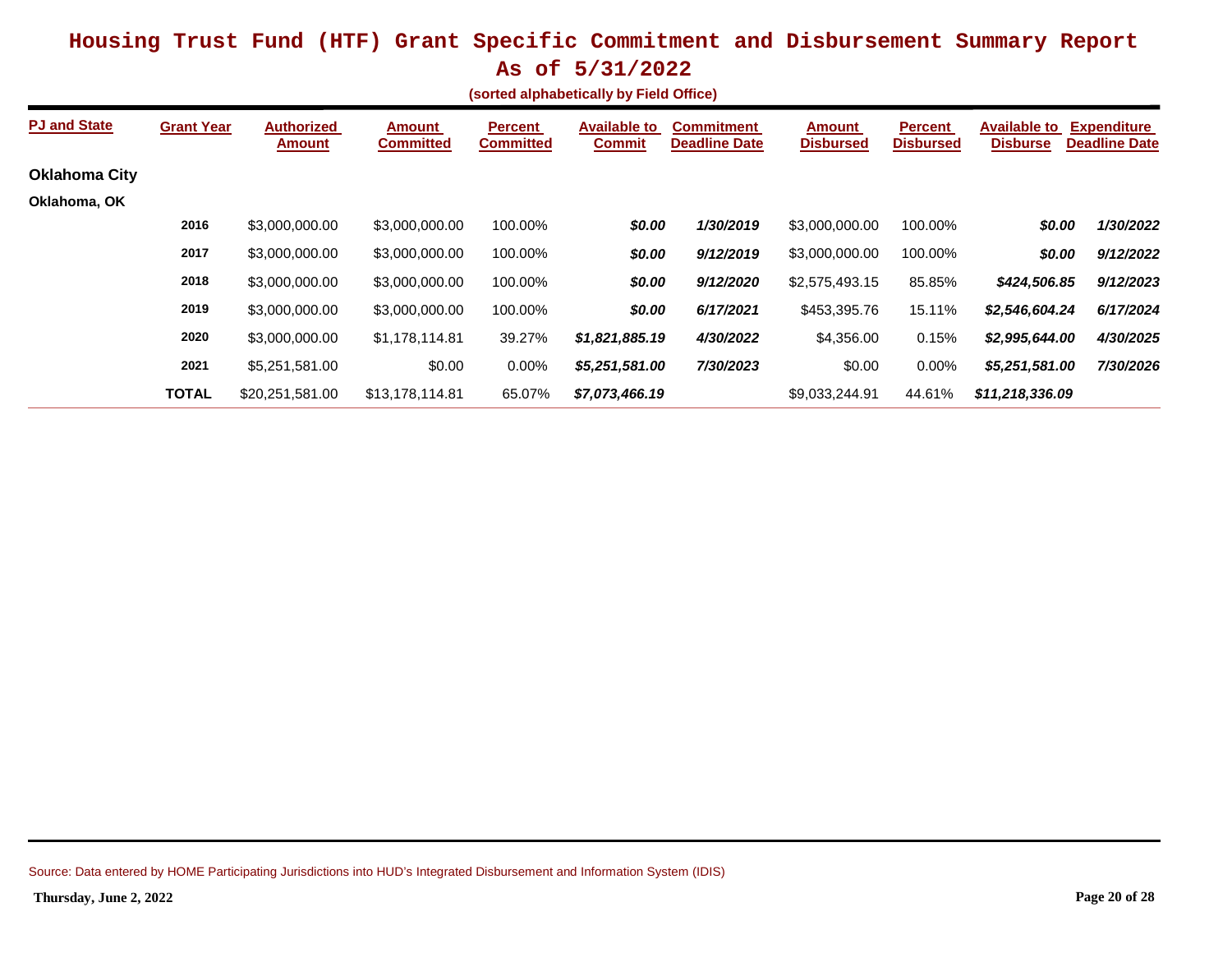**As of 5/31/2022**

|  | (sorted alphabetically by Field Office) |  |  |  |
|--|-----------------------------------------|--|--|--|
|--|-----------------------------------------|--|--|--|

| <b>PJ and State</b> | <b>Grant Year</b> | <b>Authorized</b><br><b>Amount</b> | <b>Amount</b><br><b>Committed</b> | <b>Percent</b><br><b>Committed</b> | <b>Available to</b><br><b>Commit</b> | <b>Commitment</b><br><b>Deadline Date</b> | <b>Amount</b><br><b>Disbursed</b> | <b>Percent</b><br><b>Disbursed</b> | <b>Available to</b><br><b>Disburse</b> | <b>Expenditure</b><br><b>Deadline Date</b> |
|---------------------|-------------------|------------------------------------|-----------------------------------|------------------------------------|--------------------------------------|-------------------------------------------|-----------------------------------|------------------------------------|----------------------------------------|--------------------------------------------|
| Omaha               |                   |                                    |                                   |                                    |                                      |                                           |                                   |                                    |                                        |                                            |
| lowa, IA            |                   |                                    |                                   |                                    |                                      |                                           |                                   |                                    |                                        |                                            |
|                     | 2016              | \$3,000,000.00                     | \$3,000,000.00                    | 100.00%                            | \$0.00                               | 5/8/2019                                  | \$3,000,000.00                    | 100.00%                            | \$0.00                                 | 5/8/2022                                   |
|                     | 2017              | \$3,000,000.00                     | \$3,000,000.00                    | 100.00%                            | \$0.00                               | 10/19/2019                                | \$2,730,007.00                    | 91.00%                             | \$269,993.00                           | 10/19/2022                                 |
|                     | 2018              | \$3,000,000.00                     | \$3,000,000.00                    | 100.00%                            | \$0.00                               | 9/12/2020                                 | \$2,740,091.55                    | 91.34%                             | \$259,908.45                           | 9/12/2023                                  |
|                     | 2019              | \$3,000,000.00                     | \$3,000,000.00                    | 100.00%                            | \$0.00                               | 7/31/2021                                 | \$1,780,227.00                    | 59.34%                             | \$1,219,773.00                         | 7/31/2024                                  |
|                     | 2020              | \$3,000,000.00                     | \$3,000,000.00                    | 100.00%                            | \$0.00                               | 5/18/2022                                 | \$0.00                            | 0.00%                              | \$3,000,000.00                         | 5/18/2025                                  |
|                     | 2021              | \$4,363,876.00                     | \$436,387.60                      | 10.00%                             | \$3,927,488.40                       | 7/30/2023                                 | \$0.00                            | 0.00%                              | \$4,363,876.00                         | 7/30/2026                                  |
|                     | <b>TOTAL</b>      | \$19,363,876.00                    | \$15,436,387.60                   | 79.72%                             | \$3,927,488.40                       |                                           | \$10,250,325.55                   | 52.94%                             | \$9,113,550.45                         |                                            |
| Nebraska, NE        |                   |                                    |                                   |                                    |                                      |                                           |                                   |                                    |                                        |                                            |
|                     | 2016              | \$3,000,000.00                     | \$3,000,000.00                    | 100.00%                            | \$0.00                               | 3/2/2019                                  | \$3,000,000.00                    | 100.00%                            | \$0.00                                 | 3/2/2022                                   |
|                     | 2017              | \$3,000,000.00                     | \$3,191,240.00                    | 106.37%                            | (\$191, 240.00)                      | 10/19/2019                                | \$2,787,380.17                    | 92.91%                             | \$212,619.83                           | 10/19/2022                                 |
|                     | 2018              | \$3,000,000.00                     | \$3,000,000.00                    | 100.00%                            | \$0.00                               | 9/12/2020                                 | \$2,357,641.38                    | 78.59%                             | \$642,358.62                           | 9/12/2023                                  |
|                     | 2019              | \$3,000,000.00                     | \$3,000,000.00                    | 100.00%                            | \$0.00                               | 8/27/2021                                 | \$2,184,342.75                    | 72.81%                             | \$815,657.25                           | 8/27/2024                                  |
|                     | 2020              | \$3,000,000.00                     | \$2,975,805.00                    | 99.19%                             | \$24,195.00                          | 7/30/2022                                 | \$0.00                            | 0.00%                              | \$3,000,000.00                         | 7/30/2025                                  |
|                     | 2021              | \$3,101,884.00                     | \$310,188.40                      | 10.00%                             | \$2,791,695.60                       | 8/11/2023                                 | \$0.00                            | 0.00%                              | \$3,101,884.00                         | 8/11/2026                                  |
|                     | <b>TOTAL</b>      | \$18,101,884.00                    | \$15,477,233.40                   | 85.50%                             | \$2,624,650.60                       |                                           | \$10,329,364.30                   | 57.06%                             | \$7,772,519.70                         |                                            |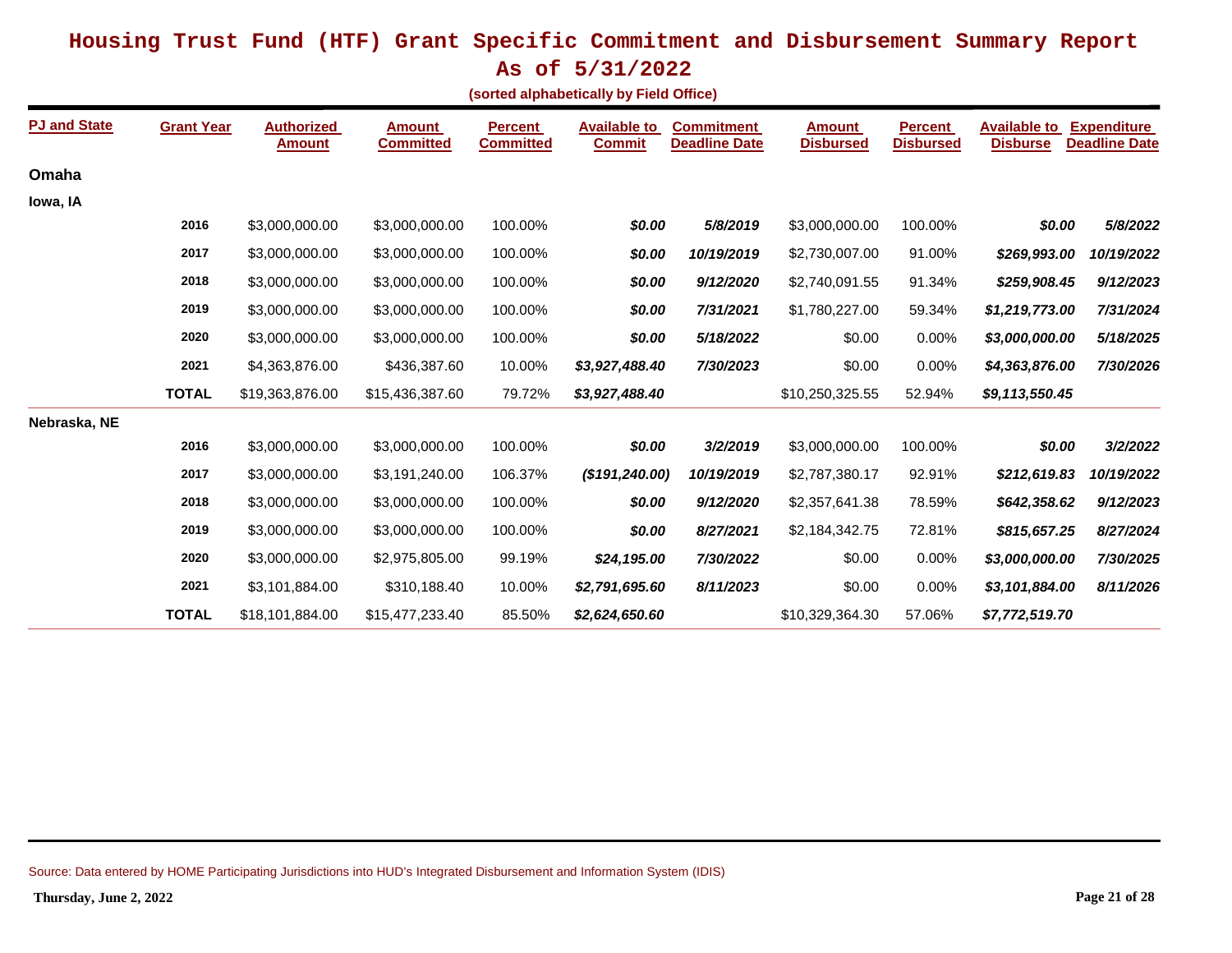**As of 5/31/2022**

|  | (sorted alphabetically by Field Office) |  |  |
|--|-----------------------------------------|--|--|
|--|-----------------------------------------|--|--|

| <b>PJ and State</b> | <b>Grant Year</b> | <b>Authorized</b><br><b>Amount</b> | <b>Amount</b><br><b>Committed</b> | <b>Percent</b><br><b>Committed</b> | <b>Available to</b><br><b>Commit</b> | <b>Commitment</b><br><b>Deadline Date</b> | <b>Amount</b><br><b>Disbursed</b> | <b>Percent</b><br><b>Disbursed</b> | <b>Available to</b><br><b>Disburse</b> | <b>Expenditure</b><br><b>Deadline Date</b> |
|---------------------|-------------------|------------------------------------|-----------------------------------|------------------------------------|--------------------------------------|-------------------------------------------|-----------------------------------|------------------------------------|----------------------------------------|--------------------------------------------|
| Philadelphia        |                   |                                    |                                   |                                    |                                      |                                           |                                   |                                    |                                        |                                            |
| Delaware, DE        |                   |                                    |                                   |                                    |                                      |                                           |                                   |                                    |                                        |                                            |
|                     | 2016              | \$3,000,000.00                     | \$3,000,000.00                    | 100.00%                            | \$0.00                               | 11/3/2018                                 | \$3,000,000.00                    | 100.00%                            | \$0.00                                 | 11/3/2021                                  |
|                     | 2017              | \$3,000,000.00                     | \$3,000,000.00                    | 100.00%                            | \$0.00                               | 10/19/2019                                | \$2,599,458.62                    | 86.65%                             | \$400,541.38                           | 10/19/2022                                 |
|                     | 2018              | \$3,000,000.00                     | \$3,000,000.00                    | 100.00%                            | \$0.00                               | 9/19/2020                                 | \$1,658,963.96                    | 55.30%                             | \$1,341,036.04                         | 9/19/2023                                  |
|                     | 2019              | \$3,000,000.00                     | \$3,000,000.00                    | 100.00%                            | \$0.00                               | 7/31/2021                                 | \$394,971.70                      | 13.17%                             | \$2,605,028.30                         | 7/31/2024                                  |
|                     | 2020              | \$3,000,000.00                     | \$300,000.00                      | 10.00%                             | \$2,700,000.00                       | 9/24/2022                                 | \$115,902.30                      | 3.86%                              | \$2,884,097.70                         | 9/24/2025                                  |
|                     | 2021              | \$3,101,884.00                     | \$0.00                            | 0.00%                              | \$3,101,884.00                       | 8/18/2023                                 | \$0.00                            | 0.00%                              | \$3,101,884.00                         | 8/18/2026                                  |
|                     | <b>TOTAL</b>      | \$18,101,884.00                    | \$12,300,000.00                   | 67.95%                             | \$5,801,884.00                       |                                           | \$7,769,296.58                    | 42.92%                             | \$10,332,587.42                        |                                            |
| Pennsylvania, PA    |                   |                                    |                                   |                                    |                                      |                                           |                                   |                                    |                                        |                                            |
|                     | 2016              | \$2,913,070.80                     | \$2,913,070.80                    | 100.00%                            | \$0.00                               | 1/19/2019                                 | \$2,913,070.80                    | 100.00%                            | \$0.00                                 | 1/19/2022                                  |
|                     | 2017              | \$5,863,425.00                     | \$5,863,425.00                    | 100.00%                            | \$0.00                               | 10/19/2019                                | \$5,315,814.66                    | 90.66%                             | \$547,610.34                           | 10/19/2022                                 |
|                     | 2018              | \$7,759,948.00                     | \$7,759,948.00                    | 100.00%                            | \$0.00                               | 10/18/2020                                | \$6,093,206.88                    | 78.52%                             | \$1,666,741.12                         | 10/18/2023                                 |
|                     | 2019              | \$6,879,626.00                     | \$6,879,626.00                    | 100.00%                            | \$0.00                               | 7/31/2021                                 | \$4,101,929.40                    | 59.62%                             | \$2,777,696.60                         | 7/31/2024                                  |
|                     | 2020              | \$9,729,334.00                     | \$8,756,400.60                    | 90.00%                             | \$972,933.40                         | 7/23/2022                                 | \$5,778,901.01                    | 59.40%                             | \$3,950,432.99                         | 7/23/2025                                  |
|                     | 2021              | \$22,424,348.00                    | \$1,469,385.30                    | 6.55%                              | \$20,954,962.70                      | 11/5/2023                                 | \$385,507.00                      | 1.72%                              | \$22,038,841.00                        | 11/5/2026                                  |
|                     | <b>TOTAL</b>      | \$55,569,751.80                    | \$33,641,855.70                   | 60.54%                             | \$21,927,896.10                      |                                           | \$24,588,429.75                   | 44.25%                             | \$30,981,322.05                        |                                            |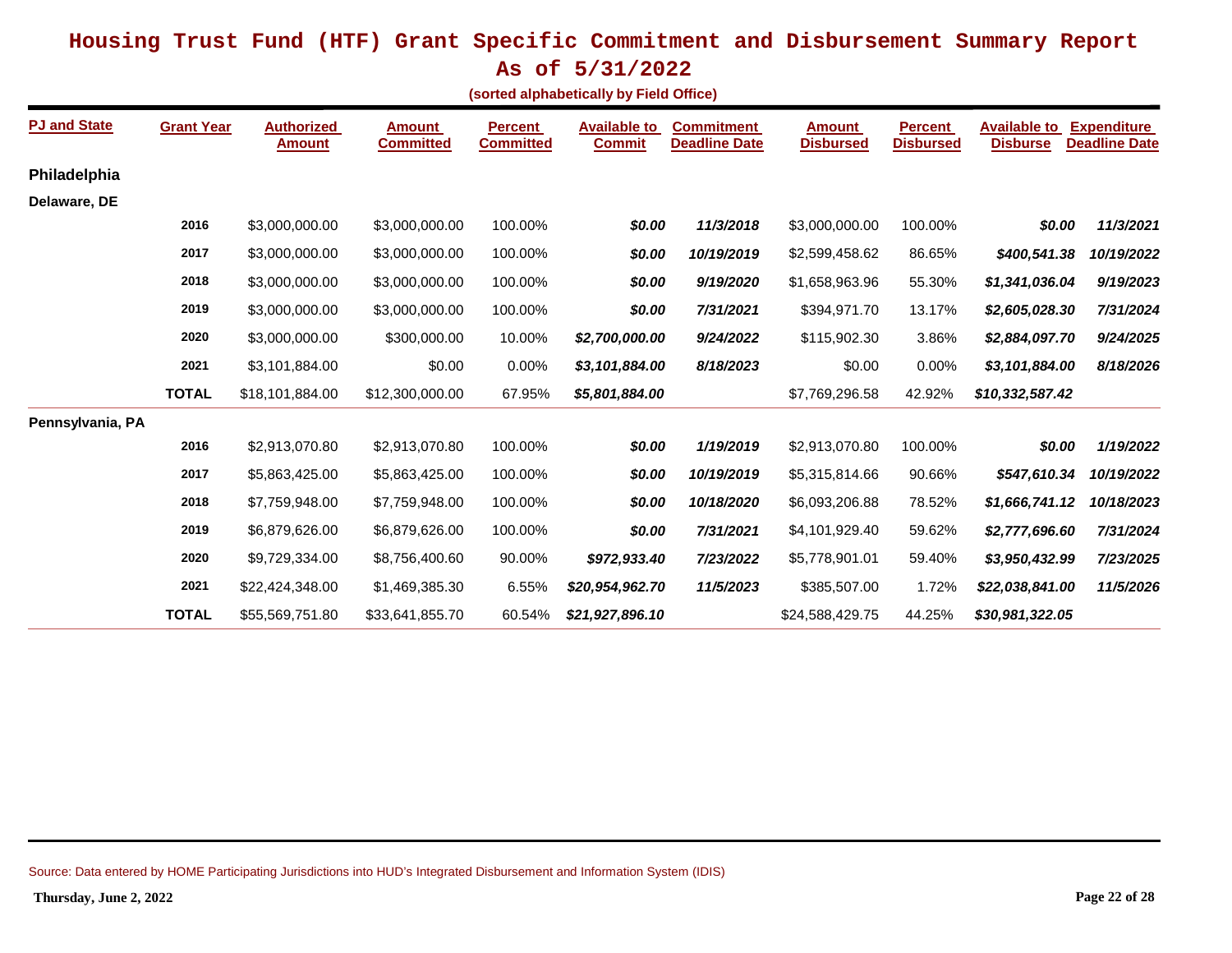| (sorted alphabetically by Field Office) |  |
|-----------------------------------------|--|
|-----------------------------------------|--|

| <b>PJ and State</b> | <b>Grant Year</b> | <b>Authorized</b><br><b>Amount</b> | <b>Amount</b><br><b>Committed</b> | <b>Percent</b><br><b>Committed</b> | <b>Available to</b><br><b>Commit</b> | <b>Commitment</b><br><b>Deadline Date</b> | <b>Amount</b><br><b>Disbursed</b> | <b>Percent</b><br><b>Disbursed</b> | <b>Available to</b><br><b>Disburse</b> | <b>Expenditure</b><br><b>Deadline Date</b> |
|---------------------|-------------------|------------------------------------|-----------------------------------|------------------------------------|--------------------------------------|-------------------------------------------|-----------------------------------|------------------------------------|----------------------------------------|--------------------------------------------|
| Pittsburgh          |                   |                                    |                                   |                                    |                                      |                                           |                                   |                                    |                                        |                                            |
| West Virginia, WV   |                   |                                    |                                   |                                    |                                      |                                           |                                   |                                    |                                        |                                            |
|                     | 2016              | \$3,000,000.00                     | \$3,000,000.00                    | 100.00%                            | \$0.00                               | 12/30/2018                                | \$3,000,000.00                    | 100.00%                            | \$0.00                                 | 12/30/2021                                 |
|                     | 2017              | \$3,000,000.00                     | \$3,000,000.00                    | 100.00%                            | \$0.00                               | 10/19/2019                                | \$2,941,900.00                    | 98.06%                             | \$58,100.00                            | 10/19/2022                                 |
|                     | 2018              | \$3,000,000.00                     | \$3,000,000.00                    | 100.00%                            | \$0.00                               | 9/12/2020                                 | \$2,285,509.40                    | 76.18%                             | \$714,490.60                           | 9/12/2023                                  |
|                     | 2019              | \$3,000,000.00                     | \$3,000,000.00                    | 100.00%                            | \$0.00                               | 9/12/2021                                 | \$70,638.20                       | 2.35%                              | \$2,929,361.80                         | 9/12/2024                                  |
|                     | 2020              | \$3,000,000.00                     | \$2,700,000.00                    | 90.00%                             | \$300,000.00                         | 6/26/2022                                 | \$1,186,911.60                    | 39.56%                             | \$1,813,088.40                         | 6/26/2025                                  |
|                     | 2021              | \$3,101,884.00                     | \$266,362.69                      | 8.59%                              | \$2,835,521.31                       | 7/28/2023                                 | \$0.00                            | 0.00%                              | \$3,101,884.00                         | 7/28/2026                                  |
|                     | <b>TOTAL</b>      | \$18,101,884,00                    | \$14.966.362.69                   | 82.68%                             | \$3,135,521.31                       |                                           | \$9,484,959.20                    | 52.40%                             | \$8,616,924.80                         |                                            |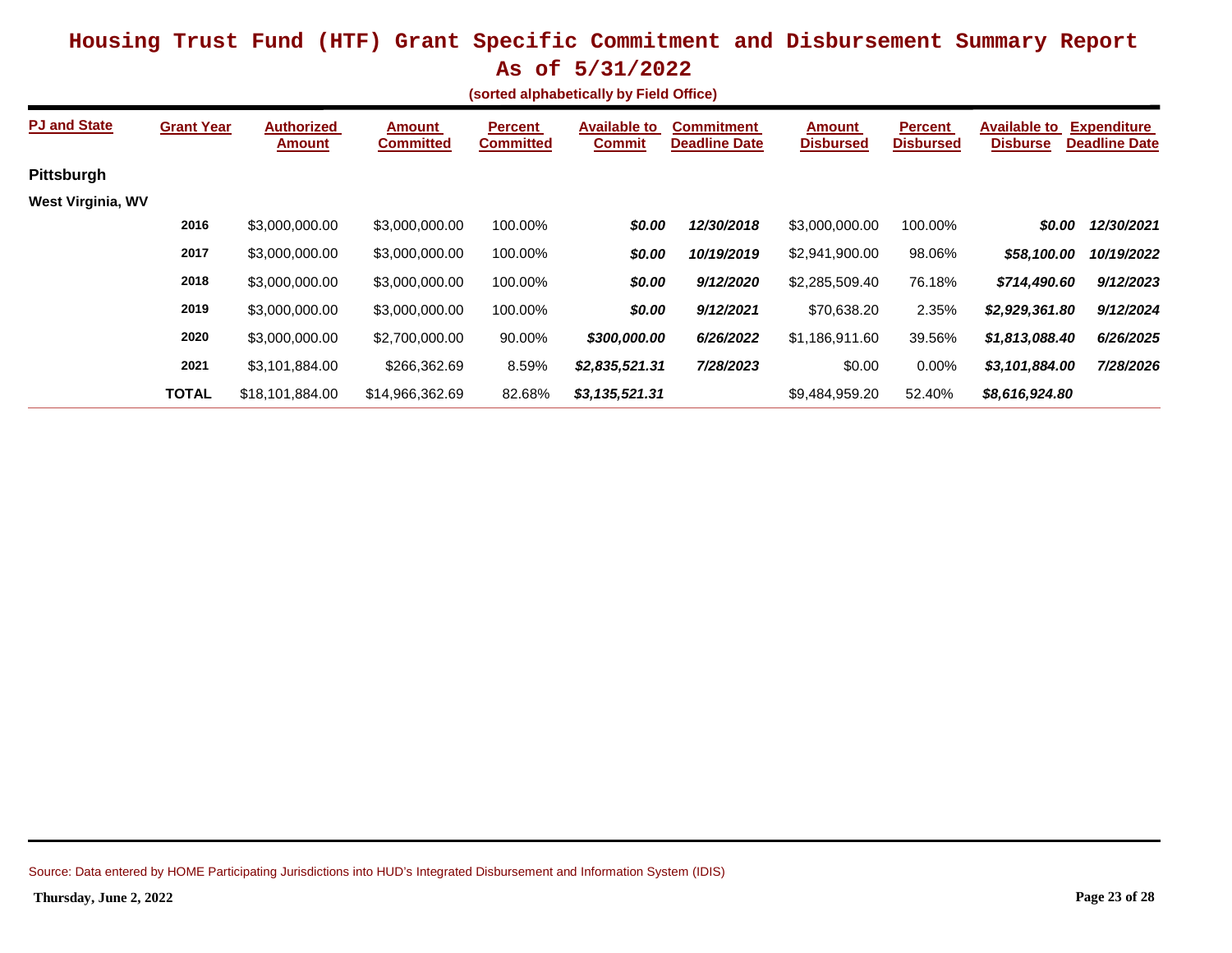**As of 5/31/2022**

| (sorted alphabetically by Field Office) |  |
|-----------------------------------------|--|
|-----------------------------------------|--|

| <b>PJ and State</b> | <b>Grant Year</b> | <b>Authorized</b><br><b>Amount</b> | <b>Amount</b><br><b>Committed</b> | <b>Percent</b><br><b>Committed</b> | <b>Available to</b><br><b>Commit</b> | <b>Commitment</b><br><b>Deadline Date</b> | <b>Amount</b><br><b>Disbursed</b> | <b>Percent</b><br><b>Disbursed</b> | <b>Available to</b><br><b>Disburse</b> | <b>Expenditure</b><br><b>Deadline Date</b> |
|---------------------|-------------------|------------------------------------|-----------------------------------|------------------------------------|--------------------------------------|-------------------------------------------|-----------------------------------|------------------------------------|----------------------------------------|--------------------------------------------|
| <b>Portland</b>     |                   |                                    |                                   |                                    |                                      |                                           |                                   |                                    |                                        |                                            |
| Idaho, ID           |                   |                                    |                                   |                                    |                                      |                                           |                                   |                                    |                                        |                                            |
|                     | 2016              | \$3,000,000.00                     | \$3,000,000.00                    | 100.00%                            | \$0.00                               | 12/30/2018                                | \$3,000,000.00                    | 100.00%                            | \$0.00                                 | 12/30/2021                                 |
|                     | 2017              | \$3,000,000.00                     | \$3,000,000.00                    | 100.00%                            | \$0.00                               | 9/22/2019                                 | \$3,000,000.00                    | 100.00%                            | \$0.00                                 | 9/22/2022                                  |
|                     | 2018              | \$3,000,000.00                     | \$2,928,131.59                    | 97.60%                             | \$71,868.41                          | 9/12/2020                                 | \$2,532,134.25                    | 84.40%                             | \$467,865.75                           | 9/12/2023                                  |
|                     | 2019              | \$3,000,000.00                     | \$2,700,000.00                    | 90.00%                             | \$300,000.00                         | 7/2/2021                                  | \$530,751.31                      | 17.69%                             | \$2,469,248.69                         | 7/2/2024                                   |
|                     | 2020              | \$3,000,000.00                     | \$1,583,733.09                    | 52.79%                             | \$1,416,266.91                       | 9/18/2022                                 | \$188,574.90                      | 6.29%                              | \$2,811,425.10                         | 9/18/2025                                  |
|                     | 2021              | \$3,101,884.00                     | \$0.00                            | 0.00%                              | \$3,101,884.00                       | 7/26/2023                                 | \$0.00                            | 0.00%                              | \$3,101,884.00                         | 7/26/2026                                  |
|                     | <b>TOTAL</b>      | \$18,101,884.00                    | \$13,211,864.68                   | 72.99%                             | \$4,890,019.32                       |                                           | \$9,251,460.46                    | 51.11%                             | \$8,850,423.54                         |                                            |
| Oregon, OR          |                   |                                    |                                   |                                    |                                      |                                           |                                   |                                    |                                        |                                            |
|                     | 2016              | \$3,000,000.00                     | \$3,000,000.00                    | 100.00%                            | \$0.00                               | 12/30/2018                                | \$3,000,000.00                    | 100.00%                            | \$0.00                                 | 12/30/2021                                 |
|                     | 2017              | \$3,143,231.00                     | \$3,143,231.00                    | 100.00%                            | \$0.00                               | 9/22/2019                                 | \$3,143,231.00                    | 100.00%                            | \$0.00                                 | 9/22/2022                                  |
|                     | 2018              | \$3,654,189.00                     | \$3,654,189.00                    | 100.00%                            | \$0.00                               | 9/12/2020                                 | \$3,463,249.91                    | 94.77%                             | \$190,939.09                           | 9/12/2023                                  |
|                     | 2019              | \$3,451,918.00                     | \$3,451,918.00                    | 100.00%                            | \$0.00                               | 9/4/2021                                  | \$3,032,226.20                    | 87.84%                             | \$419,691.80                           | 9/4/2024                                   |
|                     | 2020              | \$4,399,904.00                     | \$2,854,490.20                    | 64.88%                             | \$1,545,413.80                       | 6/23/2022                                 | \$2,225,752.74                    | 50.59%                             | \$2,174,151.26                         | 6/23/2025                                  |
|                     | 2021              | \$9,816,938.00                     | \$981,693.80                      | 10.00%                             | \$8,835,244.20                       | 9/10/2023                                 | \$0.00                            | 0.00%                              | \$9,816,938.00                         | 9/10/2026                                  |
|                     | <b>TOTAL</b>      | \$27,466,180.00                    | \$17,085,522.00                   | 62.21%                             | \$10,380,658.00                      |                                           | \$14,864,459.85                   | 54.12%                             | \$12,601,720.15                        |                                            |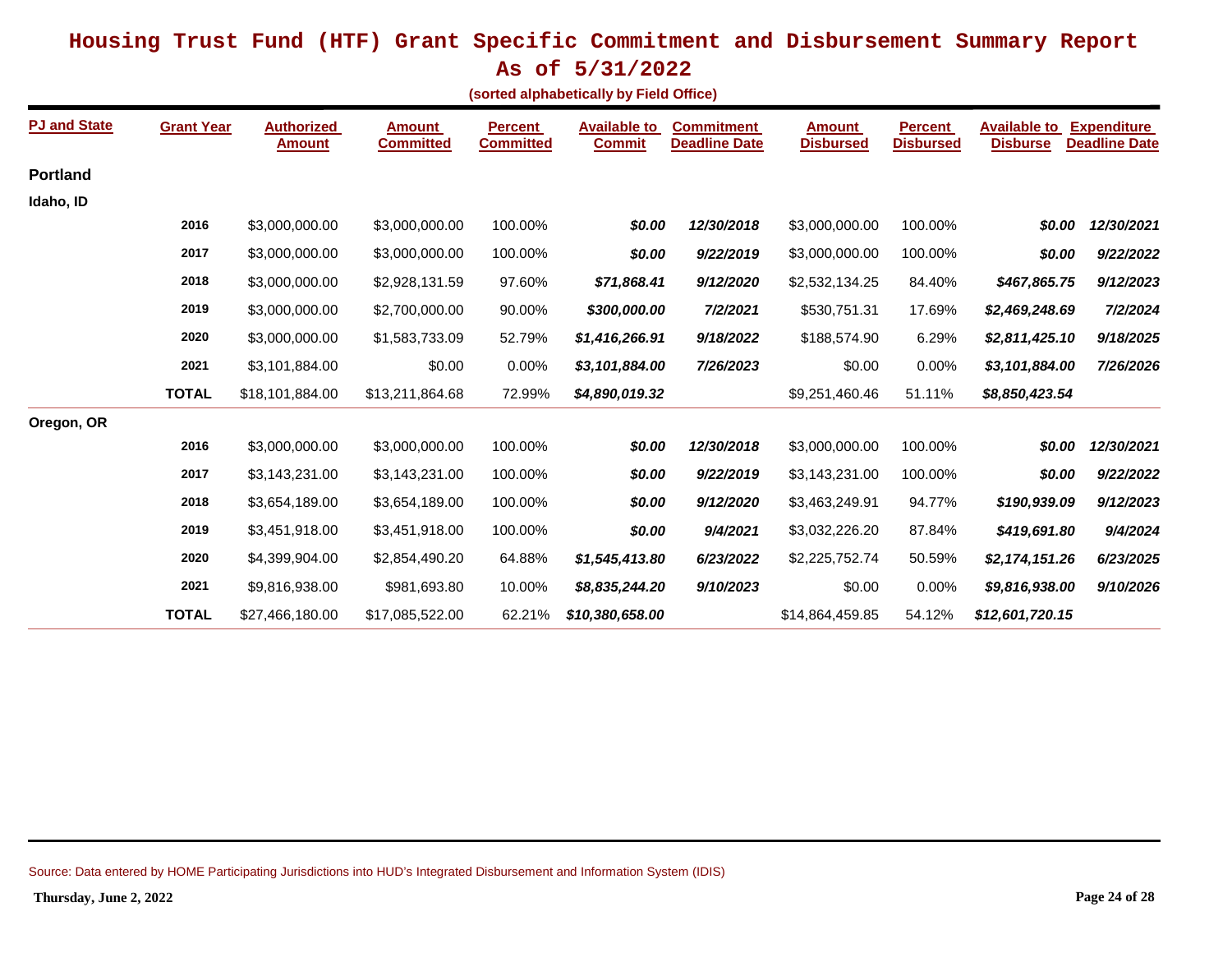|  |  |  |  |  | $220 - 27 - 37 - 27 - 202$ |  |
|--|--|--|--|--|----------------------------|--|
|  |  |  |  |  |                            |  |

| (sorted alphabetically by Field Office) |  |
|-----------------------------------------|--|
|-----------------------------------------|--|

| <b>PJ and State</b> | <b>Grant Year</b> | <b>Authorized</b><br><b>Amount</b> | <b>Amount</b><br><b>Committed</b> | <b>Percent</b><br><b>Committed</b> | <b>Available to</b><br><b>Commit</b> | <b>Commitment</b><br><b>Deadline Date</b> | <b>Amount</b><br><b>Disbursed</b> | <b>Percent</b><br><b>Disbursed</b> | <b>Available to</b><br><b>Disburse</b> | <b>Expenditure</b><br><b>Deadline Date</b> |
|---------------------|-------------------|------------------------------------|-----------------------------------|------------------------------------|--------------------------------------|-------------------------------------------|-----------------------------------|------------------------------------|----------------------------------------|--------------------------------------------|
| <b>Richmond</b>     |                   |                                    |                                   |                                    |                                      |                                           |                                   |                                    |                                        |                                            |
| Virginia, VA        |                   |                                    |                                   |                                    |                                      |                                           |                                   |                                    |                                        |                                            |
|                     | 2016              | \$3,142,439.00                     | \$3,142,439.00                    | 100.00%                            | \$0.00                               | 12/30/2018                                | \$3,142,439.00                    | 100.00%                            | \$0.00                                 | 12/30/2021                                 |
|                     | 2017              | \$3,821,341.00                     | \$3,821,341.00                    | 100.00%                            | \$0.00                               | 9/12/2019                                 | \$3,366,667.78                    | 88.10%                             | \$454,673.22                           | 9/12/2022                                  |
|                     | 2018              | \$4,672,562.00                     | \$4,672,562.00                    | 100.00%                            | \$0.00                               | 9/12/2020                                 | \$2,805,305.80                    | 60.04%                             | \$1,867,256.20                         | 9/12/2023                                  |
|                     | 2019              | \$4.432,124.00                     | \$4,432,124.00                    | 100.00%                            | \$0.00                               | 7/12/2021                                 | \$28,139.20                       | 0.63%                              | \$4,403,984.80                         | 7/12/2024                                  |
|                     | 2020              | \$6.168.999.00                     | \$3,799,371.67                    | 61.59%                             | \$2,369,627.33                       | 6/9/2022                                  | \$0.00                            | $0.00\%$                           | \$6,168,999.00                         | 6/9/2025                                   |
|                     | 2021              | \$14.340.031.00                    | \$0.00                            | $0.00\%$                           | \$14,340,031.00                      | 8/11/2023                                 | \$0.00                            | 0.00%                              | \$14,340,031.00                        | 8/11/2026                                  |
|                     | <b>TOTAL</b>      | \$36,577,496.00                    | \$19,867,837.67                   | 54.32%                             | \$16,709,658.33                      |                                           | \$9,342,551.78                    | 25.54%                             | \$27,234,944.22                        |                                            |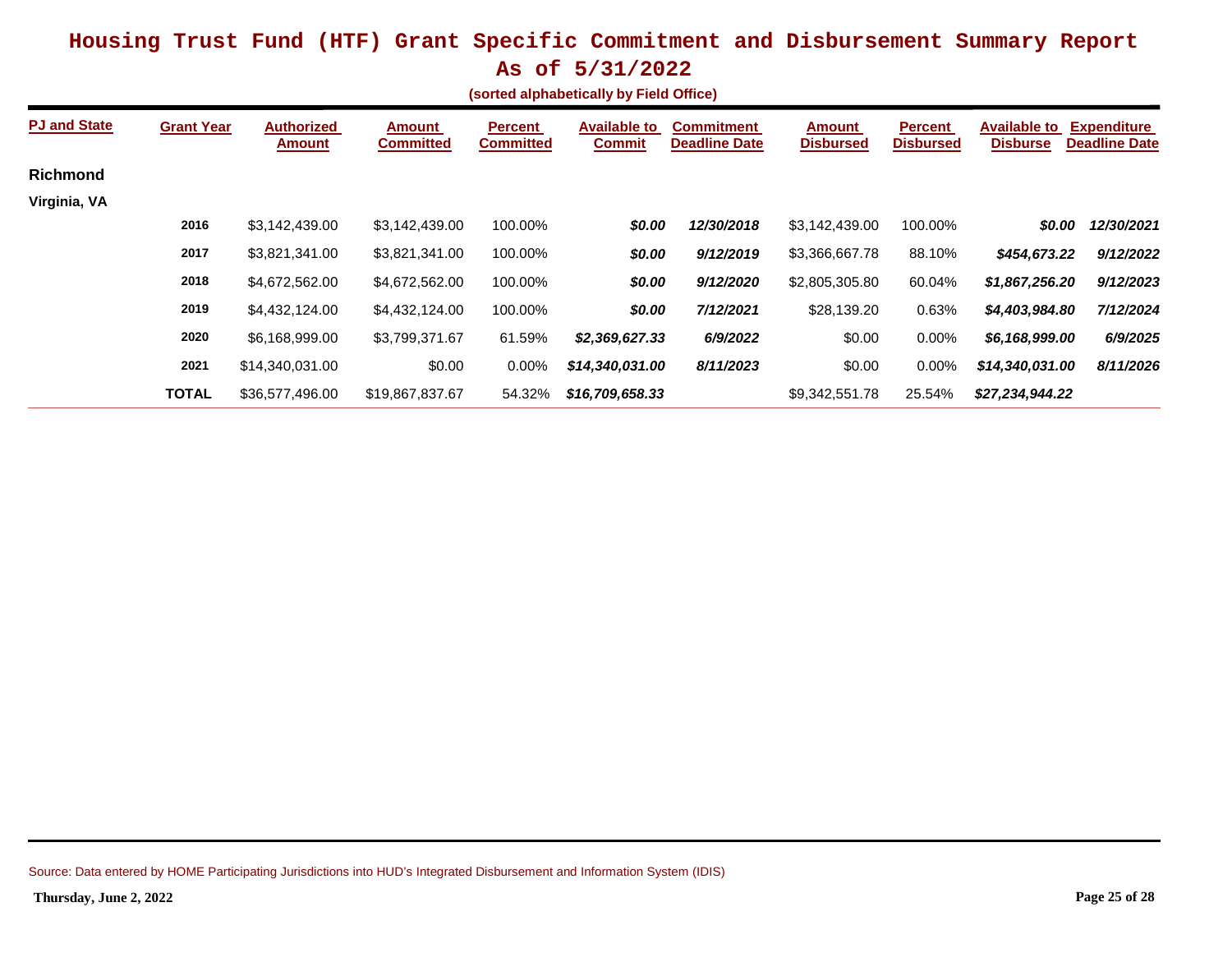**As of 5/31/2022**

| (sorted alphabetically by Field Office) |  |
|-----------------------------------------|--|
|-----------------------------------------|--|

| <b>PJ and State</b>   | <b>Grant Year</b> | <b>Authorized</b><br><b>Amount</b> | <b>Amount</b><br><b>Committed</b> | <b>Percent</b><br><b>Committed</b> | <b>Available to</b><br><b>Commit</b> | <b>Commitment</b><br><b>Deadline Date</b> | <b>Amount</b><br><b>Disbursed</b> | <b>Percent</b><br><b>Disbursed</b> | <b>Available to</b><br><b>Disburse</b> | <b>Expenditure</b><br><b>Deadline Date</b> |
|-----------------------|-------------------|------------------------------------|-----------------------------------|------------------------------------|--------------------------------------|-------------------------------------------|-----------------------------------|------------------------------------|----------------------------------------|--------------------------------------------|
| <b>San Francisco</b>  |                   |                                    |                                   |                                    |                                      |                                           |                                   |                                    |                                        |                                            |
| Arizona, AZ           |                   |                                    |                                   |                                    |                                      |                                           |                                   |                                    |                                        |                                            |
|                       | 2016              | \$3,000,000.00                     | \$3,000,000.00                    | 100.00%                            | \$0.00                               | 11/3/2018                                 | \$3,000,000.00                    | 100.00%                            | \$0.00                                 | 11/3/2021                                  |
|                       | 2017              | \$2,784,616.84                     | \$2,784,616.84                    | 100.00%                            | \$0.00                               | 9/12/2019                                 | \$2,784,616.84                    | 100.00%                            | \$0.00                                 | 9/12/2022                                  |
|                       | 2018              | \$3,997,777.00                     | \$3,997,777.00                    | 100.00%                            | \$0.00                               | 9/12/2020                                 | \$3,767,777.00                    | 94.25%                             | \$230,000.00                           | 9/12/2023                                  |
|                       | 2019              | \$3,801,428.00                     | \$3,421,285.20                    | 90.00%                             | \$380,142.80                         | 7/23/2021                                 | \$3,289,646.59                    | 86.54%                             | \$511,781.41                           | 7/23/2024                                  |
|                       | 2020              | \$5,070,454.00                     | \$76,108.16                       | 1.50%                              | \$4,994,345.84                       | 7/1/2022                                  | \$76,108.16                       | 1.50%                              | \$4,994,345.84                         | 7/1/2025                                   |
|                       | 2021              | \$11,477,467.00                    | \$0.00                            | 0.00%                              | \$11,477,467.00                      | 9/10/2023                                 | \$0.00                            | 0.00%                              | \$11,477,467.00                        | 9/10/2026                                  |
|                       | <b>TOTAL</b>      | \$30,131,742.84                    | \$13,279,787.20                   | 44.07%                             | \$16,851,955.64                      |                                           | \$12,918,148.59                   | 42.87%                             | \$17,213,594.25                        |                                            |
| <b>California, CA</b> |                   |                                    |                                   |                                    |                                      |                                           |                                   |                                    |                                        |                                            |
|                       | 2016              | \$10,156,439.59                    | \$10,156,439.59                   | 100.00%                            | \$0.00                               | 8/1/2019                                  | \$6,221,277.59                    | 61.25%                             | \$3,935,162.00                         | 8/1/2022                                   |
|                       | 2017              | \$20,956,867.86                    | \$20,956,867.08                   | 100.00%                            | \$0.78                               | 10/19/2019                                | \$7,487,828.08                    | 35.73%                             | \$13,469,039.78                        | 10/19/2022                                 |
|                       | 2018              | \$36,616,277.45                    | \$36,616,277.45                   | 100.00%                            | \$0.00                               | 2/28/2021                                 | \$2,519,793.70                    | 6.88%                              | \$34,096,483.75                        | 2/29/2024                                  |
|                       | 2019              | \$32,376,690.80                    | \$31,409,444.08                   | 97.01%                             | \$967,246.72                         | 10/23/2021                                | \$59,814.00                       | 0.18%                              | \$32,316,876.80                        | 10/23/2024                                 |
|                       | 2020              | \$50,839,161.66                    | \$5,083,916.17                    | 10.00%                             | \$45,755,245.49                      | 9/4/2022                                  | \$2,950.00                        | 0.01%                              | \$50,836,211.66                        | 9/4/2025                                   |
|                       | 2021              | \$126,579,066.92                   | \$12,657,906.69                   | 10.00%                             | \$113,921,160.23                     | 9/1/2023                                  | \$38,100.00                       | 0.03%                              | \$126,540,966.92                       | 9/1/2026                                   |
|                       | <b>TOTAL</b>      | \$277,524,504.28                   | \$116,880,851.06                  |                                    | 42.12% \$160,643,653.22              |                                           | \$16,329,763.37                   | 5.88%                              | \$261,194,740.91                       |                                            |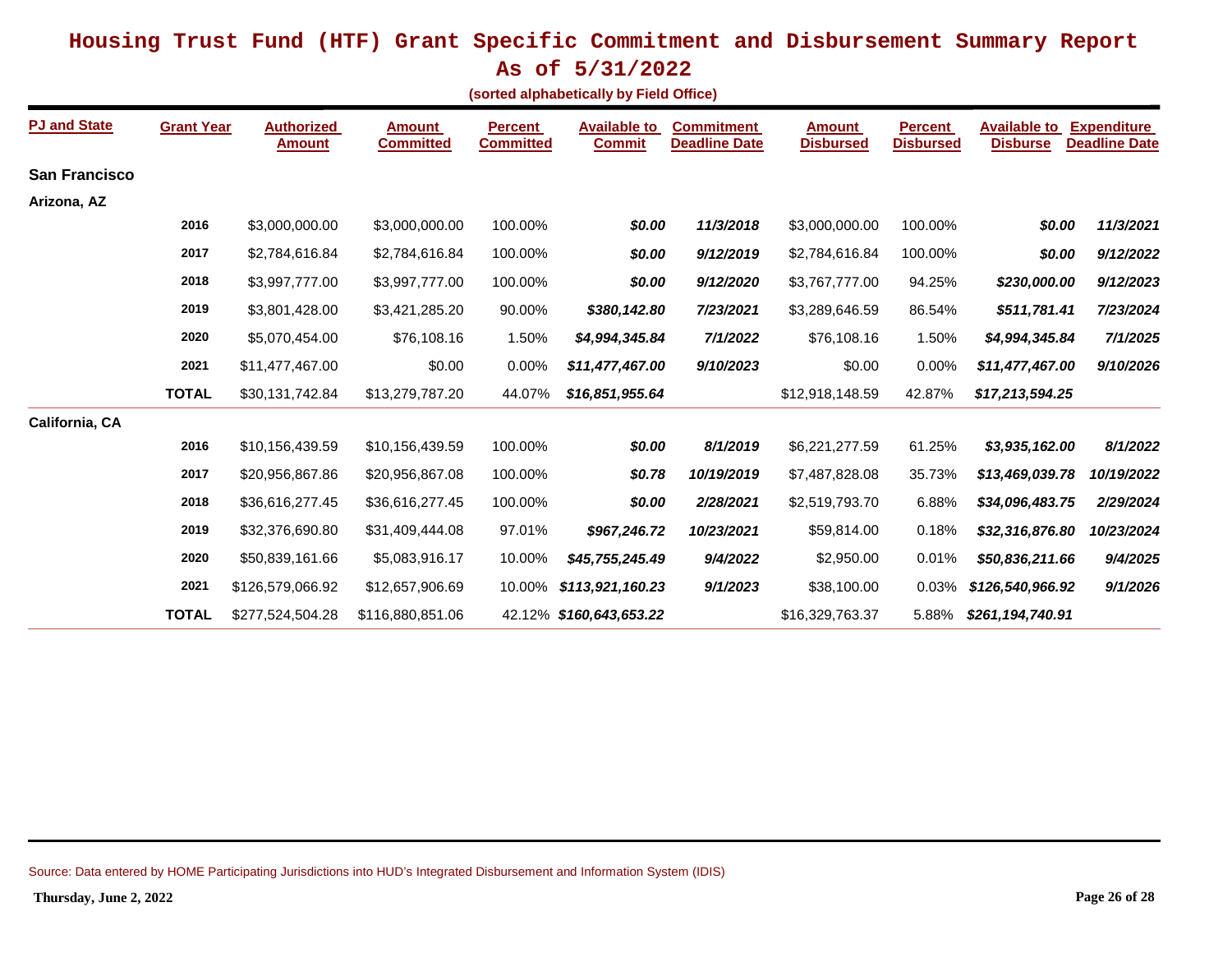**As of 5/31/2022**

| (sorted alphabetically by Field Office) |  |
|-----------------------------------------|--|
|-----------------------------------------|--|

| <b>PJ and State</b>    | <b>Grant Year</b> | <b>Authorized</b><br><u>Amount</u> | <b>Amount</b><br><b>Committed</b> | <b>Percent</b><br><b>Committed</b> | <b>Available to</b><br><b>Commit</b> | <b>Commitment</b><br><b>Deadline Date</b> | <b>Amount</b><br><b>Disbursed</b> | <b>Percent</b><br><b>Disbursed</b> | <b>Available to Expenditure</b><br><b>Disburse</b> | <b>Deadline Date</b> |
|------------------------|-------------------|------------------------------------|-----------------------------------|------------------------------------|--------------------------------------|-------------------------------------------|-----------------------------------|------------------------------------|----------------------------------------------------|----------------------|
| Nevada, NV             |                   |                                    |                                   |                                    |                                      |                                           |                                   |                                    |                                                    |                      |
|                        | 2016              | \$3,000,000.00                     | \$3,000,000.00                    | 100.00%                            | \$0.00                               | 11/3/2018                                 | \$3,000,000.00                    | 100.00%                            | \$0.00                                             | 11/3/2021            |
|                        | 2017              | \$3,000,000.00                     | \$3,000,000.00                    | 100.00%                            | \$0.00                               | 3/28/2020                                 | \$2,990,000.00                    | 99.67%                             | \$10,000.00                                        | 3/28/2023            |
|                        | 2018              | \$3,000,000.00                     | \$3,000,000.00                    | 100.00%                            | \$0.00                               | 10/29/2020                                | 92.30%<br>\$2,768,857.93          |                                    | \$231,142.07                                       | 10/29/2023           |
|                        | 2019              | \$3,000,000.00                     | \$2,700,000.00                    | 90.00%                             | \$300,000.00                         | 11/1/2021                                 | \$2,691,000.00                    | 89.70%                             | \$309,000.00                                       | 11/1/2024            |
|                        | 2020              | \$3,142,533.00                     | \$1,828,279.70                    | 58.18%                             | \$1,314,253.30                       | 9/18/2022                                 | \$1,808,280.00                    | 57.54%                             | \$1,334,253.00                                     | 9/18/2025            |
|                        | 2021              | \$6,754,852.00                     | \$0.00                            | 0.00%                              | \$6,754,852.00                       | 9/1/2023                                  | \$0.00                            | 0.00%                              | \$6,754,852.00                                     | 9/1/2026             |
|                        | <b>TOTAL</b>      | \$21,897,385.00                    | \$13,528,279.70                   | 61.78%                             | \$8,369,105.30                       |                                           | \$13,258,137.93                   | 60.55%                             | \$8,639,247.07                                     |                      |
| San Juan               |                   |                                    |                                   |                                    |                                      |                                           |                                   |                                    |                                                    |                      |
| <b>Puerto Rico, PR</b> |                   |                                    |                                   |                                    |                                      |                                           |                                   |                                    |                                                    |                      |
|                        | 2016              | \$327,519.00                       | \$294,767.10                      | 90.00%                             | \$32,751.90                          | 8/16/2019                                 | \$294,767.10                      | 90.00%                             | \$32,751.90                                        | 8/16/2022            |
|                        | 2017              | \$883,160.00                       | \$794,844.00                      | 90.00%                             | \$88,316.00                          | 10/19/2019                                | \$762,534.00                      | 86.34%                             | \$120,626.00                                       | 10/19/2022           |
|                        | 2018              | \$1,253,357.00                     | \$1,128,021.30                    | 90.00%                             | \$125,335.70                         | 9/12/2020                                 | \$736,775.31                      | 58.78%                             | \$516,581.69                                       | 9/12/2023            |
|                        | 2019              | \$1,034,301.00                     | \$930,870.90                      | 90.00%                             | \$103,430.10                         | 9/17/2021                                 | \$0.00                            | 0.00%                              | \$1,034,301.00                                     | 9/17/2024            |
|                        | 2020              | \$1,513,904.00                     | \$1,049,791.57                    | 69.34%                             | \$464,112.43                         | 10/16/2022                                | \$0.00                            | 0.00%                              | \$1,513,904.00                                     | 10/16/2025           |
|                        | 2021              | \$3,202,552.00                     | \$0.00                            | 0.00%                              | \$3,202,552.00                       | 8/18/2023                                 | \$0.00                            | 0.00%                              | \$3,202,552.00                                     | 8/18/2026            |
|                        | <b>TOTAL</b>      | \$8,214,793.00                     | \$4,198,294.87                    | 51.11%                             | \$4,016,498.13                       |                                           | \$1,794,076.41                    | 21.84%                             | \$6,420,716.59                                     |                      |
| Virgin Islands, VI     |                   |                                    |                                   |                                    |                                      |                                           |                                   |                                    |                                                    |                      |
|                        | 2016              | \$2,401.60                         | \$0.00                            | 0.00%                              | \$2,401.60                           | 8/1/2019                                  | \$0.00                            | 0.00%                              | \$2,401.60                                         | 8/1/2022             |
|                        | 2017              | \$6,775.50                         | \$0.00                            | 0.00%                              | \$6,775.50                           | 10/19/2019                                | \$0.00                            | 0.00%                              | \$6,775.50                                         | 10/19/2022           |
|                        | 2018              | \$10,459.10                        | \$0.00                            | 0.00%                              | \$10,459.10                          | 10/18/2020                                | \$0.00                            | 0.00%                              | \$10,459.10                                        | 10/18/2023           |
|                        | 2019              | \$9,013.80                         | \$0.00                            | 0.00%                              | \$9,013.80                           | 11/1/2021                                 | \$0.00                            | 0.00%                              | \$9,013.80                                         | 11/1/2024            |
|                        | <b>TOTAL</b>      | \$28,650.00                        | \$0.00                            | 0.00%                              | \$28,650.00                          |                                           | \$0.00                            | 0.00%                              | \$28,650.00                                        |                      |